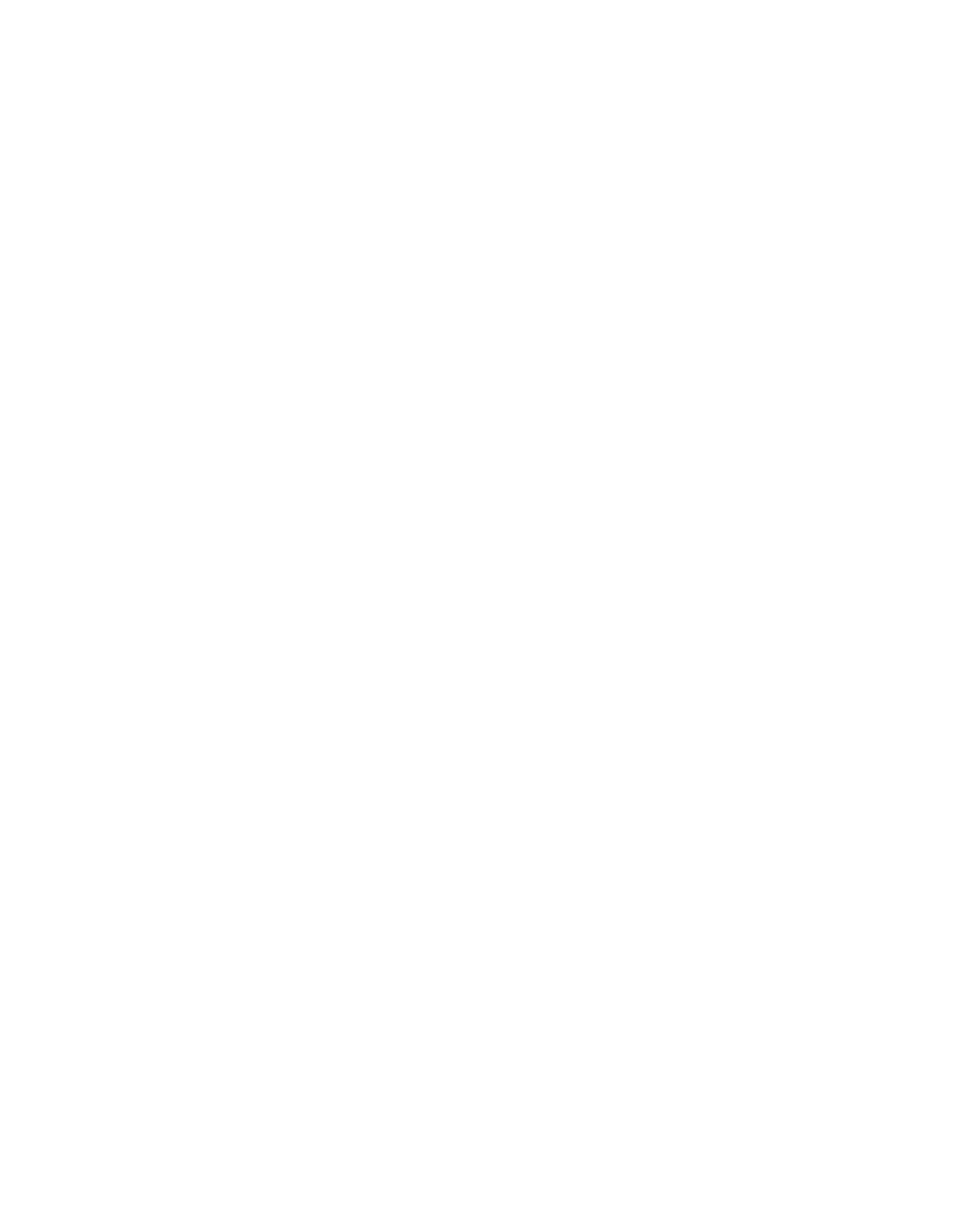

## **TABLE OF CONTENTS**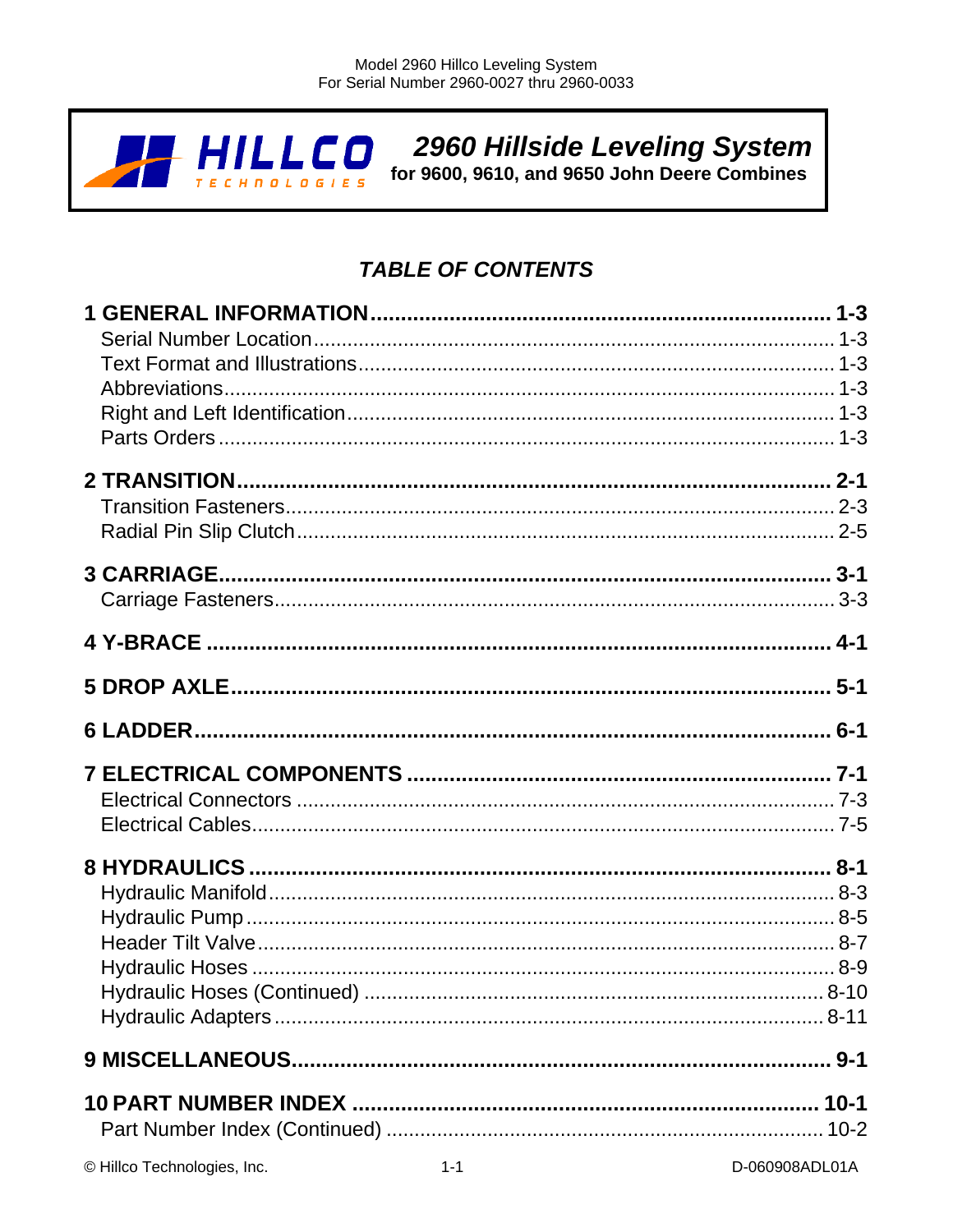Hillco Technologies, Inc. 107 1<sup>st</sup> Avenue Nezperce Id. 83543

www.hillcotechnologies.com

© Hillco Technologies, Inc. 1-2 1-2 D-060908ADL01A

| Fax       | 208.937.2280 |
|-----------|--------------|
| Phone     | 208.937.2461 |
| Toll Free | 800.937.2461 |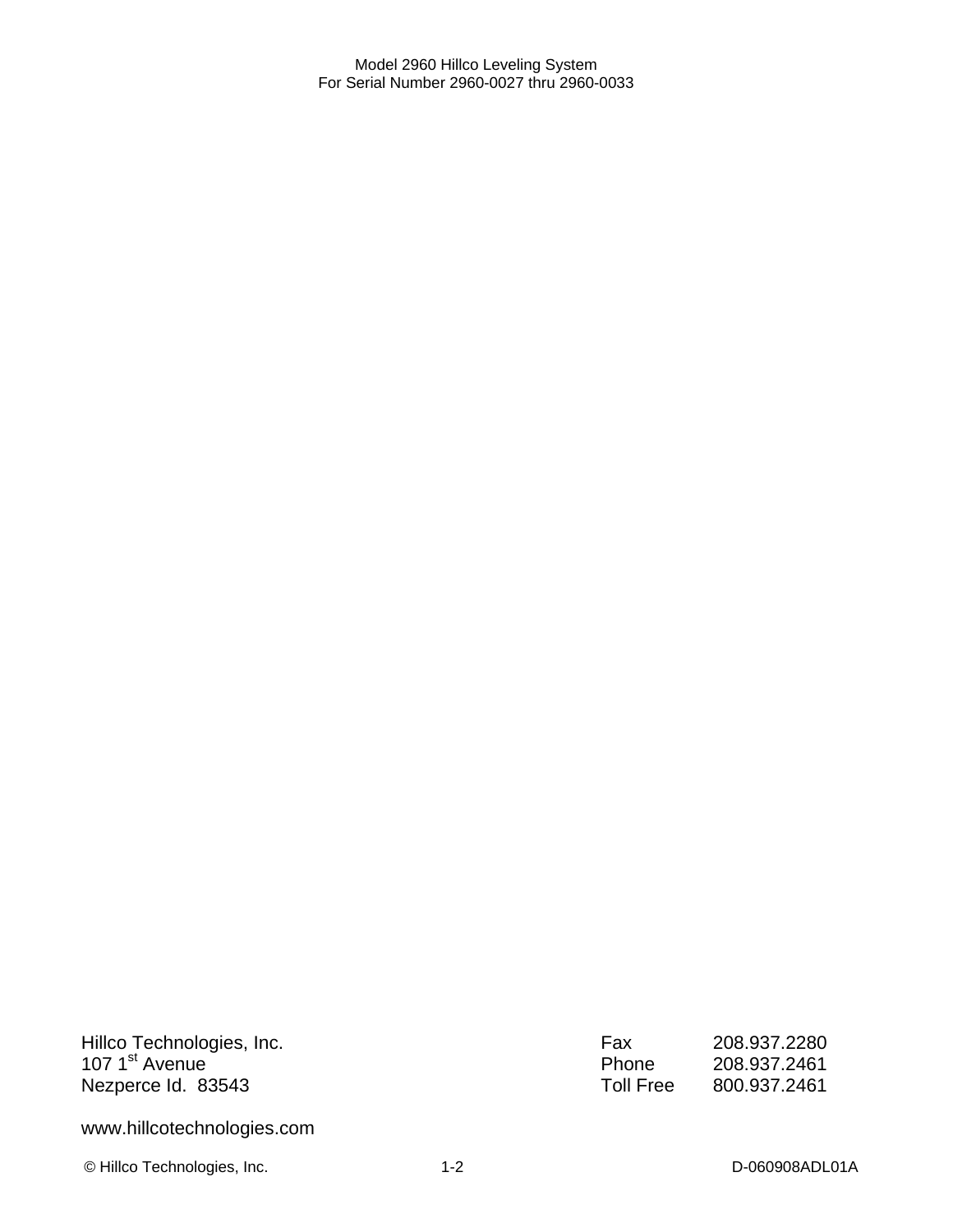### Model 2960 Hillco Leveling System For Serial Number 2960-0027 thru 2960-0033 **1** *GENERAL INFORMATION*

### *SERIAL NUMBER LOCATION*



### *TEXT FORMAT AND ILLUSTRATIONS*

**The arrangement of this parts catalog is for easy identification of parts. All parts are illustrated in exploded views in proper relation to each other. Some diagrams refer to other pages for further information. Reference numbers used in the illustrations refer to line numbers in the part lists. The part lists appear to the right of all diagrams and correspond with those diagrams. Included in the part lists, along with the reference numbers are part numbers, part descriptions and the quantity of the part required per leveling system.** 

### *ABBREVIATIONS*

**SN** "Serial Number" refers to the serial number given to each leveling system (by Hillco Technologies), as well as the serial number given to the combine (by the specific combine manufacturer) the leveling system is installed upon. This abbreviation is used interchangeably in both instances. Each model 2960 Leveling System uses the following serial number format: 2960-XXXX (sequential numbers).

**ASM** "Assembly" refers to a whole grouping of parts (usually shown in the diagram corresponding with the page where "ASM" is shown unless otherwise noted). Some assemblies have parts that are sold separately, however some must be purchased as a single unit. Hillco Product Specialists will be able to assist you with any questions.<br>NS "N

"Not Shown" refers to a part that is not depicted in the illustration.

### *RIGHT AND LEFT IDENTIFICATION*

The reference to right-hand and left-hand in this catalog is identified by the operator sitting in the operator's seat, looking toward the front of the machine (in normal forward travel).

### *PARTS ORDERS*

Orders must specify product model, serial number, correct part number, complete description, quantity required, method of shipment, shipping address, and billing address.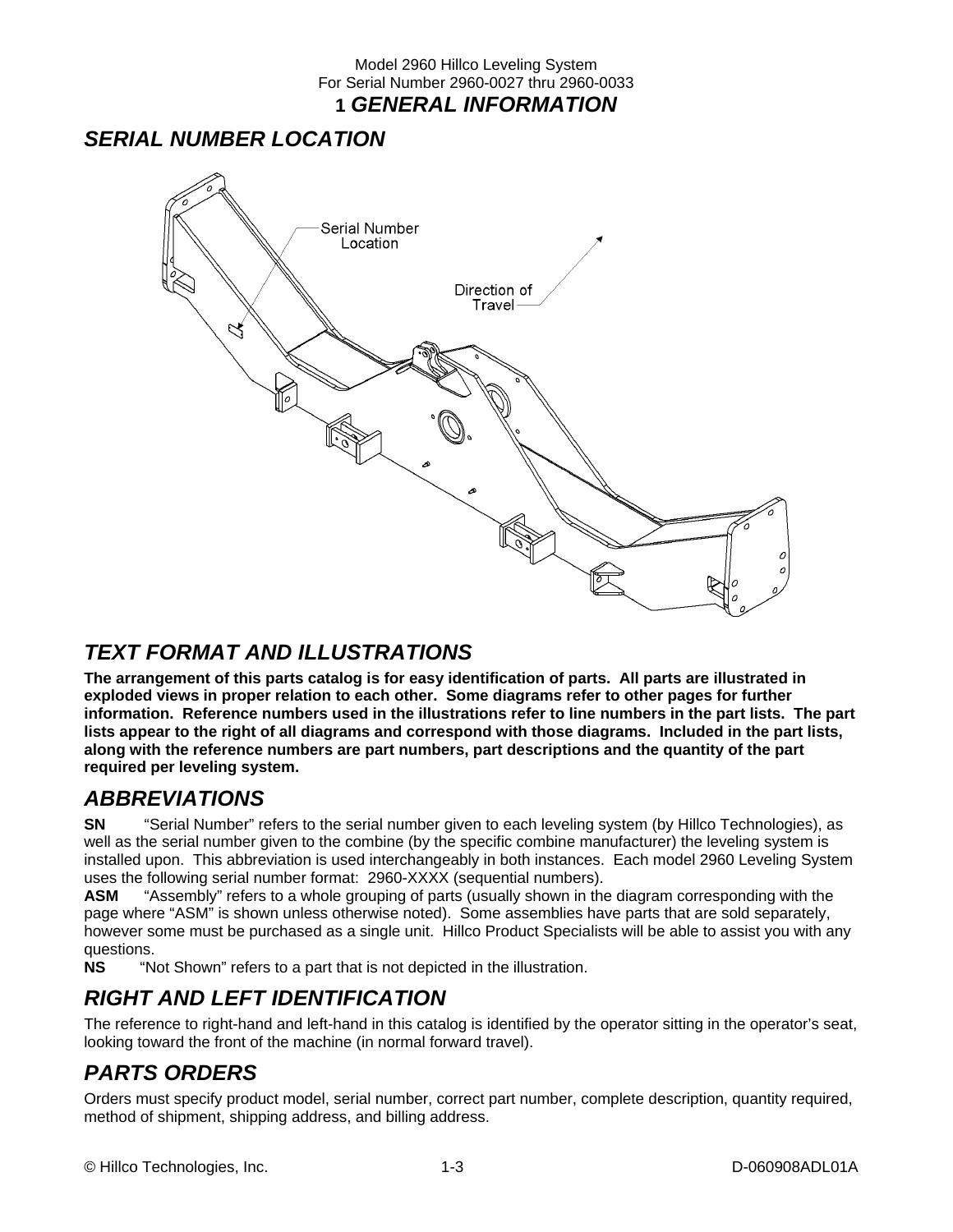### **2** *TRANSITION*

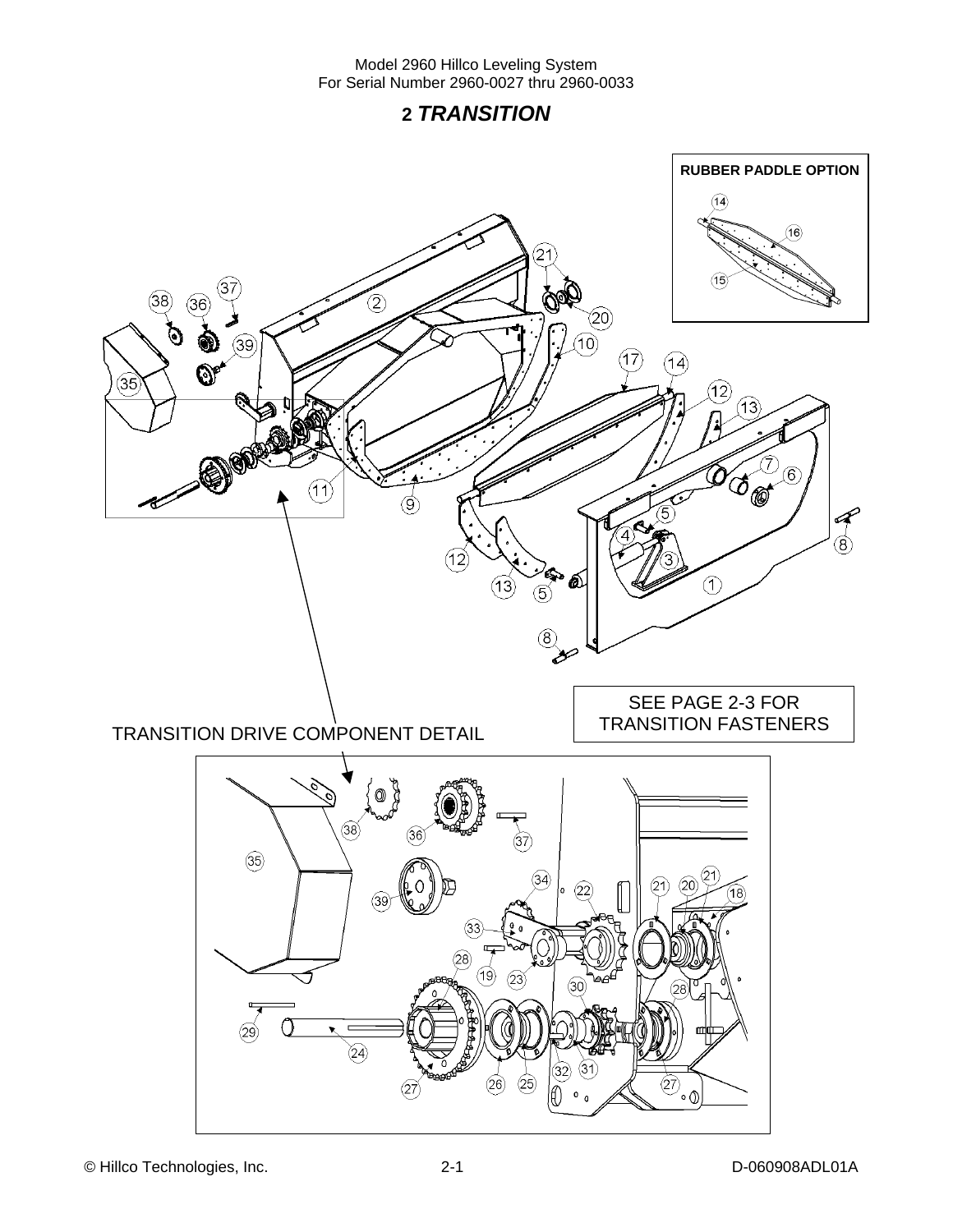| <b>TRANSITION</b>                |                          |                |                                       |                            |  |
|----------------------------------|--------------------------|----------------|---------------------------------------|----------------------------|--|
| REF.                             | PART NO.                 | QTY.           | <b>PART NAME</b>                      | <b>NOTES</b>               |  |
| 1                                | LA-228893                | 1              | TA ADAPTER ASM                        |                            |  |
| $\overline{2}$                   | LA-234952                | 1              | TT THROAT ASM                         |                            |  |
| 3                                | LA-229022                | 1              | TM MOUNT ASM, ROD                     |                            |  |
| 4                                | HC-100706                | $\mathbf{1}$   | CYLINDER, SLAVE                       | <b>SEE HYDRAULICS PAGE</b> |  |
| <b>NS</b>                        | HC-134191                | $\mathbf{1}$   | SEAL KIT, SLAVE CYLINDER              |                            |  |
| 5                                | LA-229071                | $\overline{2}$ | TM PIN ASM, TRIM CYLINDER             |                            |  |
| 6                                | LM-226841                | $\mathbf{1}$   | TM COLLAR, PIVOT                      |                            |  |
| $\overline{7}$                   | LTP-241721               | 1              | <b>BUSHING, GRAPHITE</b>              |                            |  |
| 8                                | LM-229192                | 2              | TM ROD, LOCK                          |                            |  |
| <b>NS</b>                        | MC-135531                | $\overline{c}$ | SPRING, COMPRESSION                   |                            |  |
| 9                                | LM-229152                | 1              | TM PLATE, WEAR BOTTOM                 |                            |  |
| 10                               | LM-229161                | 1              | TM PLATE, WEAR LH                     |                            |  |
| 11                               | LM-229171                | 1              | TM PLATE, WEAR RH                     |                            |  |
| 12                               | LM-249861                | $\overline{2}$ | TM PLT, BACKING                       |                            |  |
| 13                               | LP-249871                | $\overline{2}$ | TM UHMW, BACKING                      |                            |  |
| <b>NS</b>                        | LM-254781                | 1              | LM FLAT, CM BAR                       |                            |  |
|                                  |                          |                | <b>BEATER SHAFT</b>                   |                            |  |
| 14                               | LA-249611                | 1              | TB ASM, SHAFT                         |                            |  |
| 15                               | LM-228442                | 2              | TB PLATE, PADDLE BACKING              | <b>OPTIONAL</b>            |  |
| 16                               | LP-228881                | 2              | TB PADDLE, RUBBER                     | <b>OPTIONAL</b>            |  |
| 17                               | LM-238341                | $\overline{2}$ | TB PADDLE, METAL                      |                            |  |
| 18                               | LA-229051                | $\overline{2}$ | TM MOUNT ASM, BEATER                  |                            |  |
| 19                               | LS-212701                | $\mathbf{1}$   | TM KEY, BEATER DRIVE                  |                            |  |
| 20                               | MC-100548                | 2              | BEARING INSERT, 1-7/16, NON-RELUBE    |                            |  |
| 21                               | MC-101339                | $\overline{2}$ | <b>FLANGETTES, RND BEARING (PAIR)</b> |                            |  |
| 22                               | MC-135501                | 1              | SPROCKET, 16T 80P TAPER BORE HRD      |                            |  |
| 23                               | MC-135511                | 1              | HUB, SPLIT TAPER 1-7/16               |                            |  |
| <b>NS</b>                        | LP-232162                | $\mathbf{1}$   | TM CHAIN, 28 PIN 80P                  |                            |  |
| NS                               | MC-139341                | 1              | LINK, CONNECTING, 80P                 |                            |  |
| <b>NS</b>                        | MC-139351                | 1              | LINK, OFFSET, 80P                     |                            |  |
|                                  |                          |                | <b>TRANSITION THROAT JACK SHAFT</b>   |                            |  |
| 24                               | LM-229142                | 1              | TM SHAFT, JACK                        |                            |  |
| 25                               | MC-100548                | 2              | BEARING INSERT, 1-7/16, NON-RELUBE    |                            |  |
| 26                               | MC-101339                | 2              | FLANGETTES, RND BEARING (PAIR)        |                            |  |
| 27                               | LM-226532                | 1              | TM SPROCKET, RADIAL SLIP CLUTCH       | SEE RADIAL PIN SLIP CLUTCH |  |
| 28                               | MC-136921                | $\mathbf{1}$   | RADIAL PIN SLIP CLUTCH                | PAGE                       |  |
| 29                               | LS-244471                | $\mathbf{1}$   | TM KEY, RADIAL PIN SLIP CLUTCH        |                            |  |
| 30                               | MC-135491                | 1              | SPROCKET, 11T 80P TAPER BORE HRD      |                            |  |
| 31                               | MC-135511                | 1              | HUB, SPLIT TAPER 1-7/16               |                            |  |
| 32                               | LS-212701                | 1              | TM KEY, BEATER DRIVE                  |                            |  |
| <b>NS</b>                        | LP-255131                | 1              | TM CHAIN, 72 PIN 60P                  |                            |  |
| <b>NS</b>                        | MC-139361                | 1              | LINK, CONNECTING, 60P                 |                            |  |
| <b>NS</b>                        | MC-139371                | 1              | LINK, OFFSET, 60P                     |                            |  |
|                                  |                          |                | <b>TENSIONER</b>                      |                            |  |
| 33                               | MC-100546                | 1              | <b>TENSIONER</b>                      |                            |  |
| 34                               | MC-100237                | 1              | SPROCKET, IDLER, 15T 60P 5/8B         |                            |  |
| <b>NS</b>                        | MC-139241                | 1              | TENSIONER HARDWARE KIT                |                            |  |
| <b>FEEDER HOUSE BEATER DRIVE</b> |                          |                |                                       |                            |  |
| 35                               | LM-236232                | 1              | TM SHIELD, DRIVE                      |                            |  |
|                                  | FOR 9650 & 9660 COMBINES |                |                                       |                            |  |
| 36                               | LA-263171                | $\mathbf{1}$   | TM ASM, DRIVE SPROCKET                |                            |  |
|                                  | FOR 9600 & 9610 COMBINES |                |                                       |                            |  |
| 37                               | LS-234241                | 1              | TM KEY, FEEDER SHAFT                  |                            |  |
| 38                               | MC-103113                | 2              | SPROCKET, 15T 60P 1-1/2B HRD3/8K      |                            |  |
| 39                               | LTA-242191               | 1              | LTM ASM, HEX DRIVE ADAPTOR            |                            |  |
| <b>NS</b>                        | MC-142001                | 2              | 1-PC SPLIT COLLAR WITH 1-3/8 BORE     |                            |  |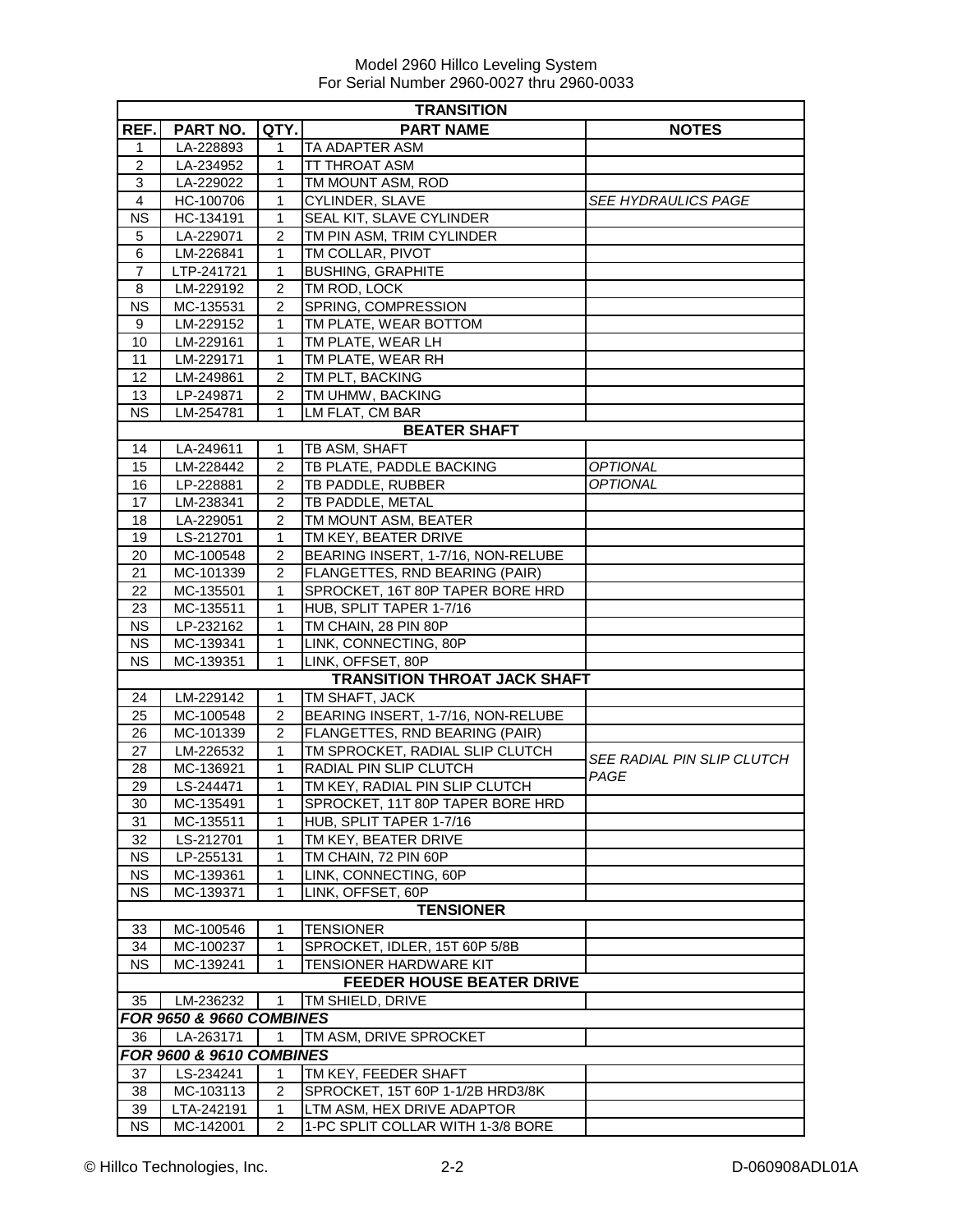

TRANSITION FASTENERS DRIVE COMPONENT DETAIL

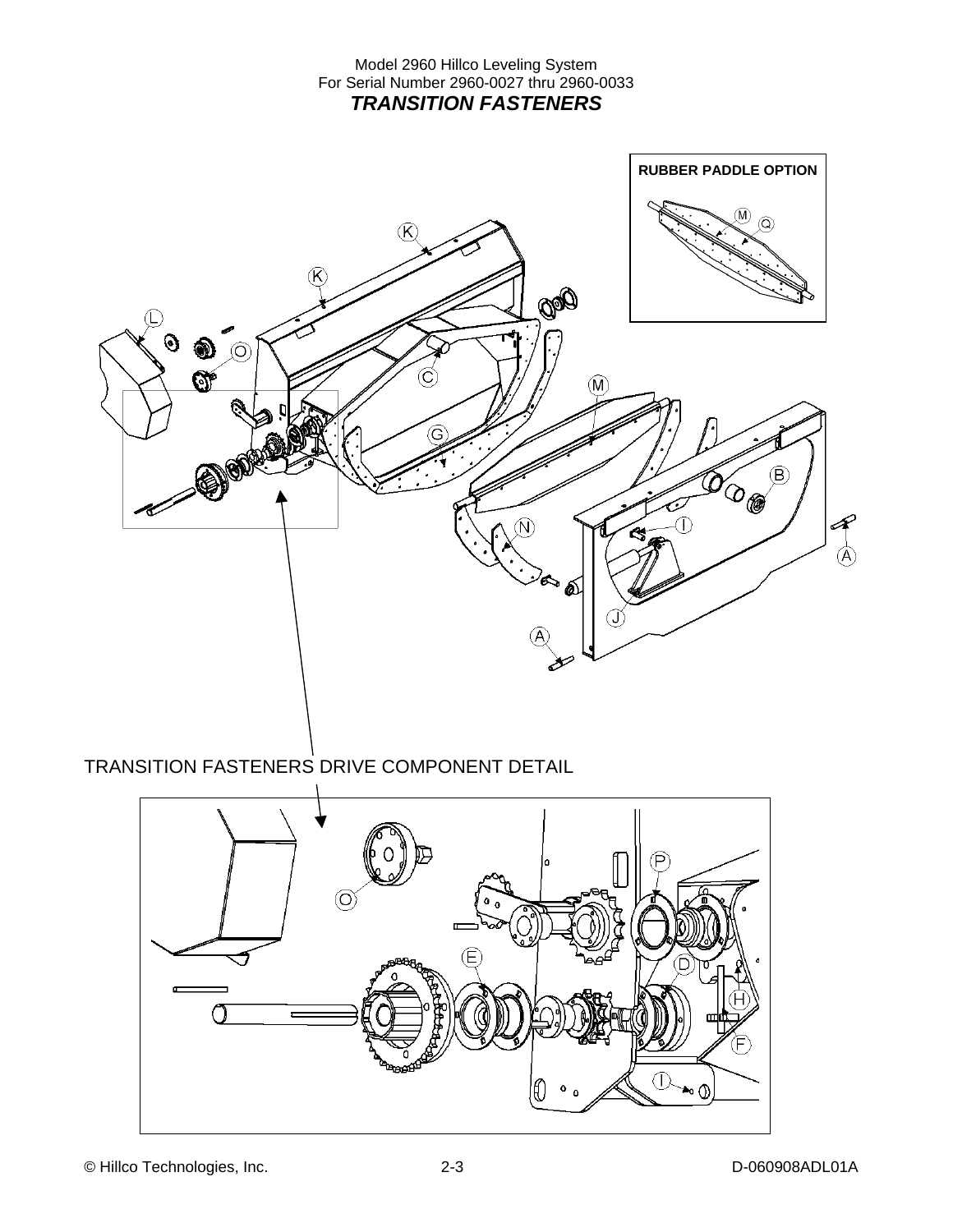|              | <b>TRANSITION FASTENERS</b>    |                |                                               |                                        |  |  |
|--------------|--------------------------------|----------------|-----------------------------------------------|----------------------------------------|--|--|
| <b>ASM</b>   | PART NO.                       | QTY.           | <b>PART NAME</b>                              | <b>WHERE USED</b>                      |  |  |
| A            | F-SHC-10M070F                  | $\overline{2}$ | SHCS-8.8 M10 X 1.5O X 70                      | THA HEADER LOCK                        |  |  |
| B            | F-HC-16M120E                   | 1              | HC-10.9 M16 X 2.00 X 120                      | <b>MAIN PIVOT PIN COLLAR</b>           |  |  |
| B            | F-HNS-16ME                     | 1              | HN-10.9 M16 X 2.00 STV                        | <b>MAIN PIVOT PIN COLLAR</b>           |  |  |
| C            | F-MB-14NR40                    | 3              | MACH BUSH 14 GA NR 2-1/2" ID                  | <b>MAIN PIVOT PIN</b>                  |  |  |
| D            | F-HCF-10M020E                  | $\overline{3}$ | FLHC-10.9 M10 X 1.50 X 20                     | <b>INNER 3-BOLT JS BEARING</b>         |  |  |
| E            | F-CB-10M030F                   | 3              | CARR-8.8 M10 X 1.50 X 30                      | OUTER 3-BOLT JS BEARING                |  |  |
| E            | F-HNF-10MF                     | 3              | FLHN-8.8 M10 X 1.50                           | OUTER 3-BOLT JS BEARING                |  |  |
| F            | F-FWH-08                       | $\overline{4}$ | FW 1/2 HD YELLOW                              | BEATER BRNG TAKE-UP BLT                |  |  |
| F            | F-HNJ-12MF                     | $\overline{4}$ | HN-8.8 M12 X 1.75 JAM                         | <b>BEATER BRNG TAKE-UP BLT</b>         |  |  |
| G            | F-FHS-8M015E                   | 29             | FHSC-10.9 M8 X 1.25 X 15                      | <b>TT FACE PLATE</b>                   |  |  |
| H            | F-CB-12M040F                   | 8              | CARR-8.8 M12 X 1.75 X 40                      | TT BEATER BRNG MNT PLT                 |  |  |
| H            | F-HNF-12MF                     | 8              | FLHN-8.8 M12 X 1.75                           | TT BEATER BRNG MNT PLT                 |  |  |
| I.           | F-HCF-10M020F                  | $\overline{2}$ | FLHC-8.8 M10 X 1.50 X 20                      | <b>SLAVE CYL MNT PIN</b>               |  |  |
| J            | F-HC-16M050E                   | 3              | HC-10.9 M16 X 2.00 X 50                       | <b>ROD MNT</b>                         |  |  |
| J            | F-HNS-16ME                     | 3              | HN-10.9 M16 X 2.00 STV                        | <b>ROD MNT</b>                         |  |  |
| K            | F-HCF-12M040E                  | $\overline{4}$ | FLHC-10.9 M12 X 1.75 X 40                     | <b>TRANSITION MNT</b>                  |  |  |
| K            | F-HCF-16M040E                  | $\overline{4}$ | FLHC-10.9 M16 X 2.00 X 40                     | <b>TRANSITION MNT</b>                  |  |  |
| $\mathsf{L}$ | F-HNF-10MF                     | $\overline{2}$ | FLHN-8.8 M10 X 1.50                           | TM DRIVE SHIELD                        |  |  |
| $\mathsf{L}$ | F-HCF-10M020F                  | $\overline{2}$ | FLHC-8.8 M10 X 1.50 X 20                      | TM DRIVE SHIELD                        |  |  |
| M            | F-HNSF-12ME                    | 9              | FLHN-10.9 M12 X 1.75 FLNG, STV                | <b>BEATER PADDLES</b>                  |  |  |
| M            | F-HCF-12M080E                  | 9              | FLHC-10.9 M12 X 1.75 X 80                     | <b>BEATER PADDLES</b>                  |  |  |
| N            | F-HCF-12M040E                  | 10             | FLHC-10.9 M12 X 1.75 X 40                     | <b>BACKING PLATES</b>                  |  |  |
| O            | F-HC-12M050E                   | $\overline{7}$ | HC-10.9 M12 X 1.75 X 50                       | FEEDER HOUSE HEX DRIVE<br><b>SHAFT</b> |  |  |
| O            | F-HNS-12ME                     | $\overline{7}$ | HN-10.9 M12 X 1.75 STV                        | FEEDER HOUSE HEX DRIVE<br><b>SHAFT</b> |  |  |
| O            | F-FWH-08                       | $\overline{7}$ | <b>FW 1/2 HD</b>                              | FEEDER HOUSE HEX DRIVE<br><b>SHAFT</b> |  |  |
| P            | F-HCF-10M020F                  | 6              | FLHC-8.8 M10 X 1.50 X 20                      | TT BEATER BRNG MNT PLT                 |  |  |
|              | <b>OPTIONAL RUBBER PADDLES</b> |                |                                               |                                        |  |  |
| Q            | F-EB-04C20                     | 34             | BOLT, ELEVATOR, 1/4-20 x 1-1/4<br><b>ZINC</b> | <b>PB PADDLES</b>                      |  |  |
| Q            | F-HNF-04C                      | 34             | FLHN 1/4-20 ZINC, SERR                        | <b>PB PADDLES</b>                      |  |  |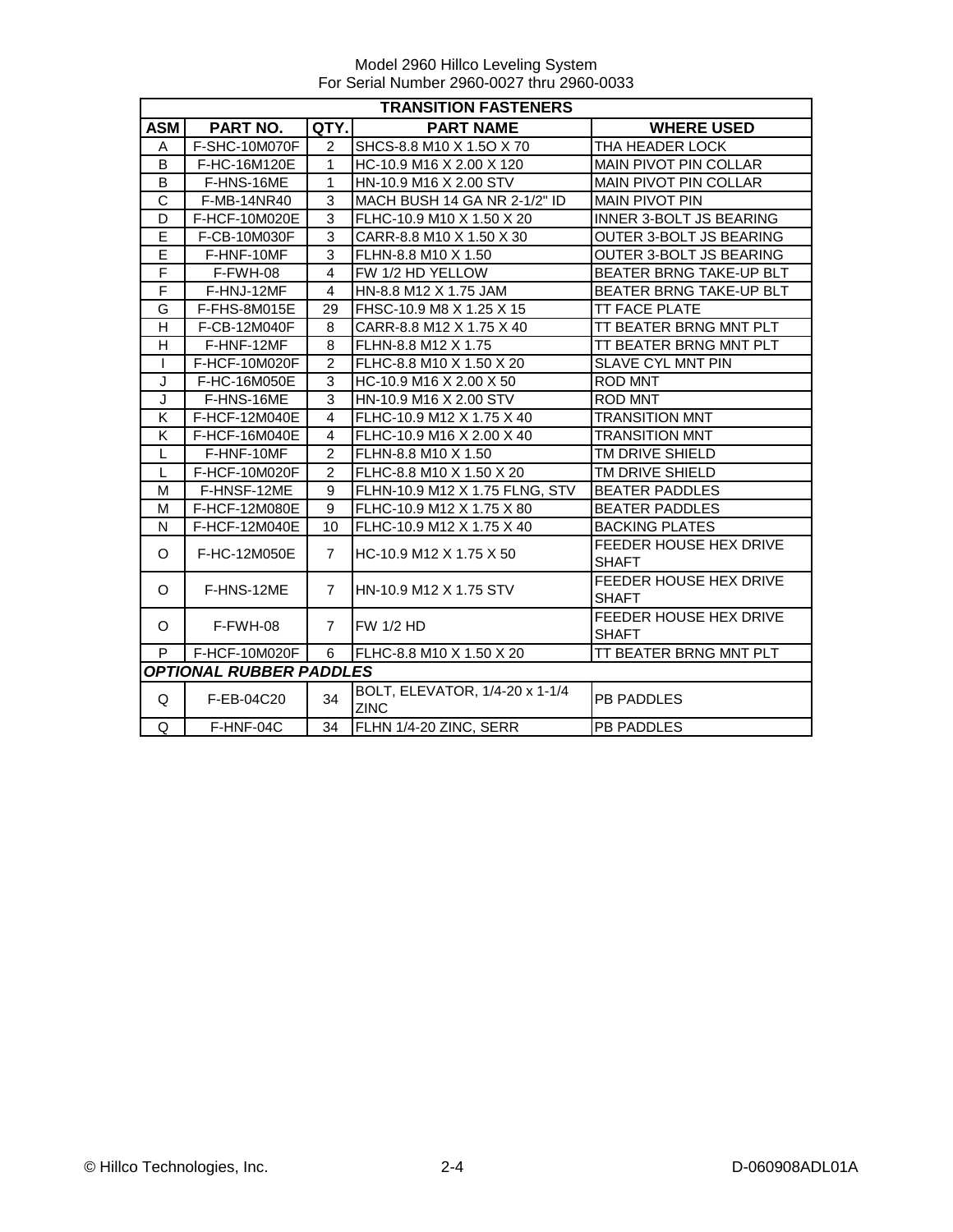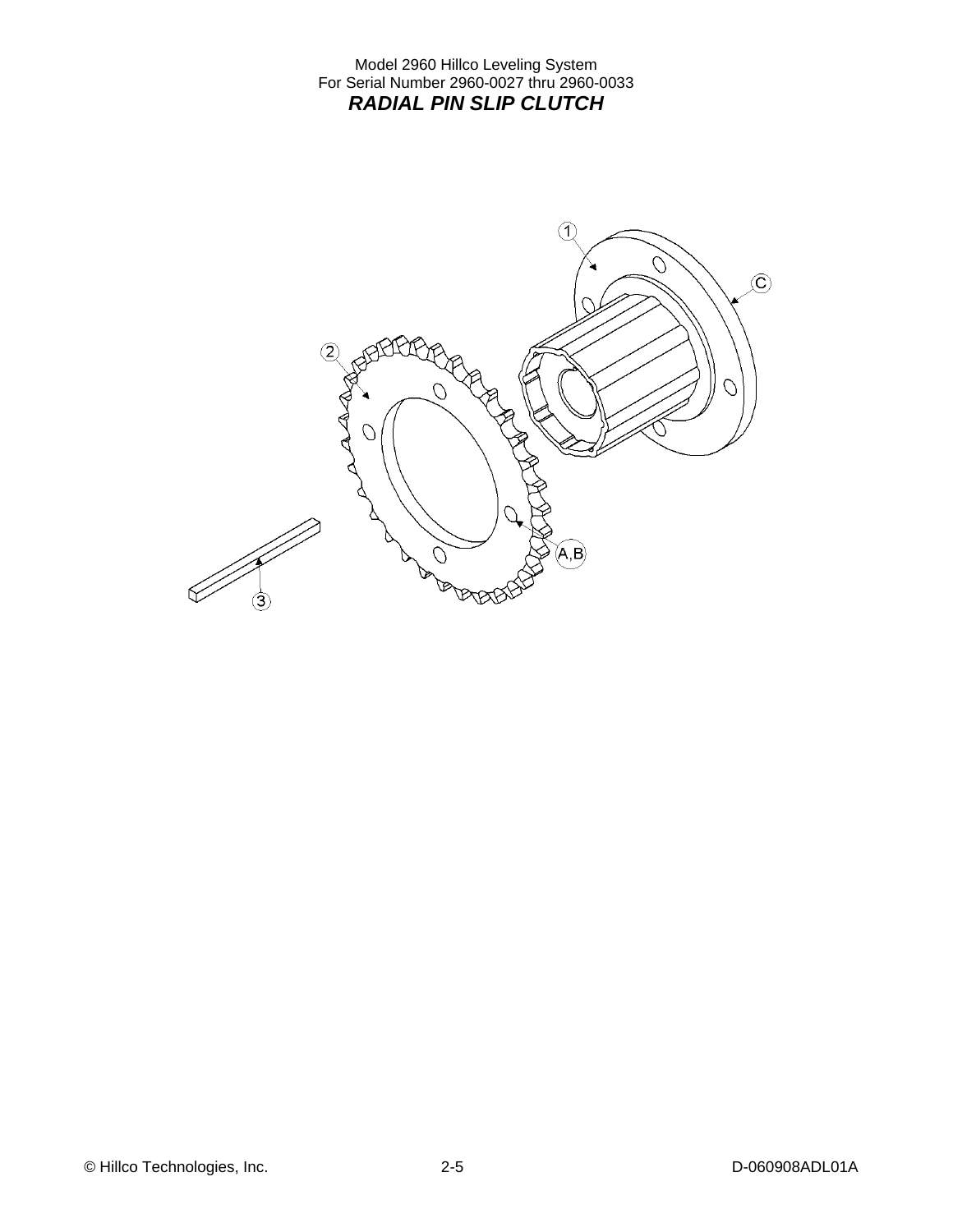|                | <b>RADIAL PIN SLIP CLUTCH COMPONENTS</b> |               |                                  |                   |  |  |
|----------------|------------------------------------------|---------------|----------------------------------|-------------------|--|--|
| REF.           | PART NO.                                 | QTY.          | <b>PART NAME</b>                 | <b>NOTES</b>      |  |  |
|                | LM-226532                                |               | TM SPROCKET, RADIAL SLIP CLUTCH  |                   |  |  |
| $\mathfrak{p}$ | MC-136921                                |               | <b>RADIAL PIN SLIP CLUTCH</b>    |                   |  |  |
| 3              | LS-244471                                |               | TM KEY, RADIAL PIN SLIP CLUTCH   |                   |  |  |
|                |                                          |               | RADIAL PIN SLIP CLUTCH FASTENERS |                   |  |  |
| REF.I          | PART NO.                                 | QTY.          | <b>PART NAME</b>                 | <b>WHERE USED</b> |  |  |
| A              | F-HC8-08F20                              | 4             | HC8 1/2-20 X 1-1/4               |                   |  |  |
| B              | <b>F-LW-08A</b>                          | 4             | LW 1/2 HD                        |                   |  |  |
| C              | F-SSS-06C08                              | $\mathcal{P}$ | SCREW, SOCKET SET 3/8-16 X 1/2   |                   |  |  |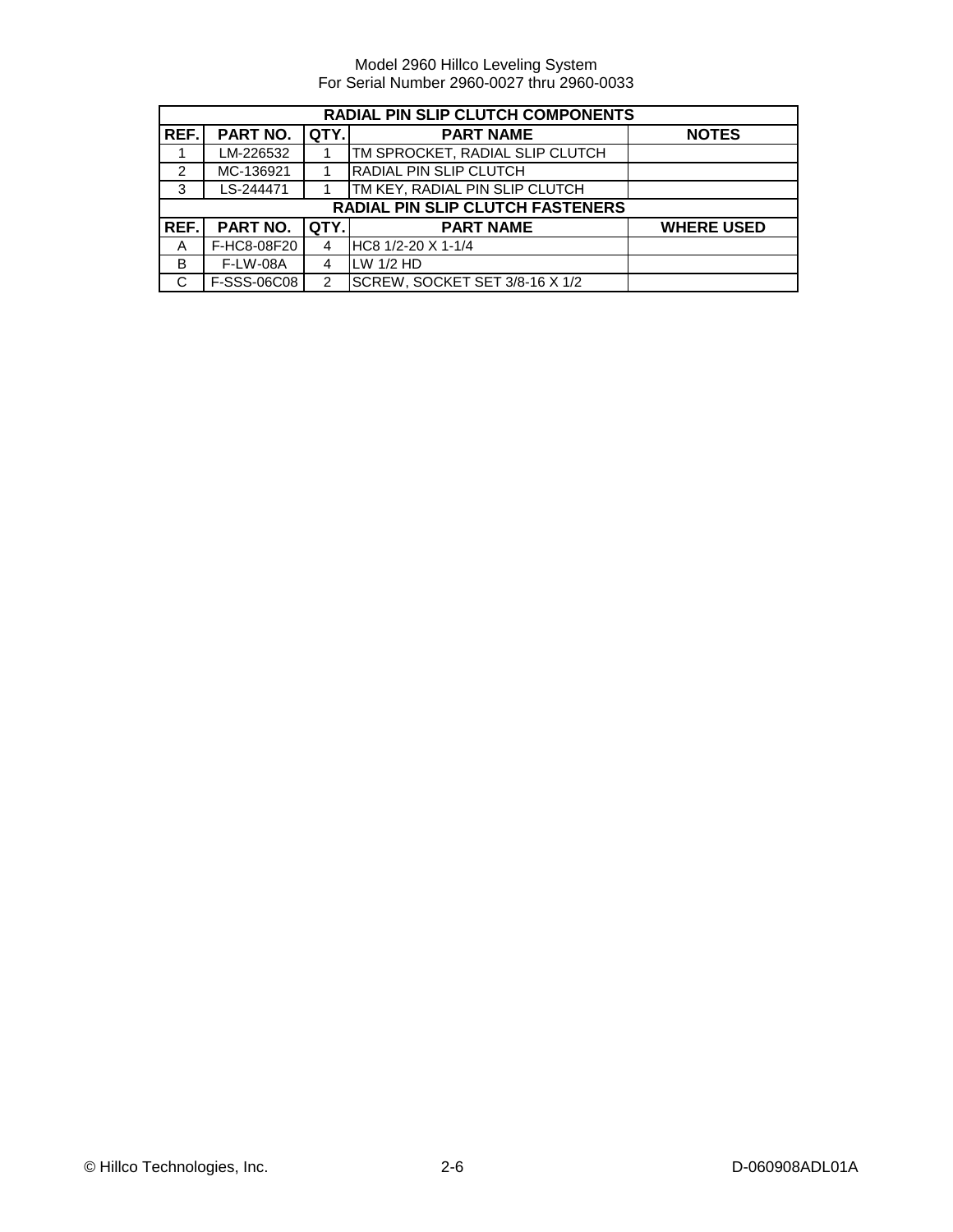**3** *CARRIAGE* 

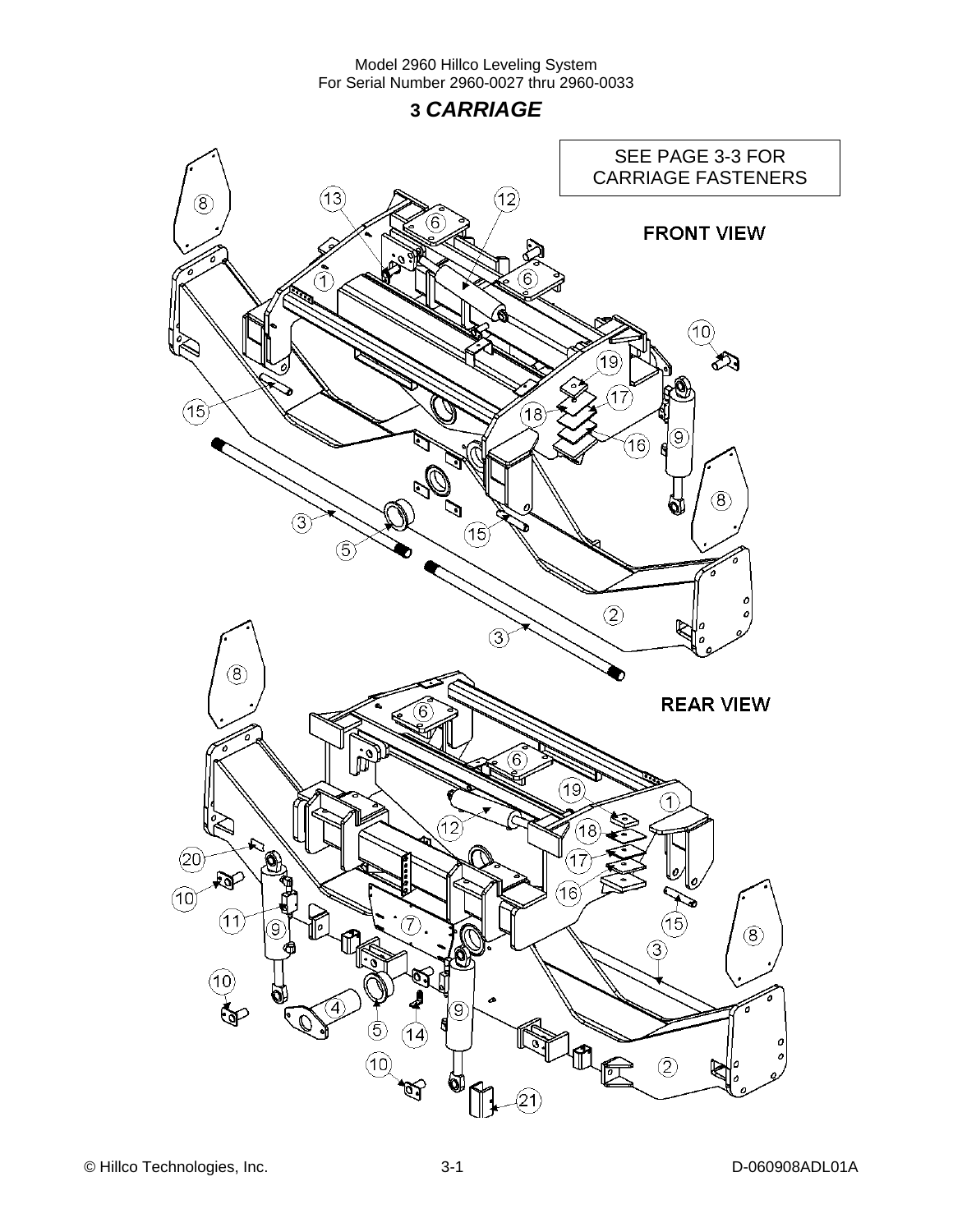| <b>CARRIAGE COMPONENTS</b> |             |                |                                 |                           |  |
|----------------------------|-------------|----------------|---------------------------------|---------------------------|--|
| REF.                       | PART NO.    | QTY.           | <b>PART NAME</b>                | <b>NOTES</b>              |  |
| 1                          | LA-228453   | 1              | CO OVERCARRIAGE ASM             |                           |  |
| $\mathfrak{p}$             | LA-238271   | 1              | CU ASM, 131.875                 |                           |  |
| 3                          | MC-133081   | $\mathcal{P}$  | COUNTER SHAFT, 1209 MM          |                           |  |
| 4                          | LA-229251   | 1              | CM PIN ASM, MAIN PIVOT          |                           |  |
| 5                          | LP-103871   | $\overline{2}$ | CO BUSHING, PIVOT               |                           |  |
| 6                          | LA-228681   | $\overline{2}$ | CM PLATE ASM, AXLE BOLT         |                           |  |
| $\overline{7}$             | LM-236473   | 1              | EM PLATE, CONTROL BOX MOUNT     |                           |  |
| 8                          | LP-230241   | $\overline{2}$ | CM CAP, AXLE                    |                           |  |
| 9                          | HC-103228   | $\overline{2}$ | CYLINDER, MAIN LEVELING         | <b>SEE HYDRAULIC PAGE</b> |  |
| 10                         | LA-230551   | 4              | CM PIN ASM, MAIN CYLINDER       |                           |  |
| 11                         | HC-139151   | $\overline{2}$ | VALVE, 3-PORT COUNTERBALANCE    | <b>SEE HYDRAULIC PAGE</b> |  |
| 12                         | HC-101842   | 1              | CYLINDER, MASTER                | <b>SEE HYDRAULIC PAGE</b> |  |
| 13                         | LA-229071   | $\mathcal{P}$  | TM PIN ASM, TRIM CYLINDER       |                           |  |
| 14                         | LP-234572   | $\mathcal{P}$  | EM MOUNT, LIMIT SWITCH ACTUATOR |                           |  |
| 15                         | LM-229483   | $\overline{2}$ | CM PIN, HEADER LIFT             |                           |  |
| 16                         | LM-230621   | $\overline{2}$ | CM SPACER, CO MOUNT 3/8         |                           |  |
| 17                         | LM-230611   | $\mathcal{P}$  | CM SPACER, CO MOUNT 1/4         |                           |  |
| 18                         | LM-230641   | $\overline{2}$ | CM SPACER, CO MOUNT 3/16        |                           |  |
| 19                         | LM-230631   | $\mathcal{P}$  | CM PAD, CO MOUNT TOP            |                           |  |
| 20                         | LL20-100790 | 1              | <b>SERIAL NUMBER PLATE</b>      |                           |  |
| 21                         | LP-249321   | 1              | <b>CM SPACER, SHIPPING</b>      |                           |  |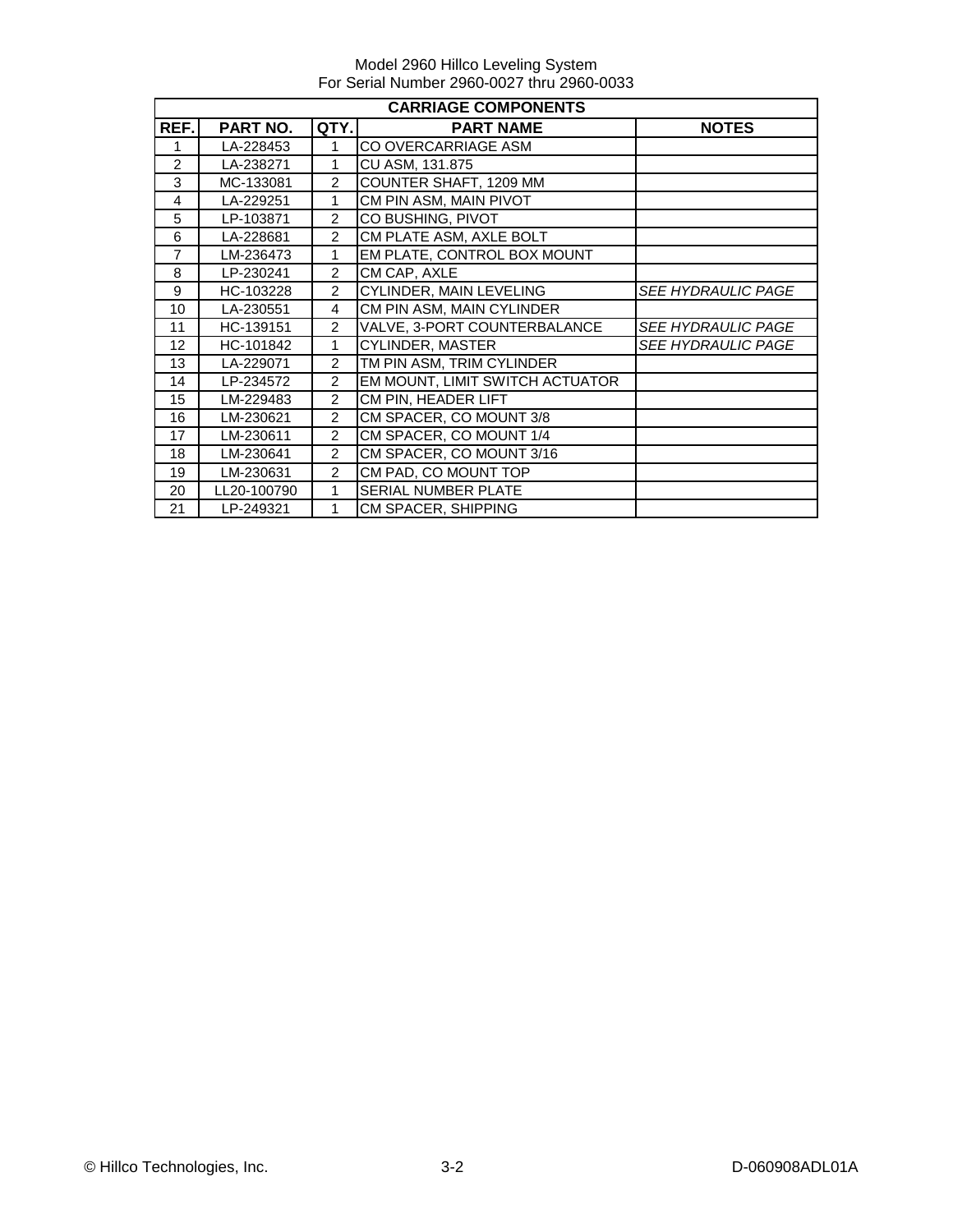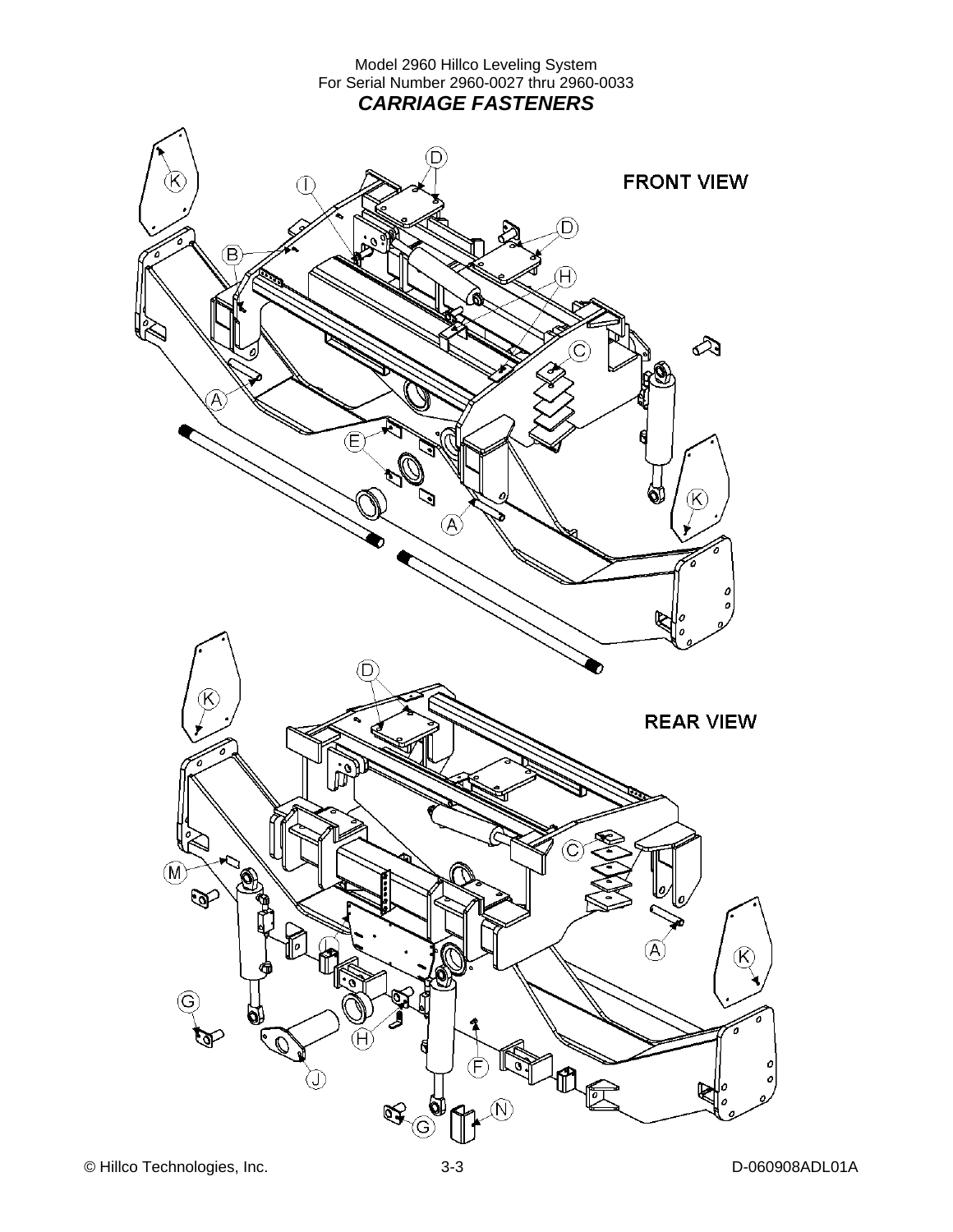|              | <b>CARRIAGE FASTENERS</b> |                |                           |                                            |  |
|--------------|---------------------------|----------------|---------------------------|--------------------------------------------|--|
| REF.         | <b>PART NO.</b>           | QTY.           | <b>PART NAME</b>          | <b>WHERE USED</b>                          |  |
| A            | F-PCT-05X48               | 4              | COTTER PIN 5/16 X 3       | HEADER LIFT CYLINDER PIN                   |  |
| A            | F-MB-10NR20               | 4              | MACH BUSH, 10 GA NR 1-1/4 | HEADER LIFT CYLINDER PIN                   |  |
| B            | F-HNF-08MF                | $\overline{7}$ | FLHN-8.8 M8 X 1.25        | <b>HOSE CLAMPS</b>                         |  |
| C            | F-HC-16M180E              | $\overline{2}$ | HC-10.9 M16 X 2.00 X 180  | <b>FRONT OVERCARRIAGE MOUNT</b>            |  |
| C            | $F-FWH-10$                | 4              | <b>FW 5/8 HD</b>          | <b>FRONT OVERCARRIAGE MOUNT</b>            |  |
| C            | F-HNS-16ME                | $\overline{2}$ | HN-10.9 M16 X 2.00 STV    | <b>FRONT OVERCARRIAGE MOUNT</b>            |  |
| D            | F-HNS-12C                 | 8              | <b>HN8 3/4-10 STOVER</b>  | <b>REAR OVERCARRIAGE MOUNT</b>             |  |
| D            | F-HC8-12C240              | 8              | HC8 3/4-10 X 15           | <b>REAR OVERCARRIAGE MOUNT</b>             |  |
| E            | F-HCF-16M080E             | 4              | FLHC-10.9 M16 X 2.00 X 80 | <b>TRANSMISSION</b>                        |  |
| F            | F-HNF-10ME                | $\overline{2}$ | FLHN-10.9 M10 X 1.50      | LIMIT SWITCH ACTUATOR                      |  |
| G            | F-HCF-12M025F             | 4              | FLHC-8.8 M12 X 1.75 X 25  | LEVELING CYL MNT PIN                       |  |
| H            | F-HC-08M090F              | $\overline{2}$ | HC-8.8 M8 X 1.25 X 90     | BEHRINGER CLAMPS FOR HYDRO<br><b>HOSES</b> |  |
| н            | F-HNF-08MF                | $\overline{2}$ | FLHN-8.8 M8 X 1.25        | BEHRINGER CLAMPS FOR HYDRO<br><b>HOSES</b> |  |
| $\mathbf{I}$ | F-HCF-10M020E             | $\overline{2}$ | FLHC-10.9 M10 X 1.50 X 20 | <b>MASTER CYL MNT PIN</b>                  |  |
| J            | F-HC-16M060E              | $\mathcal{P}$  | HC-10.9 M16 X 2.00 X 60   | MAIN PVT PIN                               |  |
| J            | F-HNS-16ME                | $\overline{2}$ | HN-10.9 M16 X 2.00 STV    | <b>MAIN PVT PIN</b>                        |  |
| K            | F-HC-10M040F              | 8              | HC-8.8 M10 X 1.50 X 40    | ORIGINAL AXLE COVER                        |  |
| K            | F-FWF-06020               | 8              | 3/8 FW FENDER X 1-1/4     | ORIGINAL AXLE COVER                        |  |
| K            | F-HNF-10MF                | 8              | FLHN-8.8 M10 X 1.50       | ORIGINAL AXLE COVER                        |  |
| L            | F-HC-10M025F              | 4              | HC-8.8 M10 X 1.50 X 25    | CONTROL BOX MOUNT BRACKET                  |  |
| L            | F-HNF-10MF                | 4              | FLHN-8.8 M10 X 1.50       | CONTROL BOX MOUNT BRACKET                  |  |
| М            | F-UDS-#7X06               | $\overline{2}$ | #7 X 3/8 U-DRIVE SCREW    | <b>SERIAL NUMBER PLATE</b>                 |  |
| N            | F-PSL-04X48               | $\overline{2}$ | SNAP LOCK PINS 1/4 X 3    | SAFETY STOPS                               |  |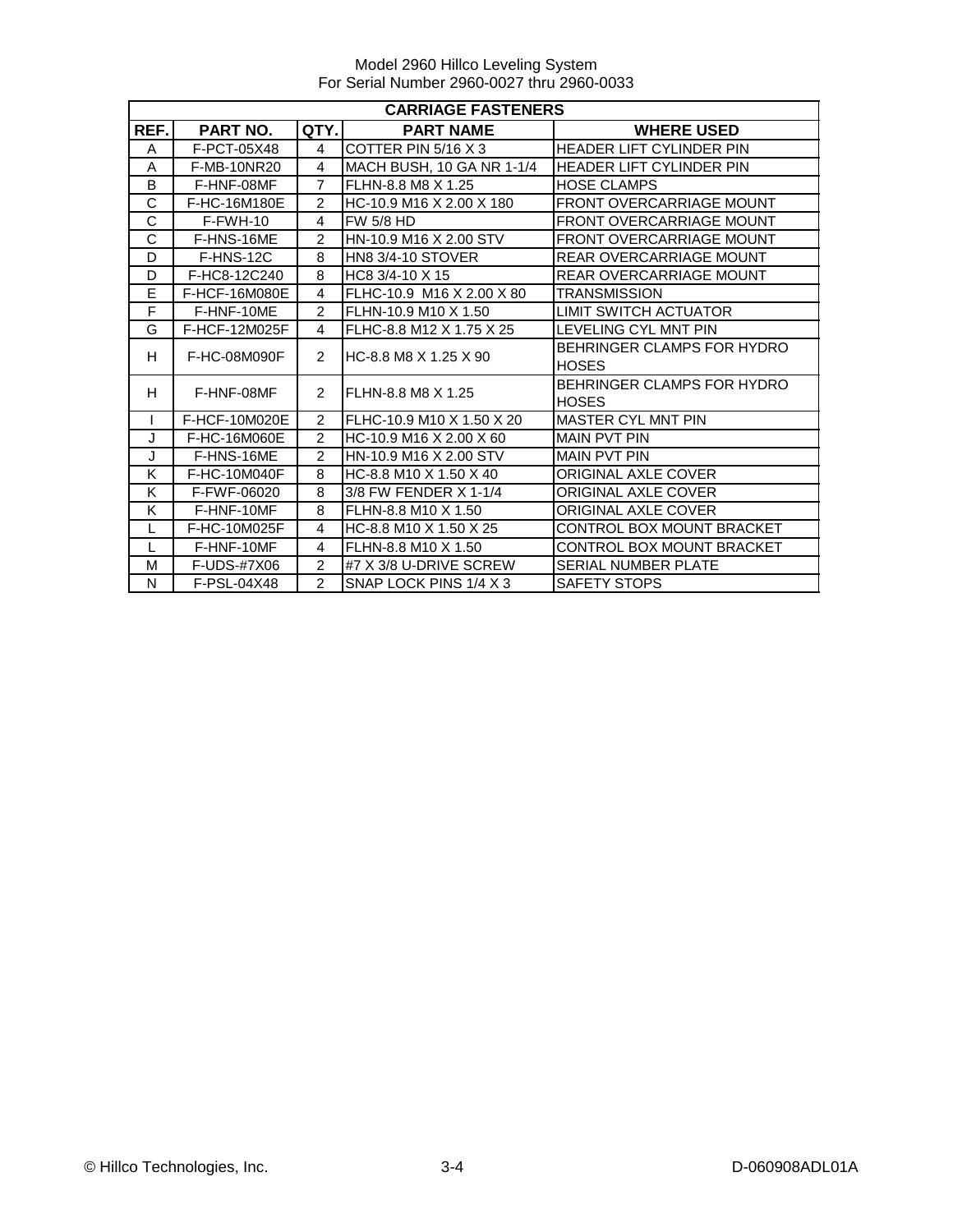### **4** *Y-BRACE*



© Hillco Technologies, Inc. 4-1 4-1 D-060908ADL01A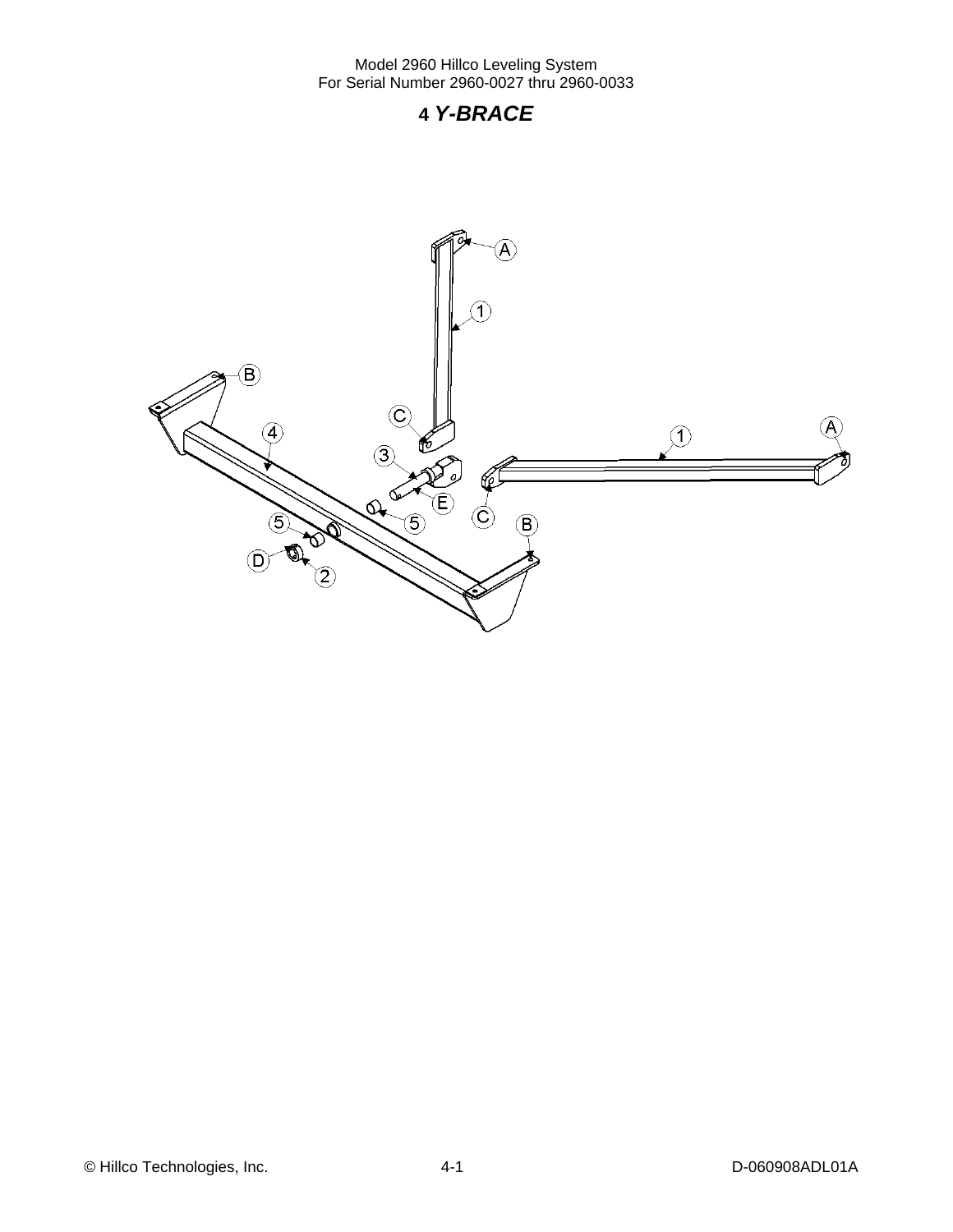|                | <b>Y-BRACE COMPONENTS</b> |                |                              |                               |  |  |
|----------------|---------------------------|----------------|------------------------------|-------------------------------|--|--|
| REF.           | <b>PART NO.</b>           | QTY.           | <b>PART NAME</b>             | <b>NOTES</b>                  |  |  |
|                | LA-228702                 | $\mathcal{P}$  | YB ARM ASM                   |                               |  |  |
| $\overline{2}$ | LM-234101                 | 1              | YB COLLAR, PIVOT PIN         |                               |  |  |
| 3              | LA-228762                 |                | YB PIN ASM, PIVOT            |                               |  |  |
| 4              | LA-228721                 | 1              | YB SUPPORT ASM, CROSS        |                               |  |  |
| 5              | MC-135431                 | $\overline{2}$ | <b>BUSHING, PLANE</b>        |                               |  |  |
|                |                           |                |                              |                               |  |  |
|                |                           |                | <b>Y-BRACE FASTENERS</b>     |                               |  |  |
| REF.           | <b>PART NO.</b>           | QTY.           | <b>PART NAME</b>             | <b>WHERE USED</b>             |  |  |
| A              | F-HC-24M070E              | $\mathcal{P}$  | HC-10.9 M24 X 3.00 X 70      | <b>Y-BRACE FRNT MNT</b>       |  |  |
| A              | F-HNS-24ME                | 2              | HN-10.9 M24 X 3.00 STOVER    | <b>Y-BRACE FRNT MNT</b>       |  |  |
| B              | F-HC-16M140E              | 4              | HC-10.9 M16 X 2.00 X 140     | <b>Y-BRACE FRAME MNT</b>      |  |  |
| B              | F-HNS-16ME                | 4              | HN-10.9 M16 X 2.00 STOVER    | Y-BRACE FRAME MNT             |  |  |
| B              | $F-FWH-10$                | 8              | <b>FW 5/8 HD</b>             | Y-BRACE FRAME MNT             |  |  |
| C              | F-HC-24M110E              | 1              | HC-10.9 M24 X 3.00 X 110     | Y-BRACE REAR MNT              |  |  |
| C              | F-HNS-24ME                | 1              | HN-10.9 M24 X 3.00 STOVER    | Y-BRACE REAR MNT              |  |  |
| D              | F-HC-12M080E              | 1              | HC-10.9 M12 X 1.75 X 80      | Y-BRACE PVT PIN COLLAR        |  |  |
| D              | F-HNS-12ME                | 1              | HN-10.9 M12 X 1.75 STOVER    | <b>Y-BRACE PVT PIN COLLAR</b> |  |  |
| E              | <b>F-MB-18NR24</b>        | 20             | MACH BUSH 18 GA NR 1-1/2" ID | <b>Y-BRACE PVT PIN</b>        |  |  |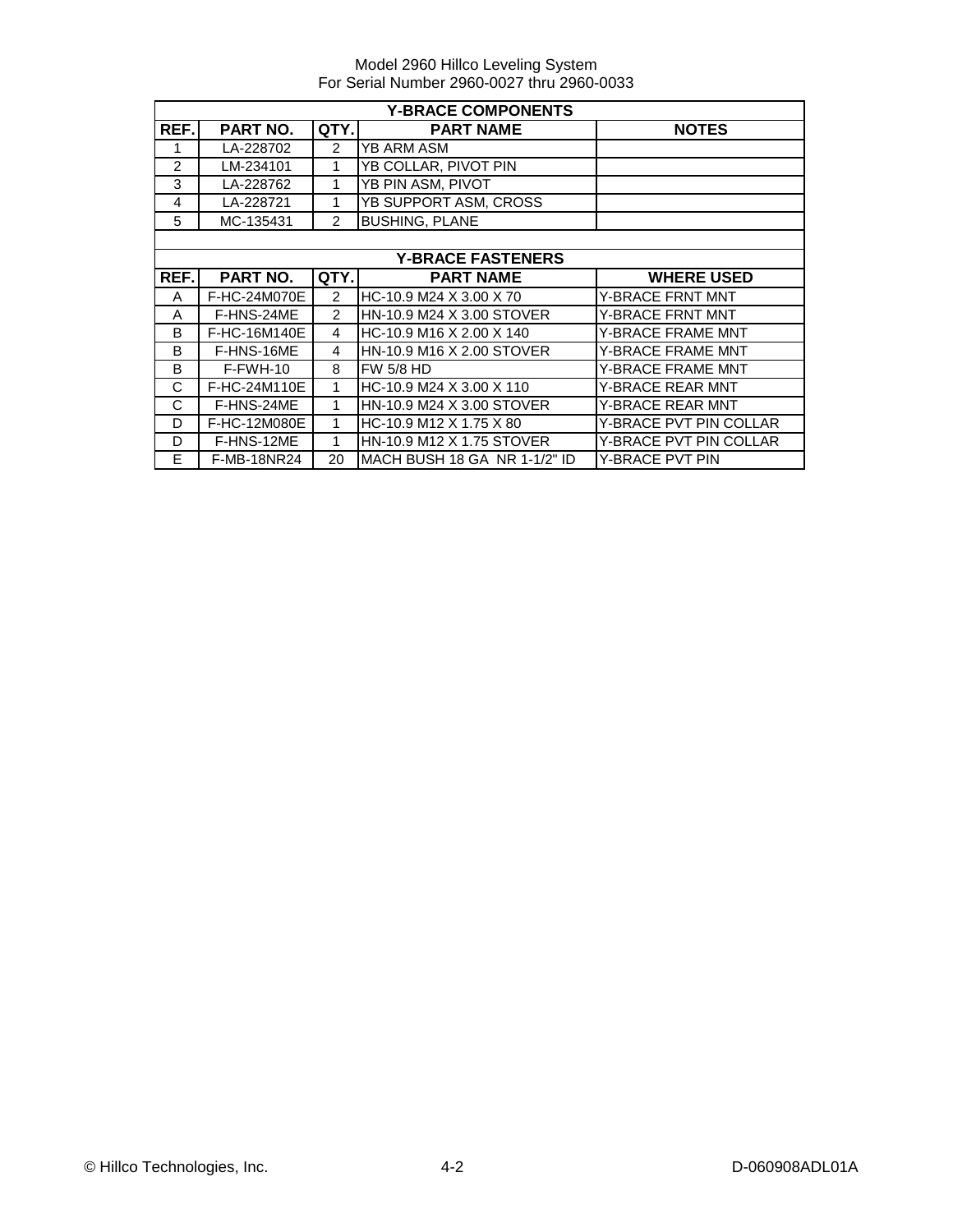### **5** *DROP AXLE*

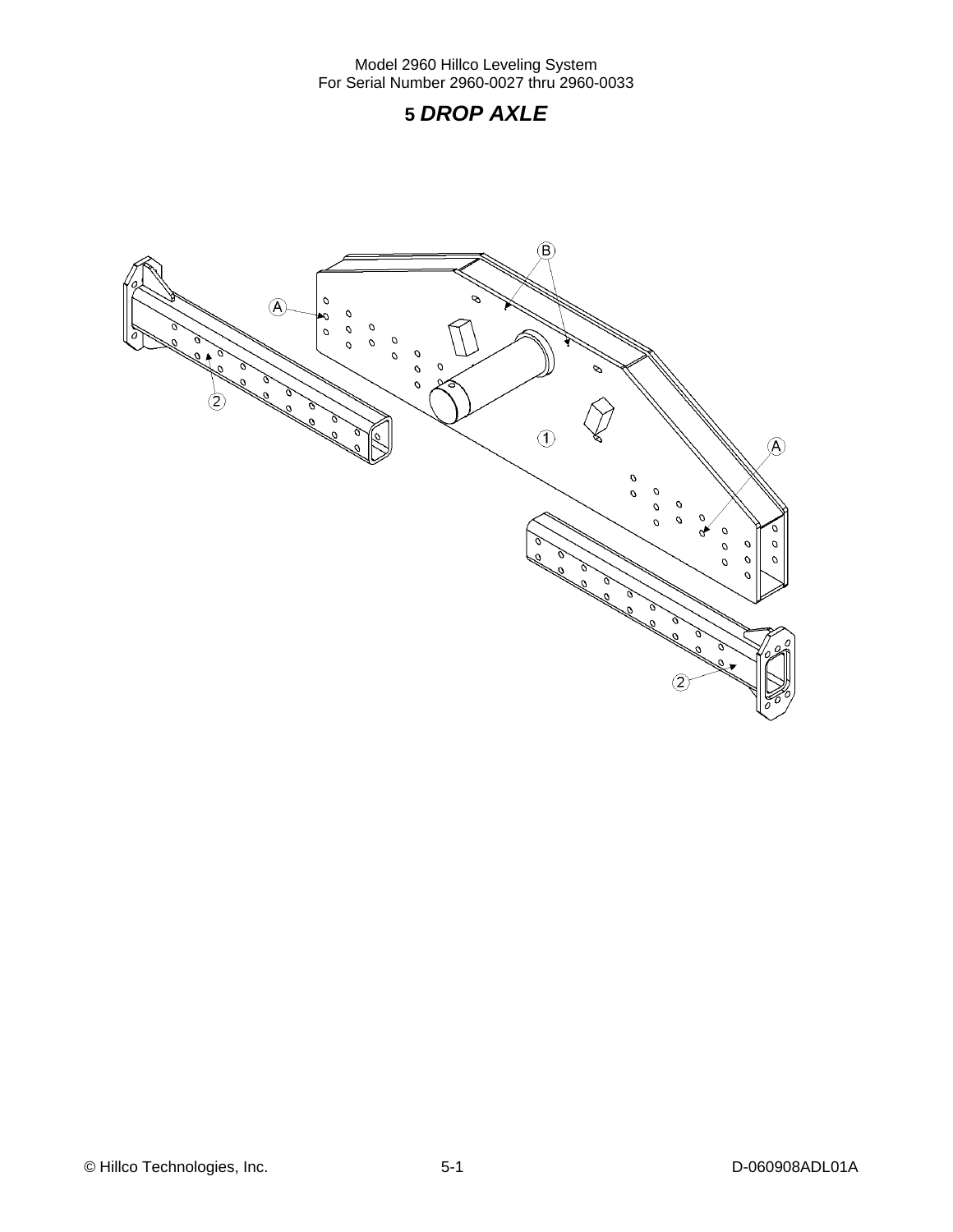|      | <b>DROP AXLE COMPONENTS</b> |      |                            |                                                                       |  |  |
|------|-----------------------------|------|----------------------------|-----------------------------------------------------------------------|--|--|
| REF. | PART NO.                    | QTY. | <b>PART NAME</b>           | <b>NOTES</b>                                                          |  |  |
|      | LA-228811                   |      | DA AXLE ASM, DROP          |                                                                       |  |  |
| 2    | LA-238881                   | 2    | DA ASM, EXTENSION          | <b>OPTIONAL IF COMBINE DIDN'T</b><br><b>HAVE ADJUSTABLE REAR AXLE</b> |  |  |
|      |                             |      |                            |                                                                       |  |  |
|      |                             |      | <b>DROP AXLE FASTENERS</b> |                                                                       |  |  |
| REF. | <b>PART NO.</b>             | QTY. | <b>PART NAME</b>           | <b>WHERE USED</b>                                                     |  |  |
| A    | F-HC-20M160E                | 8    | HC-10.9 M20 X 2.50 X 160   |                                                                       |  |  |
| A    | F-HC-20M210E                | 4    | HC-10.9 M20 X 2.50 X 210   | STEERING CYLINDER MOUNT                                               |  |  |
| A    | F-HNS-20ME                  | 12   | HN-10.9 M20 X 2.50 STOVER  |                                                                       |  |  |
|      |                             |      |                            |                                                                       |  |  |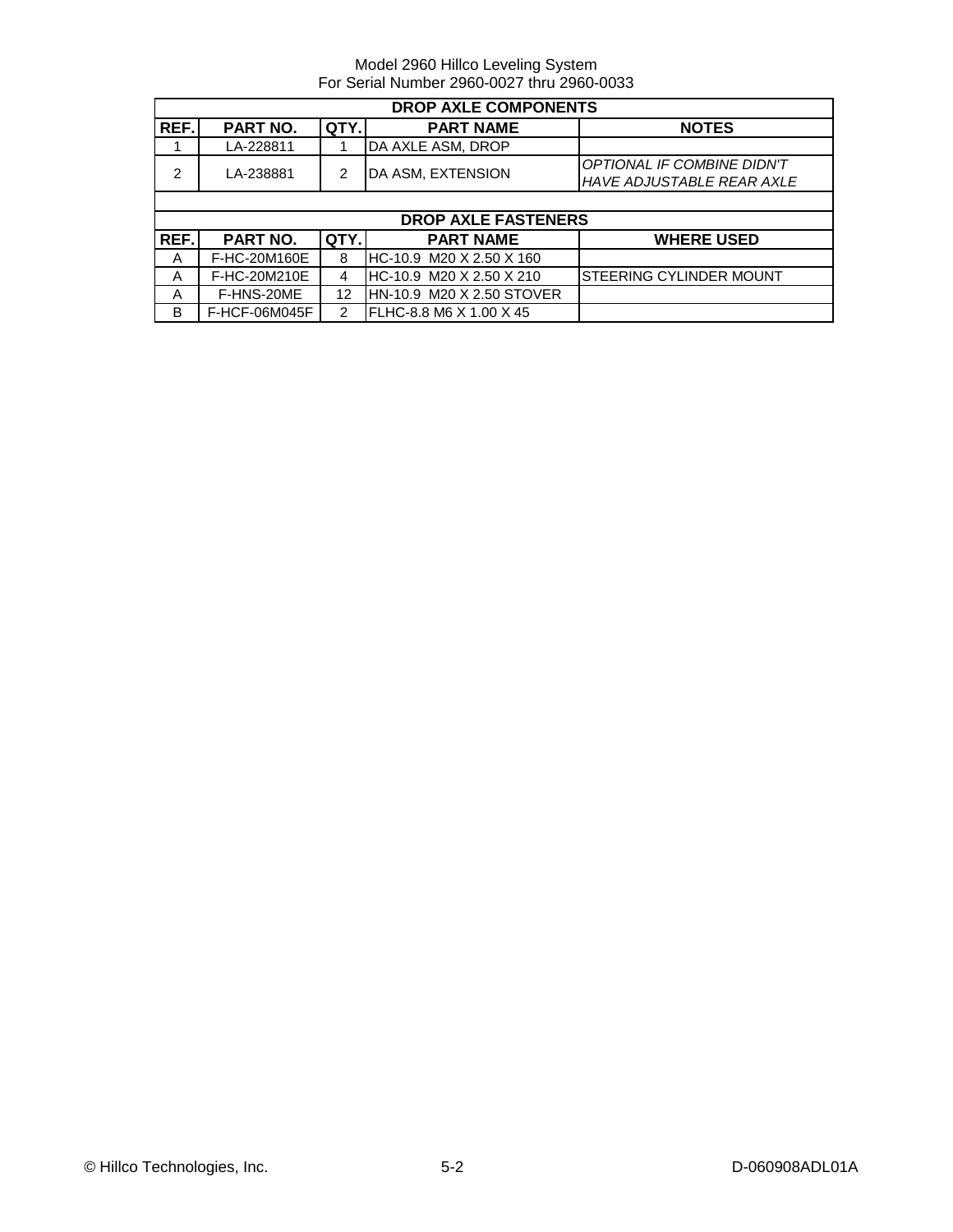### **6** *LADDER*

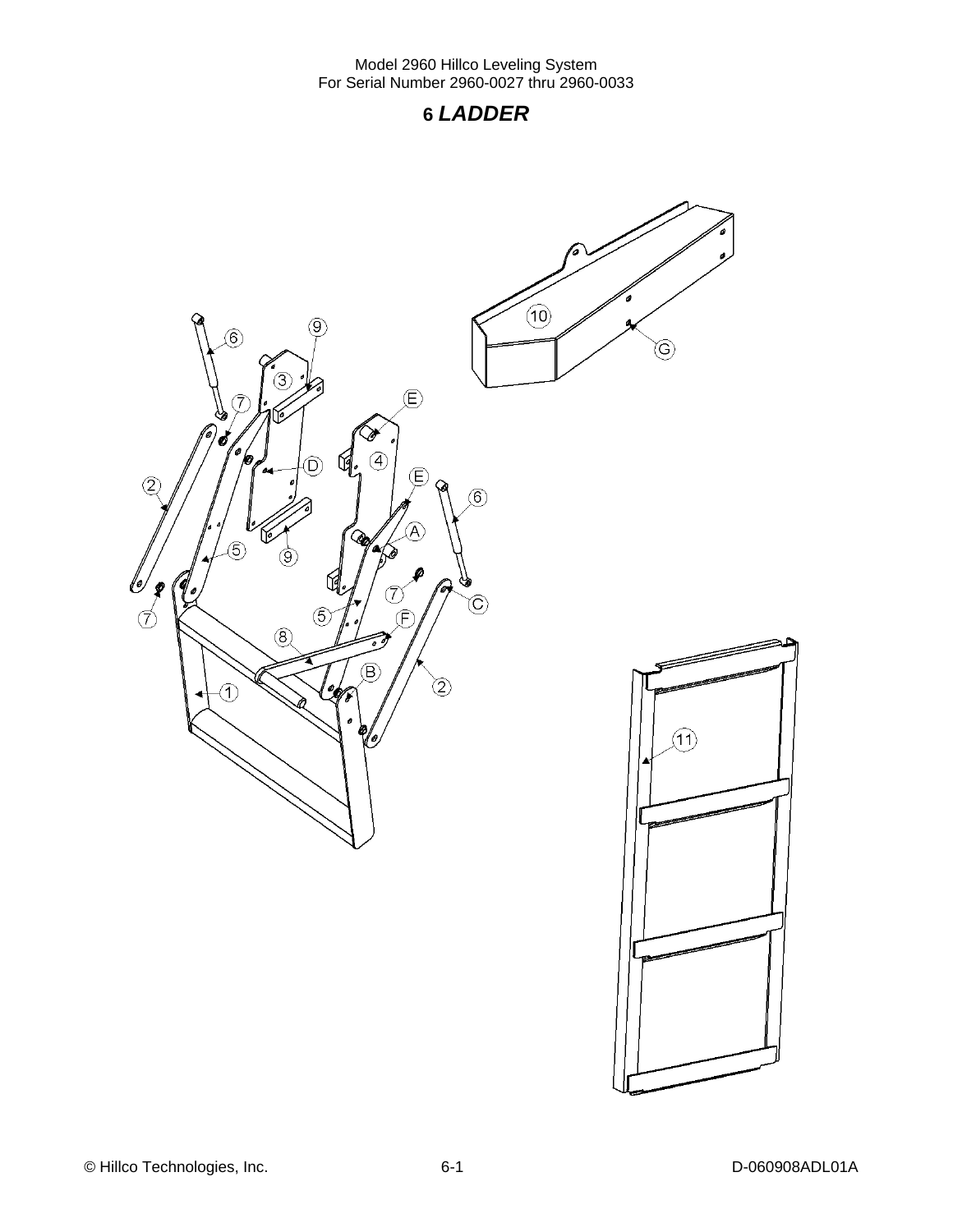|                | <b>LADDER COMPONENTS</b> |                |                                      |                        |  |  |  |
|----------------|--------------------------|----------------|--------------------------------------|------------------------|--|--|--|
| REF.           | PART NO.                 | QTY.           | <b>PART NAME</b>                     | <b>DESCRIPTION</b>     |  |  |  |
| $\mathbf{1}$   | LA-236563                | $\mathbf{1}$   | LM ASM, LOWER STEP ASM               |                        |  |  |  |
| $\overline{2}$ | LM-236053                | $\overline{2}$ | LM PLT, MID ARM (FOLDING LADDER      |                        |  |  |  |
|                |                          |                | LINK)                                |                        |  |  |  |
| 3              | LA-236542                | $\mathbf{1}$   | LM PLT ASM, LFT SIDE FOLDING         |                        |  |  |  |
|                |                          |                | <b>LADDER</b>                        |                        |  |  |  |
| 4              | LA-236552                | $\mathbf{1}$   | LM PLT ASM, RHT SIDE FOLDING         |                        |  |  |  |
|                |                          |                | <b>LADDER</b>                        |                        |  |  |  |
| 5              | LM-236632                | 2              | LM PLT, UPPER ARM                    |                        |  |  |  |
| 6              | MC-134921                | 2              | LIFT SUPPORT, GAS CHARGED            |                        |  |  |  |
| <b>NS</b>      | MC-134931                | 2              | <b>BRACKETS, LIFT SUPPORT (PAIR)</b> |                        |  |  |  |
| $\overline{7}$ | MC-134941                | 8              | <b>BUSHING, FLANGED OILITE</b>       |                        |  |  |  |
| 8              | LA-238761                | 1              | LM ASM, LADDER HANDLE                |                        |  |  |  |
| 9              | LM-241271                | $\overline{4}$ | LM FLT, LADDER SPACER                |                        |  |  |  |
| 10             | LA-240161                | $\mathbf{1}$   | LM ASM, LDR WEDGE                    |                        |  |  |  |
| 11             | LA-238691                | 1              | LM ASM, REAR LADDER                  |                        |  |  |  |
|                |                          |                |                                      |                        |  |  |  |
|                |                          |                | <b>LADDER FASTENERS</b>              |                        |  |  |  |
| REF.           | <b>PART NO.</b>          | QTY.           | <b>PART NAME</b>                     | <b>WHERE USED</b>      |  |  |  |
| Α              | F-HC-12M050E             | $\overline{2}$ | HC-8.8 M12 X 1.75 X 50               | TOP SIDE PLATE PIVOT   |  |  |  |
| A              | F-HNS-12ME               | $\overline{2}$ | HN-10.9 M12 X 1.75 STV               | <b>PIVOTS</b>          |  |  |  |
| B              | F-HC-12M030F             | $\overline{4}$ | HC-8.8 M12 X 1.75 X 30               | <b>MIDDLE PIVOTS</b>   |  |  |  |
| B              | F-HNS-12ME               | $\overline{4}$ | HN-10.9 M12 X 1.75 STV               | <b>PIVOTS</b>          |  |  |  |
| C              | F-HC-12M065F             | $\overline{2}$ | HC-8.8 M12 X 1.75 X 65               | BOTTOM SIDE PLT PIVOTS |  |  |  |
| $\overline{c}$ | F-HNS-12ME               | $\overline{2}$ | HN-10.9 M12 X 1.75 STV               | <b>PIVOTS</b>          |  |  |  |
| D              | F-HC-08M035F             | 8              | HC-8.8 M8 X 1.25 X 35                | SIDE PLATE MOUNTS      |  |  |  |
| D              | F-HNF-08MF               | 8              | FLHN 8.8 M8 X 1.25                   | SIDE PLATE MOUNTS      |  |  |  |
| E              | F-HNJ-05C                | 2              | HN5 5/16-18 JAM NUT                  | <b>BALL STUD</b>       |  |  |  |
| $\overline{E}$ | F-LW-05                  | $\overline{4}$ | LW 5/16                              | <b>BALL STUD</b>       |  |  |  |
| F              | F-HC-08M025F             | $\overline{c}$ | HC-8.8 M8 X 1.25 X 25                | <b>HANDLE</b>          |  |  |  |
| F              | F-HNF-08MF               | $\mathfrak{p}$ | FLHN 8.8 M8 X 1.25                   | <b>HANDLE</b>          |  |  |  |
| G              | F-HCF-10M025F            | 4              | FLHC-8.8 M10 X 1.50 X 25             | WEDGE                  |  |  |  |
| G              | F-HNF-10MF               | 4              | FLHN-8.8 M10 X 1.50                  | WEDGE                  |  |  |  |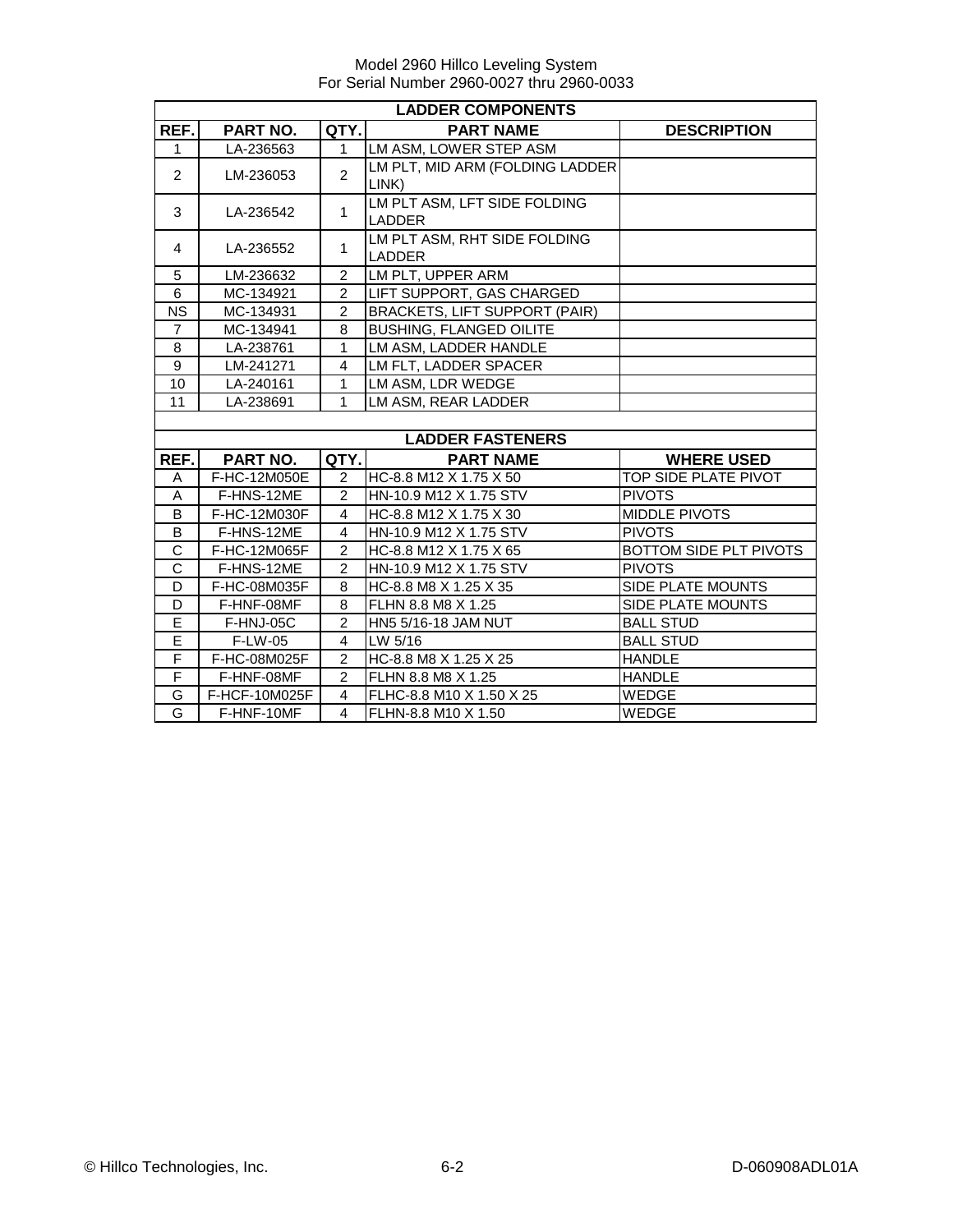### **7** *ELECTRICAL COMPONENTS*



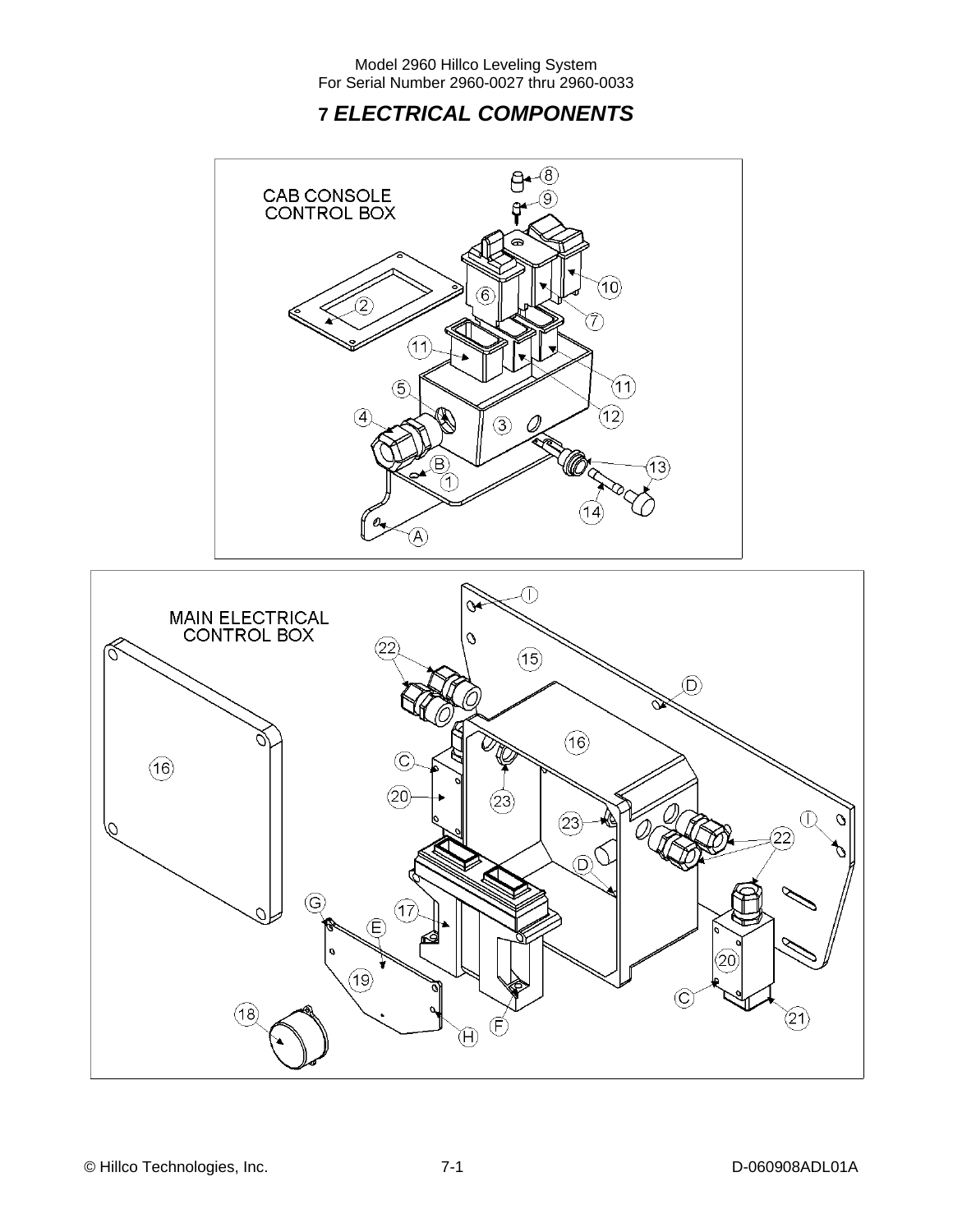| <b>CAB CONSOLE CONTROL BOX COMPONENTS</b> |                               |                |                                       |                         |  |
|-------------------------------------------|-------------------------------|----------------|---------------------------------------|-------------------------|--|
| REF.                                      | PART NO.                      | <b>QTY.</b>    | <b>PART NAME</b>                      | <b>NOTES</b>            |  |
|                                           | FOR 9600 & 9610 COMBINES ONLY |                |                                       |                         |  |
| ASM                                       | LA-257351                     | 1              | EM ASM, CAB CONTROL BOX               |                         |  |
| $\mathbf{1}$                              | LM-241101                     | 1              | EM PLT, CAB CONTROL BOX MNT           |                         |  |
| 2                                         | LM-252611                     | 1              | EM LID, CAB CONTROL BOX               |                         |  |
| $\sqrt{3}$                                | LM-241122                     | $\mathbf{1}$   | EM, CAB CONTROL BOX                   |                         |  |
|                                           |                               |                | STRAIN RELIEF, NYLON, BLK, PG         |                         |  |
| 4                                         | EC-138791                     | $\mathbf{1}$   | 13.5                                  |                         |  |
|                                           |                               |                | STRAIN RELIEF NUT, NYLON, BLK,        |                         |  |
| 5                                         | EC-138801                     | 1              | PG 13.5                               |                         |  |
| 6                                         | LA-259671                     | 1              | SWITCH ASM, LEFT-RIGHT                |                         |  |
| $\overline{7}$                            | LM-252621                     | 1              | EM MOUNT, MAX LEVEL LAMP              |                         |  |
| 8                                         | EC-140761                     | 1              | LENSE, YELLOW                         |                         |  |
| 9                                         | EC-140871                     | 1              | <b>I</b> LED                          |                         |  |
| 10                                        | LA-259661                     | $\mathbf{1}$   | SWITCH ASM, AUTO-OFF-MAN              |                         |  |
| 11                                        | EC-140751                     | 2              | <b>GANG MOUNT</b>                     |                         |  |
| 12                                        | EC-140771                     | 1              | <b>BEZEL, CENTER</b>                  |                         |  |
| 13                                        | EC-136211                     | 1              | <b>3AG FUSE HOLDER</b>                |                         |  |
| $\overline{14}$                           | EC-136221                     | $\mathbf{1}$   | AGC-6A FUSE                           |                         |  |
|                                           |                               |                | CAB CONSOLE CONTROL BOX FASTENERS     |                         |  |
| REF.                                      | PART NO.                      | QTY.I          | <b>PART NAME</b>                      | <b>WHERE USED</b>       |  |
| Α                                         | MC-139941                     | 2              | #14 X 3/4 HEX CAP METAL SCREW         | CAB CONTROL BOX         |  |
| B                                         | F-PHM-#6C12                   | $\overline{2}$ | PHMS 6-32 X 3/4                       | <b>CAB CONTROL BOX</b>  |  |
| B                                         | F-HNF-#6C                     | $\overline{2}$ | <b>FLHN 6-32</b>                      | CAB CONTROL BOX         |  |
|                                           |                               |                |                                       |                         |  |
|                                           |                               |                | <b>MAIN ELECTRICAL BOX COMPONENTS</b> |                         |  |
| REF.                                      | PART NO.                      | QTY.           | <b>PART NAME</b>                      | <b>DESCRIPTION</b>      |  |
| ASM                                       | LA-257371                     | 1              | EM ASM, CONTROLLER                    |                         |  |
| 15                                        | LM-236473                     | 1              | EM PLATE, CONTROL BOX MOUNT           |                         |  |
| 16                                        | LM-255341                     | 1              | EM BOX, CONTROLLER MOUNT              |                         |  |
| 17                                        | EC-141831                     | 1              | <b>CONTROLLER</b>                     |                         |  |
| 18                                        | LA-255821                     | 1              | EM ASM, CLINOMETER                    |                         |  |
| 19                                        | LM-255331                     | $\mathbf{1}$   | EM SHT, CLINOMETER MOUNT              |                         |  |
| 20                                        | EC-100557                     | 2              | <b>BODY, LIMIT SWITCH</b>             |                         |  |
|                                           |                               |                | HEAD, LIMIT SWITCH STRAIGHT           |                         |  |
| 21                                        | EC-100692                     | $\overline{c}$ | <b>PLUNGER</b>                        |                         |  |
|                                           |                               |                | STRAIN RELIEF, NYLON, BLK, 1/2        |                         |  |
| 22                                        | EC-138781                     | 6              | <b>NPT</b>                            |                         |  |
|                                           |                               |                | STRAIN RELIEF NUT, 1/2" NYLON,        |                         |  |
| 23                                        | EC-142121                     | 4              | <b>BLK</b>                            |                         |  |
|                                           |                               |                | <b>MAIN ELECTRICAL BOX FASTENERS</b>  |                         |  |
| REF.                                      | PART NO.                      | QTY.           | <b>PART NAME</b>                      | <b>WHERE USED</b>       |  |
| C                                         | F-PHM-#10C28                  | 4              | PHMS 10-24 X 1-3/4                    | <b>LIMIT SWITCH MNT</b> |  |
| C                                         | $F-HNF-#10C$                  | 4              | HN 10-24, FLNG SERR                   | <b>LIMIT SWITCH MNT</b> |  |
| D                                         | F-HC5-04C12                   | 3              | HC5 1/4-20 X 3/4                      | PVC BOX TO BRACKET      |  |
| D                                         | F-LW-04                       | 3              | LW 1/4                                | PVC BOX TO BRACKET      |  |
| Е                                         | F-PHM-#6C06                   | $\overline{c}$ | PHMS #6-32 X 3/8                      | CLINOMETER MOUNT        |  |
| F                                         | F-PHM-04C24                   | 2              | PHMS 1/4-20 X 1-1/2                   | CONTROLLER TO PVC BOX   |  |
| F                                         | F-HNF-04C                     | 2              | FLHN 1/4-20 SERR.                     | CONTROLLER TO PVC BOX   |  |
|                                           |                               |                |                                       | <b>GROUNDING PLATE</b>  |  |
| G                                         | F-PHM-04C36                   | $\overline{2}$ | PHMS 1/4-20 X 2-1/4                   | <b>MOUNTING</b>         |  |
|                                           |                               |                |                                       | GROUNDING PLATE         |  |
| G                                         | F-HNF-04C                     | $\overline{2}$ | <b>FLHN 1/4-20 SERR.</b>              | <b>MOUNTING</b>         |  |
| Н                                         | F-PHM-#10C16                  | 2              | PHMS 10-24 X 3/4                      | <b>GROUND</b>           |  |
| н                                         | F-HNF-#10C                    | 2              | HN5 10-24, FLNG SERR                  | <b>GROUND</b>           |  |
| H                                         | F-HN-#10C                     | $\overline{2}$ | HN5 10-24                             | <b>GROUND</b>           |  |
| Ι.                                        | F-HC-10M025F                  | 4              | HC-8.8 M10 X 1.50 X 25                | <b>MOUNTING PLATE</b>   |  |
| $\mathbf{I}$                              | F-HNF-10MF                    | 4              | FLHN- 8.8 M10 X 150                   | <b>MOUNTING PLATE</b>   |  |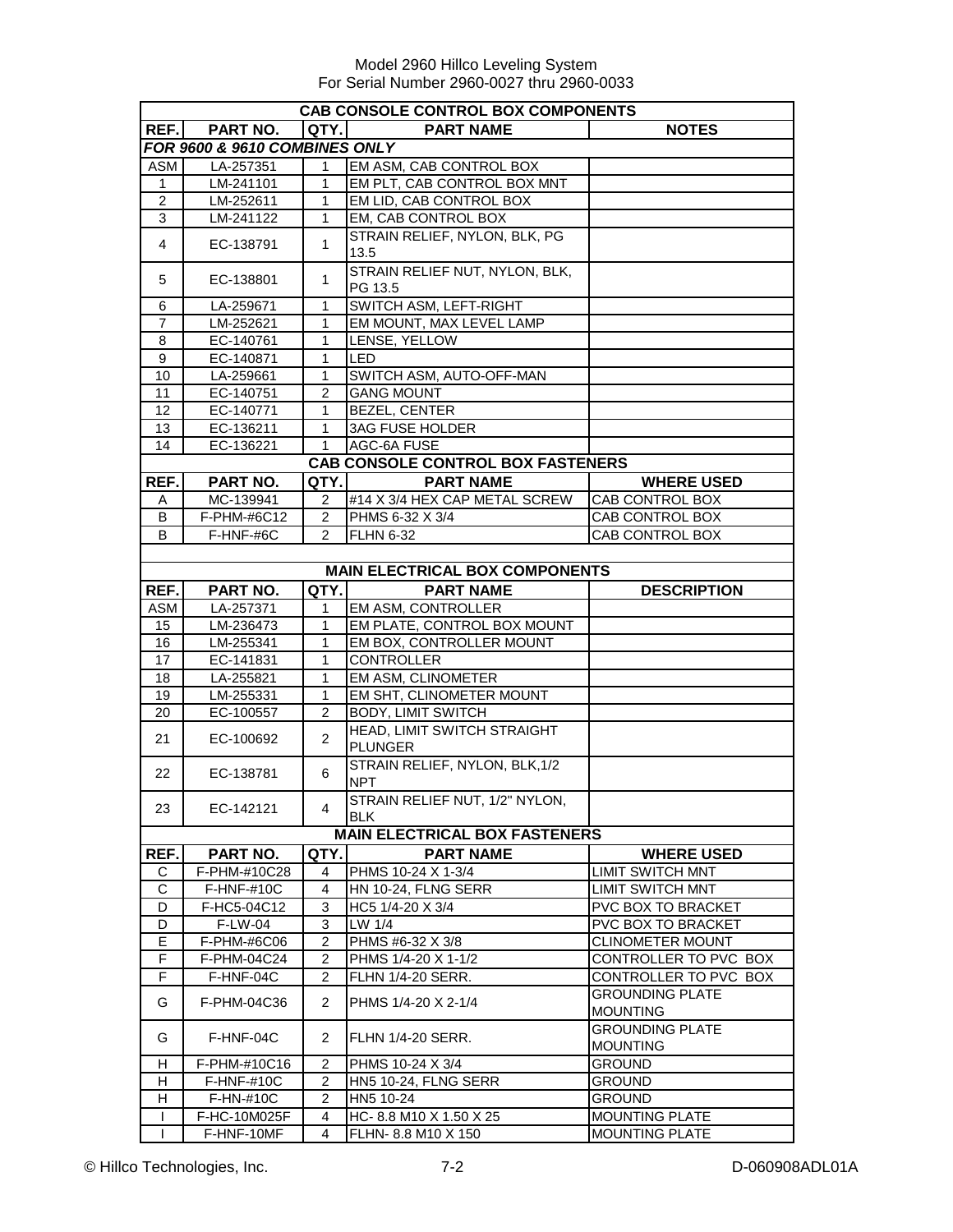Model 2960 Hillco Leveling System For Serial Number 2960-0027 thru 2960-0033 *ELECTRICAL CONNECTORS* 

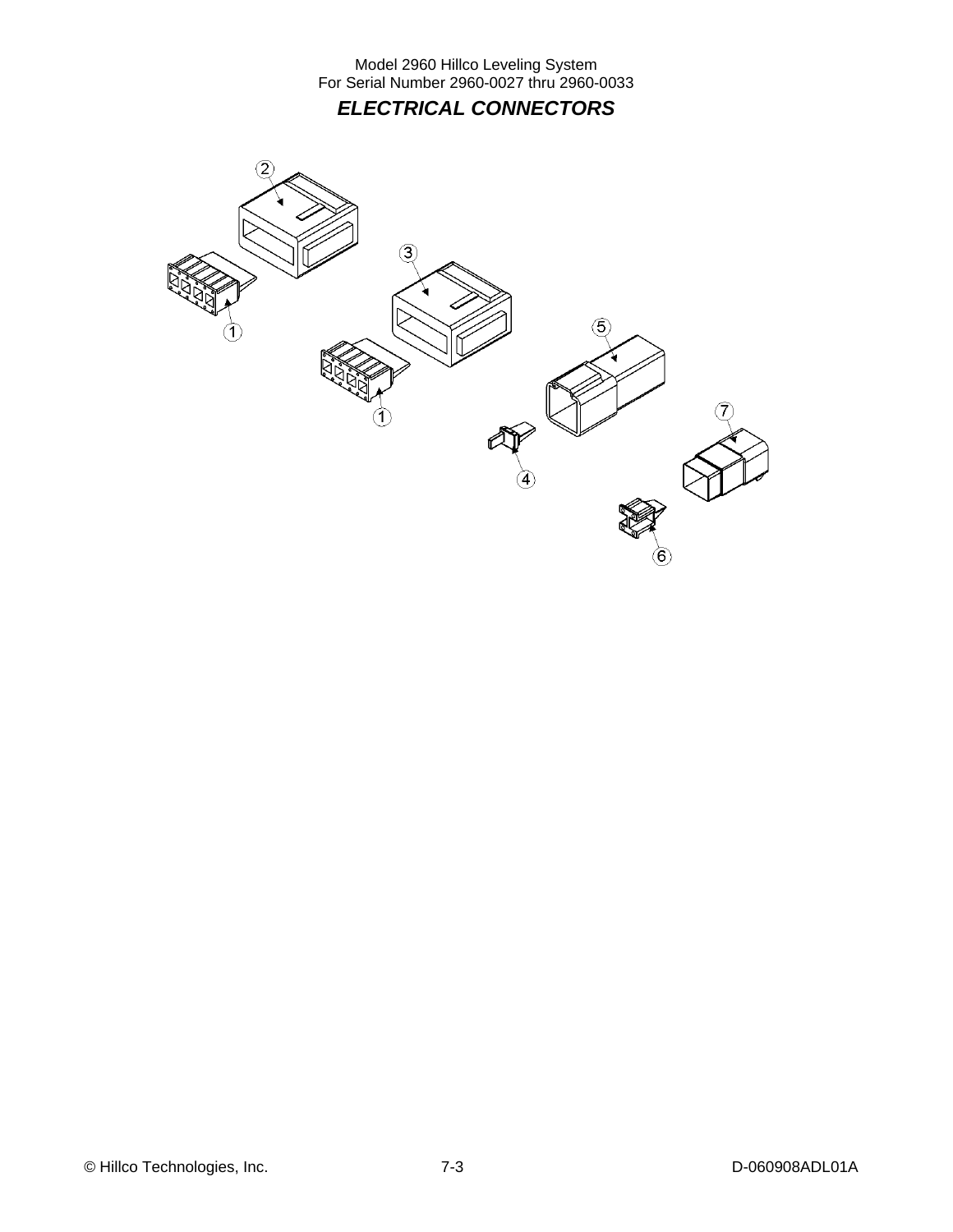|                | <b>ELECTRICAL CONNECTORS</b> |                |                                            |              |  |  |
|----------------|------------------------------|----------------|--------------------------------------------|--------------|--|--|
| REF.           | PART NO.                     | QTY.           | <b>PART NAME</b>                           | <b>NOTES</b> |  |  |
| 1              | EC-141741                    | $\overline{2}$ | DTM SERIES 12-SOCKET WEDGE                 |              |  |  |
| 2              | EC-141751                    | $\mathbf{1}$   | DTM SERIES 12-SOCKET PLUG W/ A-KEY         |              |  |  |
| 3              | EC-141761                    | $\mathbf{1}$   | DTM SERIES 12-SOCKET PLUG W/B-KEY          |              |  |  |
| 4              | EC-141821                    | 1              | DTM SERIES 4-PIN WEDGE                     |              |  |  |
| 5              | EC-141811                    | 1              | DTM SERIES 4-PIN RECEPTACLE                |              |  |  |
| 6              | EC-141801                    | 1              | DTM SERIES 4-SOCKET WEDGE                  |              |  |  |
| $\overline{7}$ | EC-141791                    | $\mathbf{1}$   | DTM SERIES 4-SOCKET PLUG                   |              |  |  |
| <b>NS</b>      | EC-141771                    | 10             | DTM SERIES SOCKET CONTACT, STAMPED         |              |  |  |
| <b>NS</b>      | EC-141781                    | $\overline{4}$ | DTM SERIES PIN CONTACT, STAMPED            |              |  |  |
| <b>NS</b>      | ET-ST-20#10                  | 6              | TERMINAL, RING, #10, 20 GA., NON-INSULATED |              |  |  |
| <b>NS</b>      | ET-ST-2004                   | $\mathbf{1}$   | TERMINAL, RING, NON-INS, 1/4, 20 GA        |              |  |  |
| <b>NS</b>      | EC-136651                    | $\mathbf{1}$   | WP CONN. ASM. 1M                           |              |  |  |
| <b>NS</b>      | EC-136661                    | $\overline{4}$ | <b>WP PIN TERM</b>                         |              |  |  |
| <b>NS</b>      | EC-136681                    | $\mathbf{1}$   | WP CONN. ASM.4F                            |              |  |  |
| <b>NS</b>      | EC-136621                    | $\mathbf{1}$   | WP FM SLEEVE TERM                          |              |  |  |
| <b>NS</b>      | EC-136631                    | 2              | <b>WP CABLE SEAL</b>                       |              |  |  |
| <b>NS</b>      | EC-133281                    | $\overline{2}$ | DIODE, 6 AMP, 50 PIV, SILICON              |              |  |  |
| <b>NS</b>      | EC-136711                    | $\mathbf{1}$   | AMP SOCKET                                 |              |  |  |
| <b>NS</b>      | EC-136741                    | $\mathbf{1}$   | AMP CPC CABLE CLAMP                        |              |  |  |
| <b>NS</b>      | EC-136731                    | $\mathbf{1}$   | AMP STD. SEX PLUG                          |              |  |  |
| <b>NS</b>      | ET-ST-2005                   | 2              | 5/16 STUD TERMINAL                         |              |  |  |
| <b>NS</b>      | EC-139631                    | $\mathbf{1}$   | CONNECTOR, PARALLEL 12-10 GA               |              |  |  |
| <b>NS</b>      | EC-139641                    | 2              | CONNECTOR, PARALLEL 16-14 GA               |              |  |  |
| <b>NS</b>      | EC-140891                    | 8              | SPADE, FEMALE, INSULATED, 16-22 GA         |              |  |  |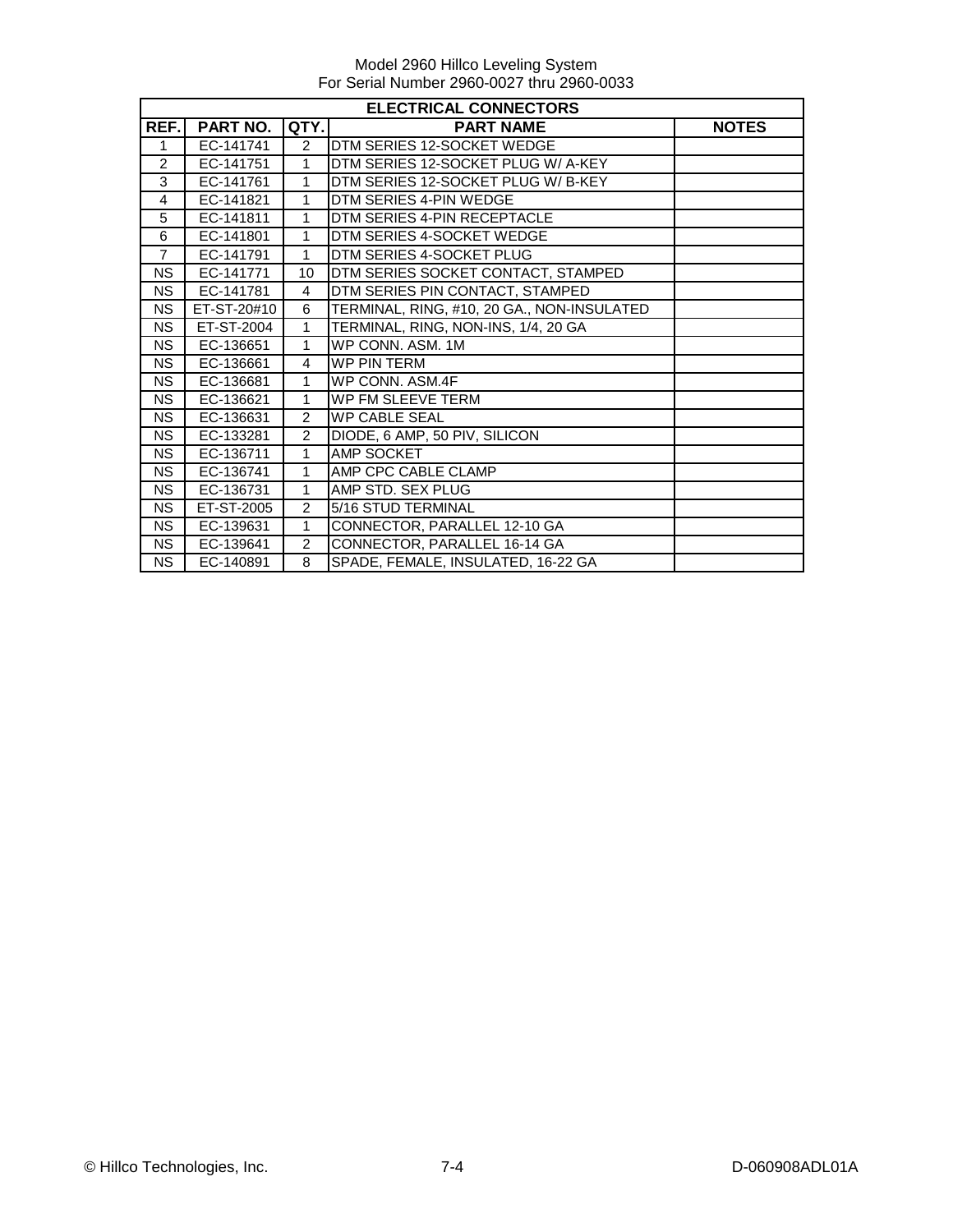### *ELECTRICAL CABLES*



#1 LA-255631 EM CABLE ASM, LIMIT SWITCH



#2 LA-257231 EM CABLE ASM, BOX TO VALVE



#3 LA-255821 EM ASM, CLINOMETER



#4 LA-249062 EM CABLE ASM, LEVELING VALVE



#5 LTA-242271 LTM CABLE MAIN WITH DIODES



#6 LA-257331 EM CABLE ASM, CAB TO BOX



#7 LTA-242291 LTM CABLE FOR OLDER JD COMBINES



#8 LTA-242281 LTM CABLE FOR DUMP VALVE



© Hillco Technologies, Inc. 2008 2009 7-5 D-060908ADL01A #10 LA-257361 EM ALL CABLE ASM, CAB TO BOX, EARLY



#9 LTA-243931 AUTO LATERAL TILT CABLE ASSEMBLY



#11 LA-257311 EM ALL CABLE ASM, CAB TO BOX, LATE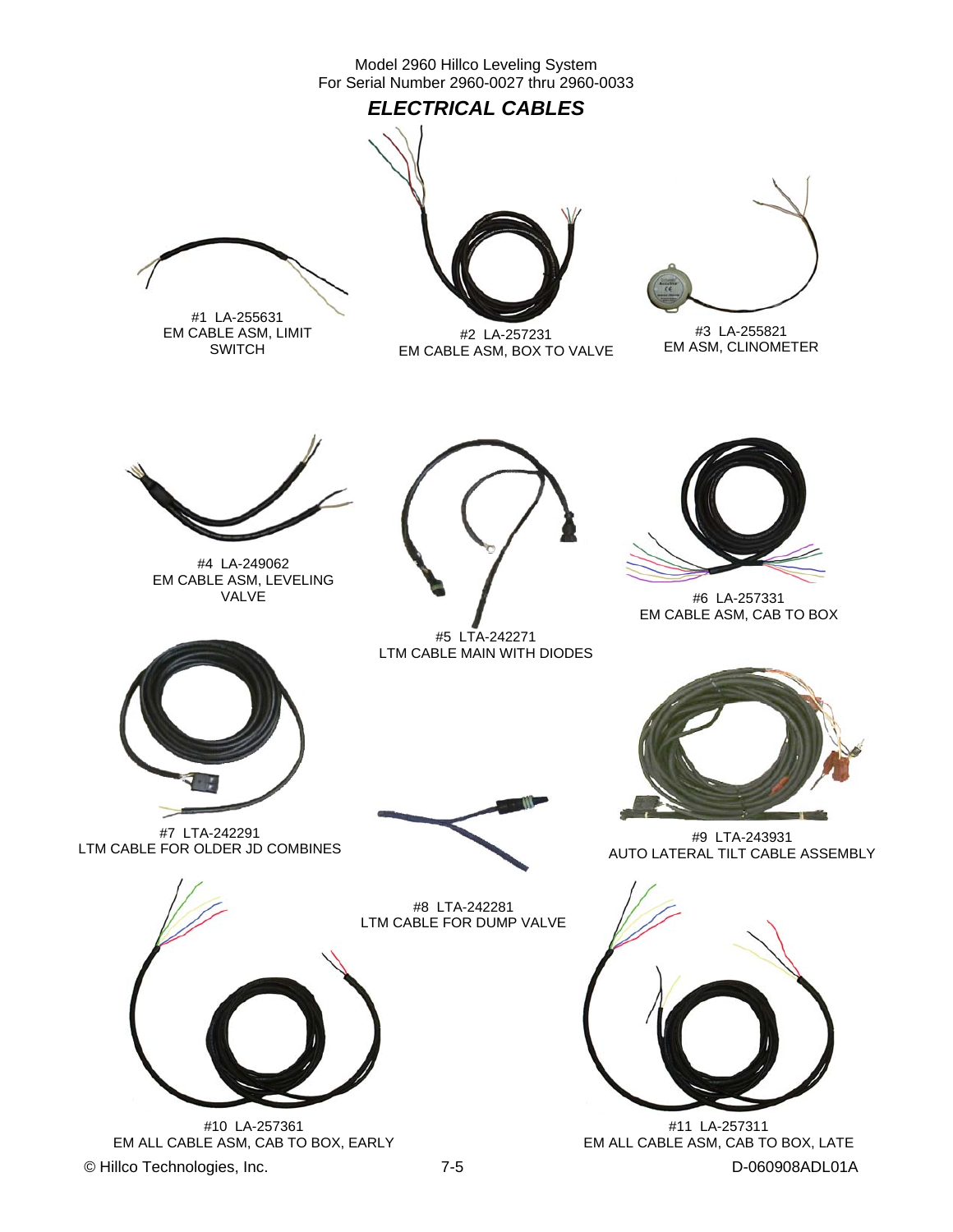| <b>ELECTRICAL CABLES</b> |                         |              |                                                                 |                              |  |  |  |  |  |
|--------------------------|-------------------------|--------------|-----------------------------------------------------------------|------------------------------|--|--|--|--|--|
| REF.                     | <b>PART NO.</b>         | QTY.         | <b>PART NAME</b>                                                | <b>NOTES</b>                 |  |  |  |  |  |
|                          | <b>FOR ALL COMBINES</b> |              |                                                                 |                              |  |  |  |  |  |
|                          | LA-255631               | 2            | EM CABLE ASM, LIMIT SWITCH                                      |                              |  |  |  |  |  |
| 2                        | LA-257231               | 1            | EM CABLE ASM, BOX TO VALVE                                      |                              |  |  |  |  |  |
| 3                        | LA-255821               | 1            | EM ASM, CLINOMETER                                              |                              |  |  |  |  |  |
| 4                        | LA-249062               | 1            | EM CABLE ASM, LEVELING VALVE                                    |                              |  |  |  |  |  |
| 5                        | LTA-242271              | 1            | LTM CABLE MAIN W/ DIODES                                        |                              |  |  |  |  |  |
|                          |                         |              | <b>FOR COMBINES WITH SERIAL NUMBERS: 9600 (</b><br>$-660300$    |                              |  |  |  |  |  |
| 6                        | LA-257331               |              | EM CABLE ASM, CAB TO BOX                                        |                              |  |  |  |  |  |
| $\overline{7}$           | LTA-242291              | 1            | LTM CABLE FOR OLDER JD COMBINES                                 | FOR MANUAL HEADER TILT       |  |  |  |  |  |
| 8                        | LTA-242281              |              | LTM CABLE FOR DUMP VALVE                                        |                              |  |  |  |  |  |
| 9                        | LTA-243931              | 1            | AUTO LATERAL TILT CABLE ASSEMBLY                                | FOR AUTOMATIC HEADER TILT    |  |  |  |  |  |
| $\ddotsc$                | LTA-248901              | $\mathbf{1}$ | CABLE A (FEEDER HOUSE CABLE)                                    | <b>INCLUDED IN LA-243931</b> |  |  |  |  |  |
| $\ddot{\phantom{a}}$     | LTA-248911              | 1            | CABLE B (VALVE CABLE)                                           | <b>INCLUDED IN LA-243931</b> |  |  |  |  |  |
| ٠.                       | LTA-248921              | $\mathbf{1}$ | <b>CABLE C (CAB CABLE)</b>                                      | <b>INCLUDED IN LA-243931</b> |  |  |  |  |  |
|                          |                         |              | FOR COMBINES WITH SERIAL NUMBERS: 9600 & 9610 (660301-          |                              |  |  |  |  |  |
| 6                        | LA-257331               |              | EM CABLE ASM, CAB TO BOX                                        |                              |  |  |  |  |  |
| 8                        | LTA-242281              | $\mathbf{1}$ | LTM CABLE FOR DUMP VALVE                                        | FOR MANUAL HEADER TILT       |  |  |  |  |  |
|                          |                         |              | <b>FOR EARLY 50 SERIES COMBINES WITH SERIAL NUMBERS: 9650 (</b> | -695300)                     |  |  |  |  |  |
| 10                       | LA-257361               | 1            | EM ALL CABLE ASM, CAB TO BOX, EARLY                             |                              |  |  |  |  |  |
| $\ddotsc$                | LA-257321               | $\mathbf{1}$ | EM CABLE ASM, CAB TO BOX                                        | INCLUDED IN LA-257361        |  |  |  |  |  |
| $\ddotsc$                | LA-252462               | 1            | EM CABLE ASM, MAX LEVEL LIGHT                                   | INCLUDED IN LA-257361        |  |  |  |  |  |
|                          |                         |              | FOR LATE 50 SERIES COMBINES WITH SERIAL NUMBERS: 9650 (695301-  |                              |  |  |  |  |  |
| 11                       | LA-257311               | 1            | EM ALL CABLE ASM, CAB TO BOX, LATE                              |                              |  |  |  |  |  |
|                          | LA-255621               | 1            | EM CABLE ASM, RESISTOR                                          | INCLUDED IN LA-257311        |  |  |  |  |  |
| $\ddot{\phantom{a}}$     | LA-257301               | 1            | EM CABLE ASM, CAB TO BOX                                        | <b>INCLUDED IN LA-257311</b> |  |  |  |  |  |
| $\ddotsc$                | LA-252462               | $\mathbf{1}$ | EM CABLE ASM, MAX LEVEL LIGHT                                   | INCLUDED IN LA-257311        |  |  |  |  |  |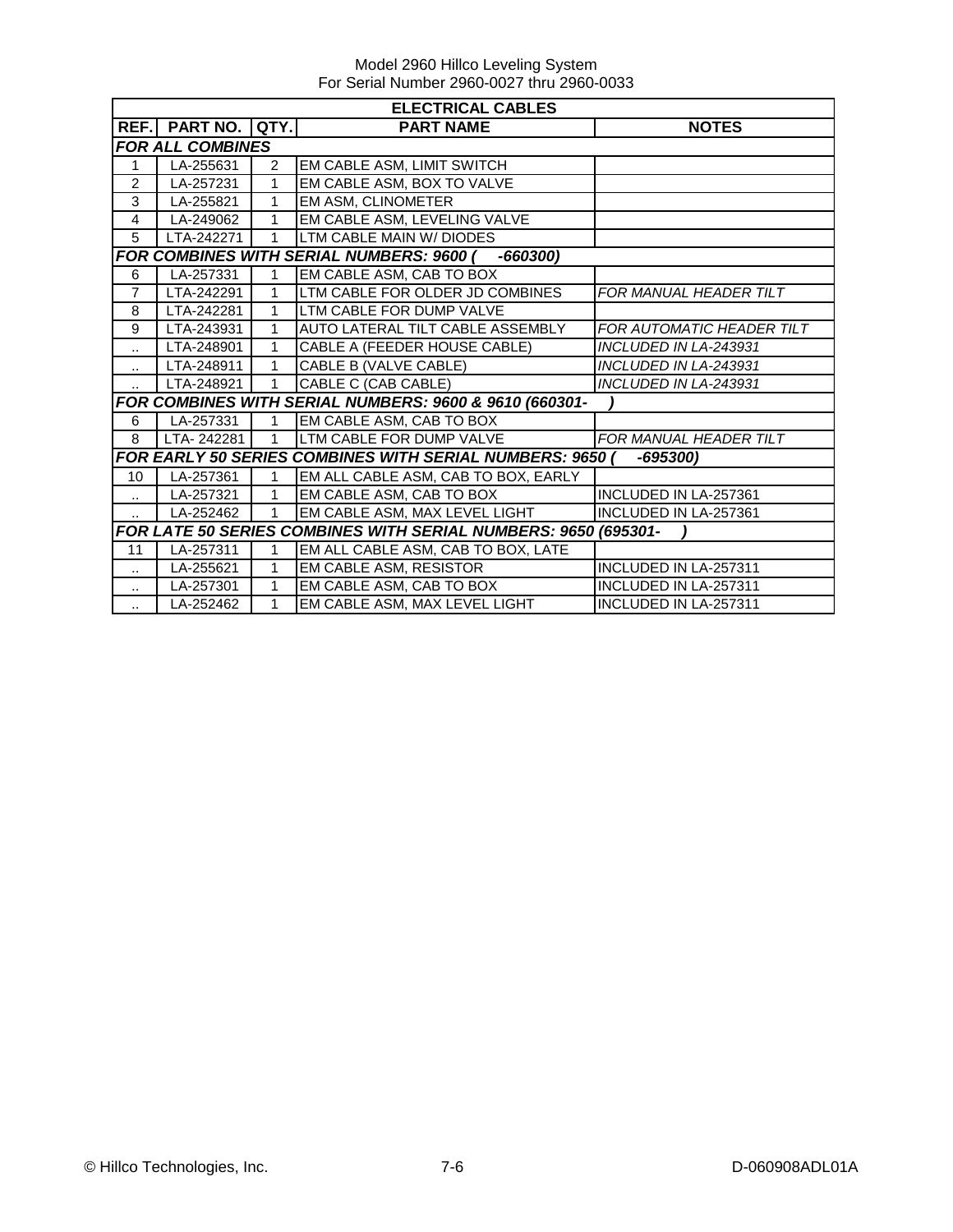





MANIFOLD, RELIEF VALVE



CODE 62 SPLIT FLANGE CONNECTOR KIT ASSEMBLY WITH O-RINGS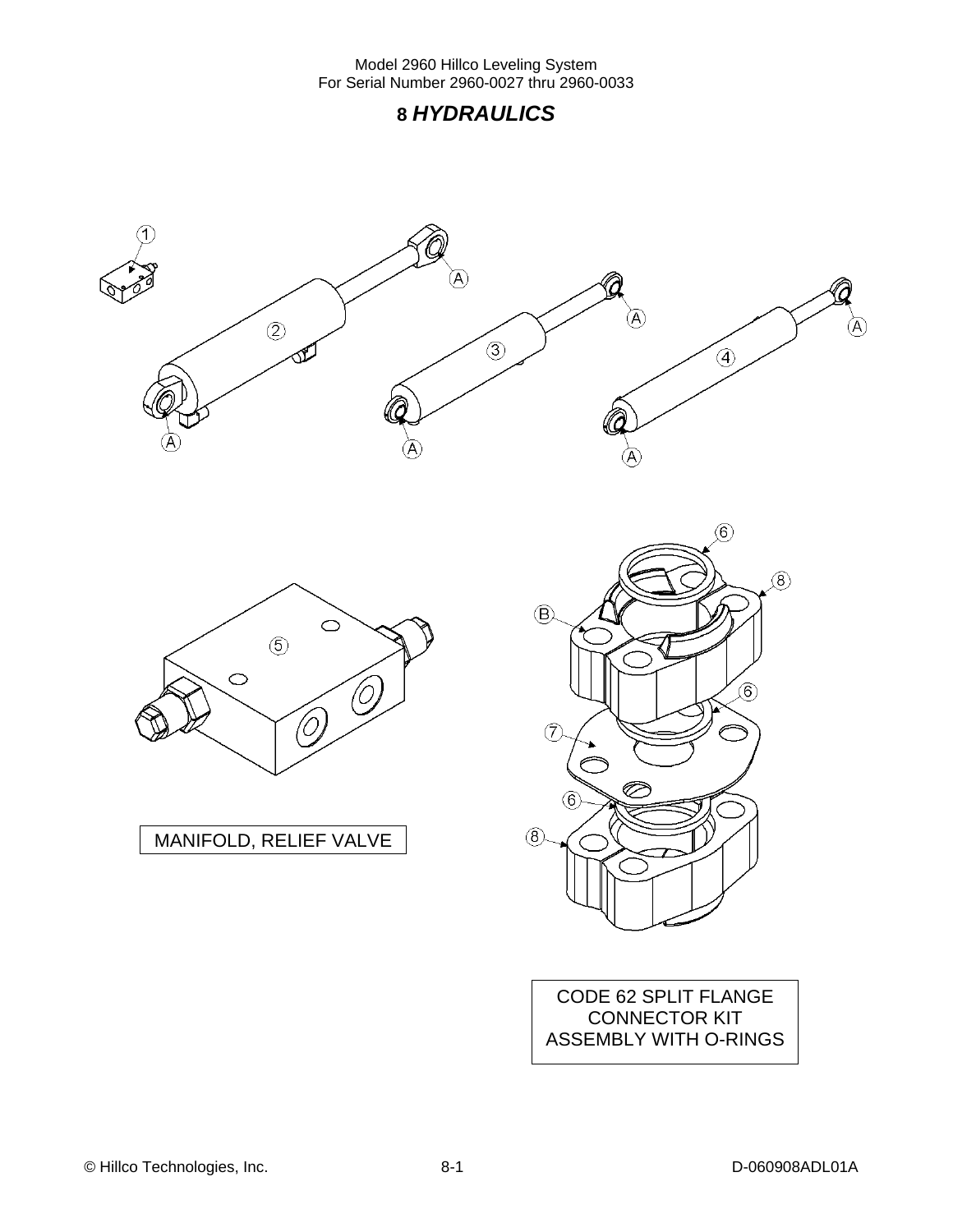|                      | <b>HYDRAULIC COMPONENTS</b> |                |                                                    |                        |  |
|----------------------|-----------------------------|----------------|----------------------------------------------------|------------------------|--|
| REF.                 | <b>PART NO.</b>             | QTY.           | <b>PART NAME</b>                                   | <b>DESCRIPTION</b>     |  |
| 1                    | $\overline{HC}$ -139151     | $\overline{2}$ | VALVE, 3-PORT COUNTERBALANCE                       |                        |  |
|                      | HC-139181                   | $\overline{2}$ | BODY, COUNTERBALANCE VALVE                         |                        |  |
| $\ddot{\phantom{a}}$ | HC-139161                   | $\overline{2}$ | CARTRIDGE, COUNTERBALACE VALVE                     |                        |  |
| <b>NS</b>            | HC-140361                   | $\overline{2}$ | SEAL KIT, COUNTERBALANCE VALVE                     |                        |  |
| $\overline{2}$       | HC-103228                   | $\overline{2}$ | CYLINDER, MAIN LEVELING                            |                        |  |
| <b>NS</b>            | HC-134251                   | $\overline{2}$ | SEAL KIT, MAIN LEVELING CYLINDER                   |                        |  |
| 3                    | HC-101842                   | 1              | <b>CYLINDER, MASTER</b>                            |                        |  |
| <b>NS</b>            | HC-134201                   | 1              | SEAL KIT, MASTER CYLINDER                          |                        |  |
| 4                    | HC-100706                   | 1              | CYLINDER, SLAVE                                    |                        |  |
| <b>NS</b>            | HC-134191                   | 1              | SEAL KIT, SLAVE CYLINDER                           |                        |  |
| 5                    | HC-138691                   | 1              | MANIFOLD, RELIEF VALVE                             |                        |  |
| <b>NS</b>            | HC-141351                   | $\overline{c}$ | CARTRIDGE, RELIEF VALVE                            |                        |  |
| <b>NS</b>            | HC-141361                   | 1              | SEAL KIT, RELIEF VALVE                             |                        |  |
|                      |                             |                |                                                    |                        |  |
|                      |                             |                | <b>CODE 62 SPLIT FLANGE CONNECTOR KIT ASSEMBLY</b> |                        |  |
| <b>ASM</b>           | HC-101843                   | $\overline{2}$ | CODE 62 SPLIT FLANGE CONNECTOR                     | <b>IFWD AND REAR</b>   |  |
|                      |                             |                | <b>KIT WITH O-RINGS</b>                            | PROPULSION HOSE        |  |
| 6                    | HC-134911                   | 6              | O-RINGS, CODE 62 CONNECTOR                         |                        |  |
| $\overline{7}$       | HC-137891                   | $\overline{2}$ | PLATE, CODE 62                                     |                        |  |
| 8                    | HC-137901                   | 4              | CODE 62, #16 SPLIT FLANGE KIT                      |                        |  |
|                      |                             |                |                                                    |                        |  |
|                      |                             |                | <b>HYDRAULIC FASTENERS</b>                         |                        |  |
| REF.                 | PART NO.                    | QTY.           | <b>PART NAME</b>                                   | <b>WHERE USED</b>      |  |
| A                    | F-SSS-04F04                 | 6              | SET SCREW, SOCKET 1/4-28 X 1/4,                    | <b>MASTER AND MAIN</b> |  |
|                      |                             |                | <b>GRADE 8</b>                                     | <b>CYLINDERS</b>       |  |
| B                    | F-HC8-07C44                 | 8              | HC8 7/16 X 2-3/4                                   | CODE 62 KIT            |  |
| B                    | <b>F-HN8-07C</b>            | 8              | HN8 7/16-14                                        | CODE 62 KIT            |  |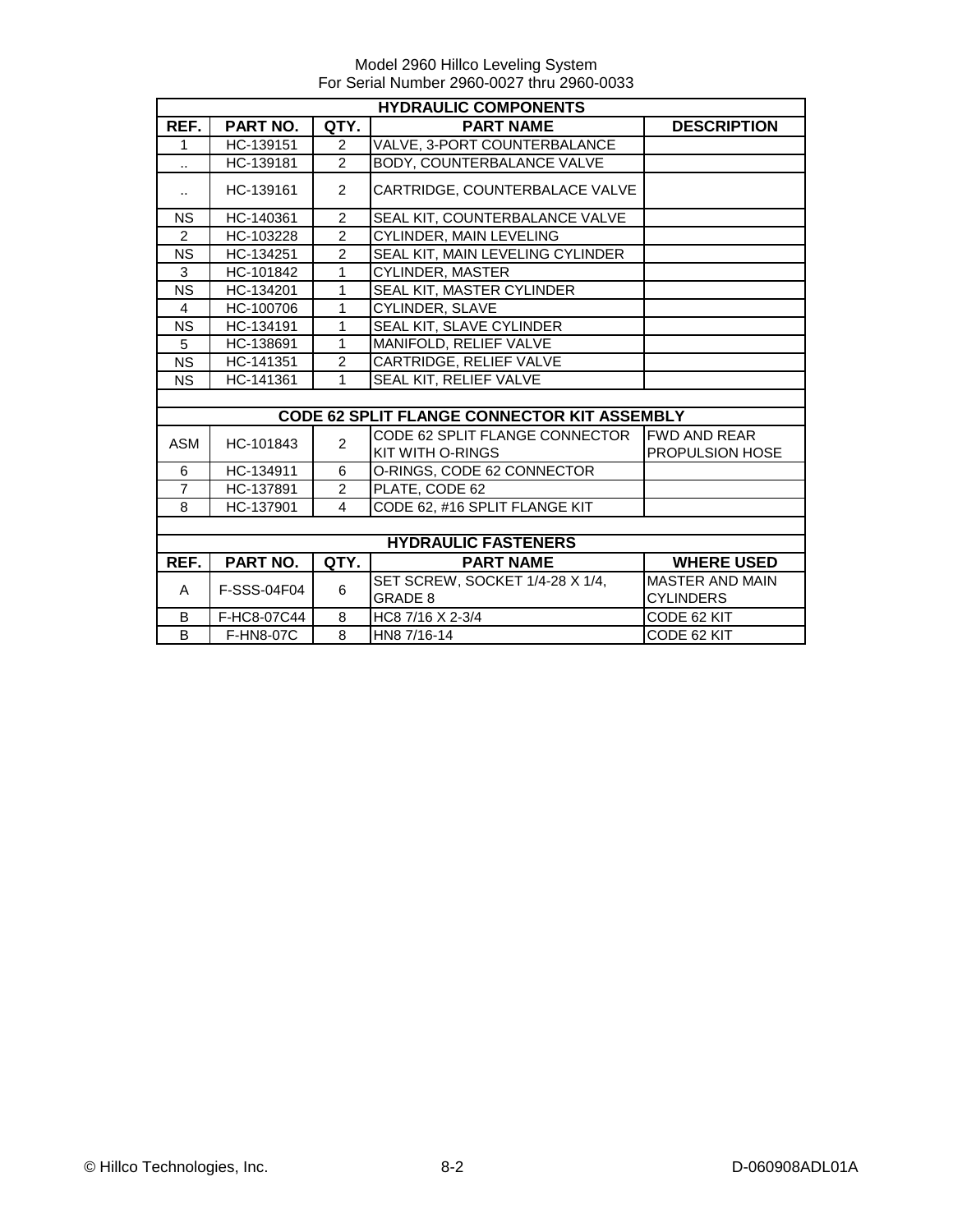Model 2960 Hillco Leveling System For Serial Number 2960-0027 thru 2960-0033 *HYDRAULIC MANIFOLD* 

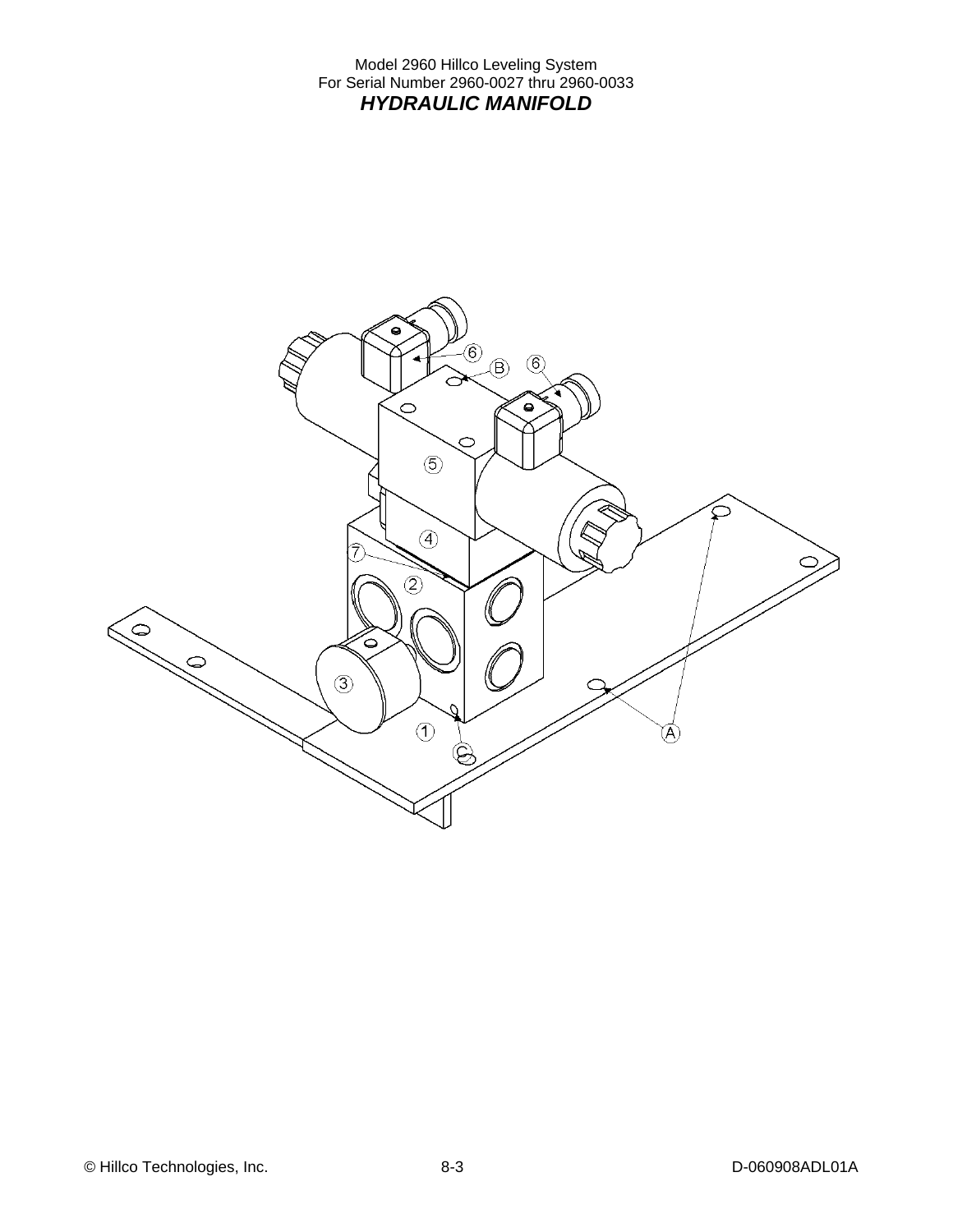| <b>MANIFOLD COMPONENTS</b> |                 |                |                                     |                                               |  |
|----------------------------|-----------------|----------------|-------------------------------------|-----------------------------------------------|--|
| REF.                       | <b>PART NO.</b> | QTY.           | <b>PART NAME</b>                    | <b>NOTES</b>                                  |  |
| <b>ASM</b>                 | LA-257291       | 1              | MANIFOLD ASM, SINGLE STATION        |                                               |  |
| 1                          | LA-229292       | $\mathbf{1}$   | HM MOUNT ASM, MANIFOLD              |                                               |  |
| 2                          | HC-138861       | 1              | MANIFOLD, SINGLE STATION            |                                               |  |
| 3                          | HC-101019       | 1              | 3000 PSI PRESSURE GUAGE W/ 1/4" MPT |                                               |  |
| 4                          | HC-101264       | 1              | <b>LOAD SENSE SHUTTLE ASM</b>       |                                               |  |
| $\ddot{\phantom{a}}$       | HC-101021       | 1              | CARTRIDGE, LOAD SENSE VALVE         |                                               |  |
| $\ddot{\phantom{1}}$       | HC-101022       | $\mathbf{1}$   | BODY, LOAD SENSE VALVE              |                                               |  |
| <b>NS</b>                  | HC-102082       | 1              | SEAL KIT, LOAD SENSE SHUTTLE ASM    |                                               |  |
| 5                          | HC-140411       | $\mathbf{1}$   | VALVE, DIRECT CONTROL,              |                                               |  |
|                            |                 |                | <b>PROPORTIONAL</b>                 |                                               |  |
| <b>NS</b>                  | HC-142731       | $\mathbf 1$    | SEAL KIT, DIRECTIONAL CONTROL VALVE |                                               |  |
| 6                          | HC-140291       | $\overline{2}$ | PLUG, DIN LIGHTED                   |                                               |  |
| $\overline{7}$             | HC-142761       | $\mathbf{1}$   | <b>SUBPLATE</b>                     |                                               |  |
| <b>NS</b>                  | HC-143971       | 8              | O-RING, D03 SUBPLATE                | <b>JD P/N A3917R</b>                          |  |
|                            |                 |                |                                     |                                               |  |
|                            |                 |                | <b>MANIFOLD FASTENERS</b>           |                                               |  |
| REF.                       | PART NO.        | QTY.           | <b>PART NAME</b>                    | <b>WHERE USED</b>                             |  |
| A                          | F-HC-08M020F    | 8              | HC-8.8 M8 X 1.25 X 20               | <b>MANIFOLD BRACKET</b>                       |  |
| A                          | F-HNF-08MF      | 8              | FLHN-8.8 M8 X 1.25                  | <b>MANIFOLD BRACKET</b>                       |  |
| B                          | F-SHC-#10C52    | 4              | ISHCS 10-24 X 3-1/4                 | <b>LEVELING STATION OF</b>                    |  |
|                            |                 |                |                                     | <b>MANIFOLD</b><br><b>LEVELING STATION OF</b> |  |
| B                          | $F-LW-#10$      | 4              | $LW$ #10                            | <b>MANIFOLD</b>                               |  |

C | F-HCF-05C08 | 4 |HC5 5/16 X 1/2 FLNG |MANIFOLD TO BRACKET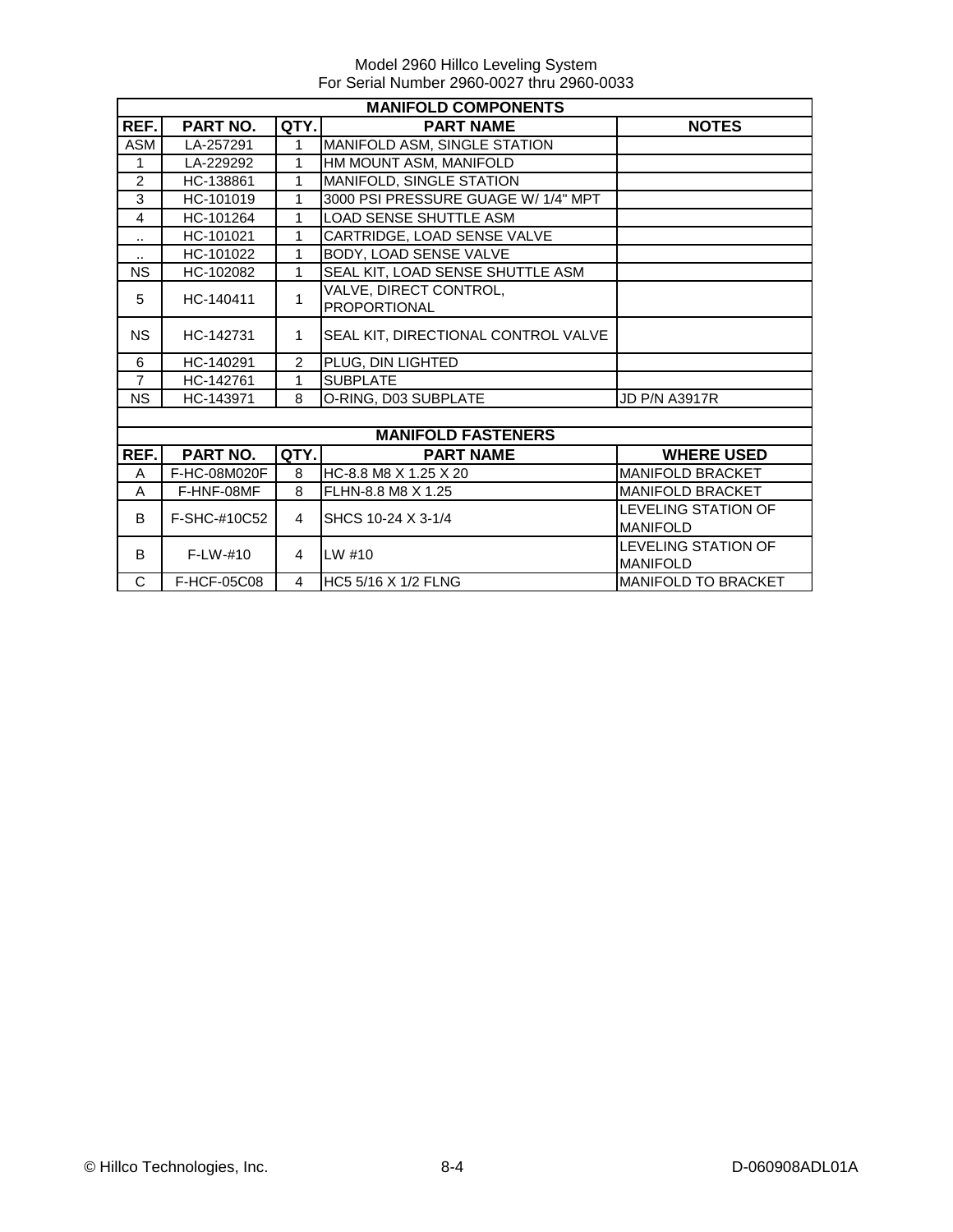Model 2960 Hillco Leveling System For Serial Number 2960-0027 thru 2960-0033 *HYDRAULIC PUMP* 

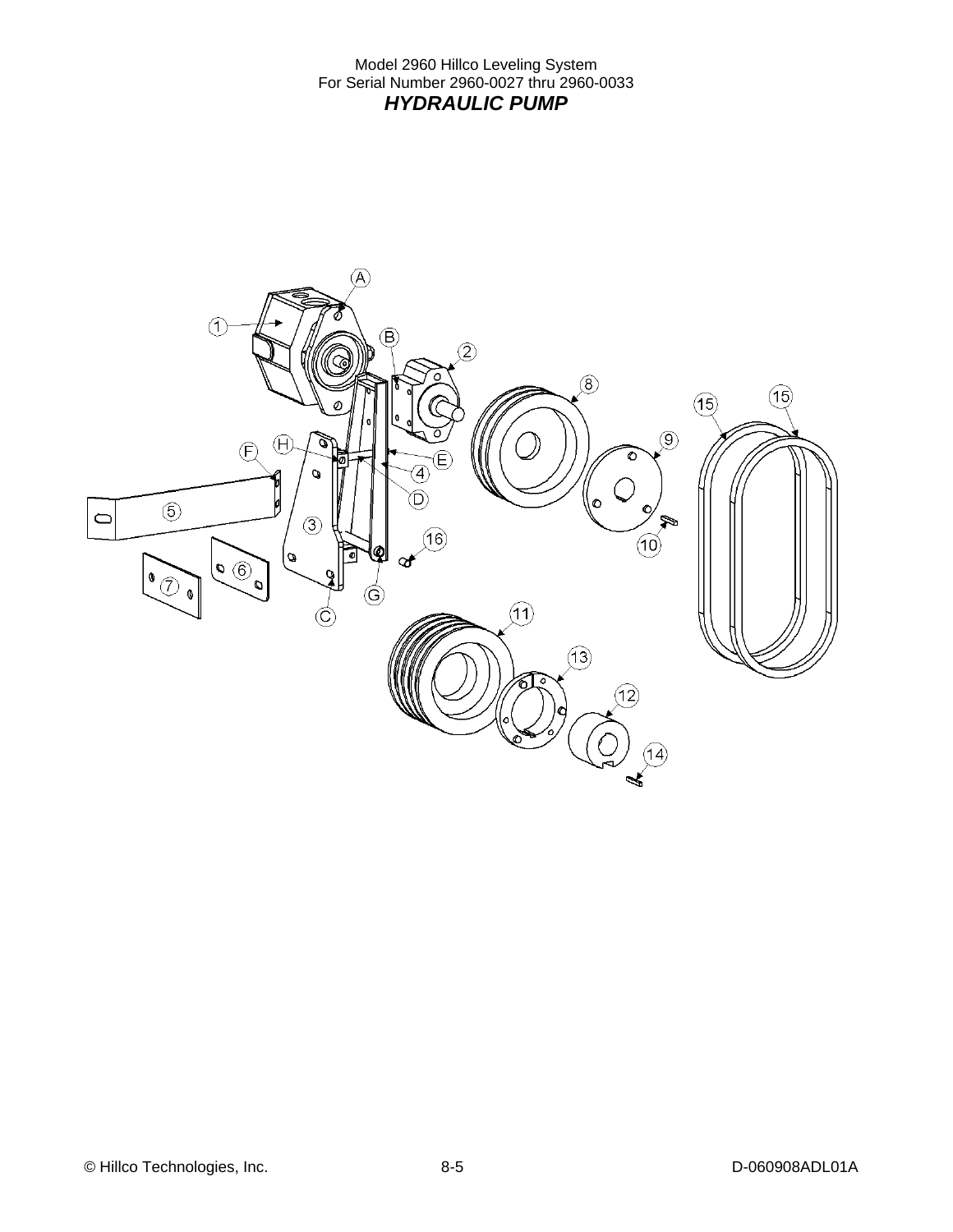| <b>PUMP COMPONENTS</b>  |               |                |                                                 |                                  |  |
|-------------------------|---------------|----------------|-------------------------------------------------|----------------------------------|--|
| REF.                    | PART NO.      | QTY.           | <b>PART NAME</b>                                | <b>DESCRIPTION</b>               |  |
| 1                       | HC-133151     | 1              | PUMP, HYDRAULIC PFC-116                         |                                  |  |
| Ω.                      | HC-135231     | 1              | SEAL KIT, PUMP                                  |                                  |  |
|                         | HC-135241     | 1              | <b>SEAK, PUMP MAIN SHAFT</b>                    |                                  |  |
|                         | HC-135251     | $\overline{2}$ | <b>SEAL, PINTLE SHAFT</b>                       |                                  |  |
|                         | HC-103099     | 1              | <b>COMPENSATOR #2</b>                           |                                  |  |
|                         | HC-137061     | 1              | KEY, HYDRAULIC PUMP SHAFT                       |                                  |  |
|                         |               |                | ADAPTER, OVER-HUNG LOAD (300                    |                                  |  |
| 2                       | HC-141531     | $\mathbf{1}$   | SERIES)                                         |                                  |  |
| <b>NS</b>               | LA-259551     | $\mathbf{1}$   | REBUILD KIT, 300 OHLA                           |                                  |  |
| 3                       | LA-235371     | 1              | HM PUMP DR, ASM MNT                             |                                  |  |
| $\overline{\mathbf{4}}$ | LA-235381     | 1              | HM PUMP DR, PUMP MNT ASM                        |                                  |  |
| 5                       | LM-235821     | 1              | HM PUMP DR, GUSSET                              |                                  |  |
| 6                       | LP-235311     | $\mathbf{1}$   | HM PUMP DR, SPACER PLT                          |                                  |  |
| $\overline{7}$          | LM-235831     | 1.             | HM PUMP DR, STIFFENER PLT                       |                                  |  |
| 8                       | MC-134331     | 1              | SHIEVE, 2 GROOVE, 8.5"                          |                                  |  |
| 9                       | MC-134341     | 1              | <b>BUSHING, SF1</b>                             |                                  |  |
| 10                      | LS-235291     | $\mathbf{1}$   | HM KEY, OHLA                                    |                                  |  |
| 11                      | MC-134321     | 1              | SHIEVE, 4 GROOVE, 8"                            |                                  |  |
| 12                      | LM-235281     | 1              | HM PUMP DR, HUB                                 |                                  |  |
| 13                      | MC-134351     | 1              | BUSHING, 3-1/2 TAPER LOCK                       |                                  |  |
| 14                      | LM-236611     | 1              | KEY 3-1/2 QD HUB                                |                                  |  |
| 15                      | MC-134361     | $\overline{2}$ | BELT, V C46                                     |                                  |  |
|                         |               |                | <b>BUSHING, PLANE OILLITE</b>                   |                                  |  |
| 16                      | MC-136281     | $\overline{2}$ | <b>BRONZE</b>                                   | PUMP DRIVE PIVOT BUSHING         |  |
|                         |               |                | <b>OPTIONAL - OHLA GREASE TO OIL CONVERSION</b> |                                  |  |
| <b>NS</b>               | LA-262131     | $\mathbf{1}$   | KIT, LUBRICATION 2960 OHLA                      |                                  |  |
| <b>NS</b>               | LA-260401     | $\mathbf 1$    | OHLA SYNTHETIC OIL (ISO68)                      | <b>INCLUDED IN LA-262131</b>     |  |
|                         |               |                | 2.5mL                                           |                                  |  |
| <b>NS</b>               | HC-143251     | 1              | METAL FILTER BREATER, 10                        | INCLUDED IN LA-262131            |  |
|                         |               |                | <b>MICRON</b>                                   |                                  |  |
| <b>NS</b>               | HC-143231     | 1.             | 1/8" PIPE X 3" CLOSED NIPPLE                    | INCLUDED IN LA-262131            |  |
| <b>NS</b>               | HC-143241     | $\mathbf 1$    | 1/8" FPIPE MERCHANT COUPLER                     | INCLUDED IN LA-262131            |  |
|                         |               |                |                                                 |                                  |  |
|                         |               |                |                                                 |                                  |  |
|                         |               |                | <b>PUMP FASTENERS</b>                           |                                  |  |
| REF.                    | PART NO.      | QTY.           | <b>PART NAME</b>                                | <b>WHERE USED</b>                |  |
| A                       | F-HC-10M110E  | 2              | HC-10.9 M10 X 1.50 X 110                        | PUMP TO ADAPTER MOUNT            |  |
| A                       | F-HNF-10ME    | 2              | FLHN-10.9 M10 X 1.50                            | PUMP TO ADAPTER MOUNT            |  |
| B                       | F-HC8-06C20   | 4              | HC8 3/8-16 X 1-1/4                              | <b>OHLA MOUNT</b>                |  |
| B                       | F-LW-06A      | 4              | LW 3/8 HD                                       | <b>OHLA MOUNT</b>                |  |
| С                       | F-HC-12M040E  | 4              | HC-10.9 M12 X 1.75 X 40                         | PUMP MNT TO GRAIN TANK           |  |
| C                       | F-HNS-12ME    | 4              | HN-10.9 M12 X 1.75 STV                          | PUMP MNT TO GRAIN TANK           |  |
| C                       | F-FWH-08      | 8              | <b>FW 1/2 HD</b>                                | PUMP MNT TO GRAIN TANK           |  |
| D                       | F-EYB-12M100F | $\mathbf{1}$   | EYE BOLT-8.8 M12 X 1.75 X 100                   | <b>BELT TIGHTENER</b>            |  |
| Е                       | F-HNN-12MF    | 1              | HN-8.8 M12 X 1.75 NYLOCK                        | <b>BELT TIGHTENER</b>            |  |
| E.                      | F-FWH-08      | 1              | FW 1/2 HD                                       | <b>BELT TIGHTENER</b>            |  |
| F                       | F-HCF-10M040E | 1              | FLHC-10.9 M10 X 1.50 X 40                       | <b>GRAINTANK GUSSET</b>          |  |
| F                       | F-HNF-10ME    | 1              | FLHN-10.9 M10 X 1.50                            | <b>GRAINTANK GUSSET</b>          |  |
| G                       | F-HC-10M200E  | 1              | HC-10.9 M10 X 1.5 X 200                         | PUMP MNT SWING BOLT              |  |
| G                       | F-HNN-10MF    | 1              | HN-8.8 M10 X 1.5 NYLOCK                         | PUMP MNT SWING BOLT              |  |
| H                       | F-HC-12M060F  | 1              | HC-8.8 M12 X 1.75 X 60                          | <b>BELT TIGHTENER PIVOT BOLT</b> |  |
| н                       | F-HNN-12MF    | 1              | HN-8.8 M12 X 1.75 NYLOCK                        | BELT TIGHTENER PIVOT BOLT        |  |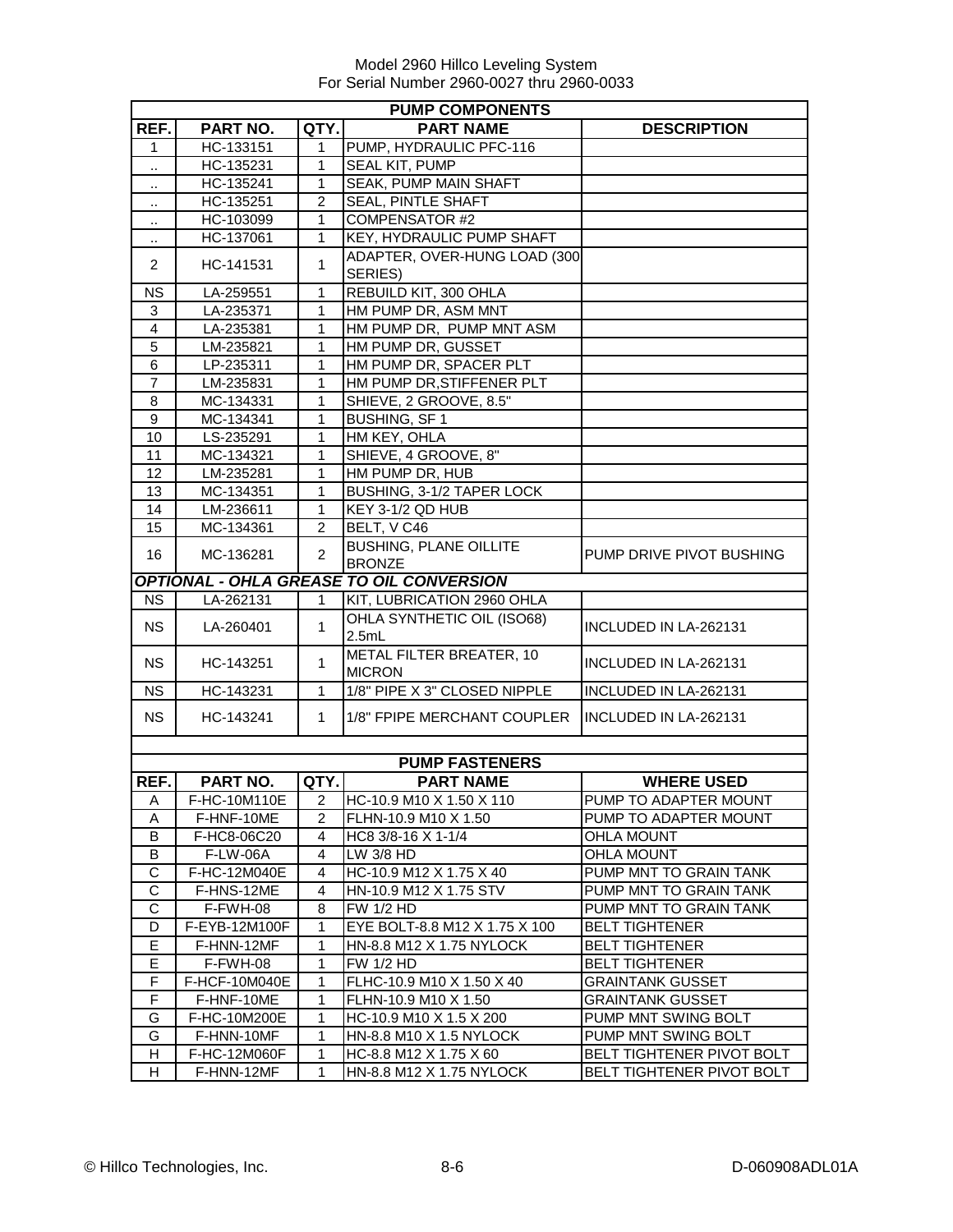Model 2960 Hillco Leveling System For Serial Number 2960-0027 thru 2960-0033 *HEADER TILT VALVE* 

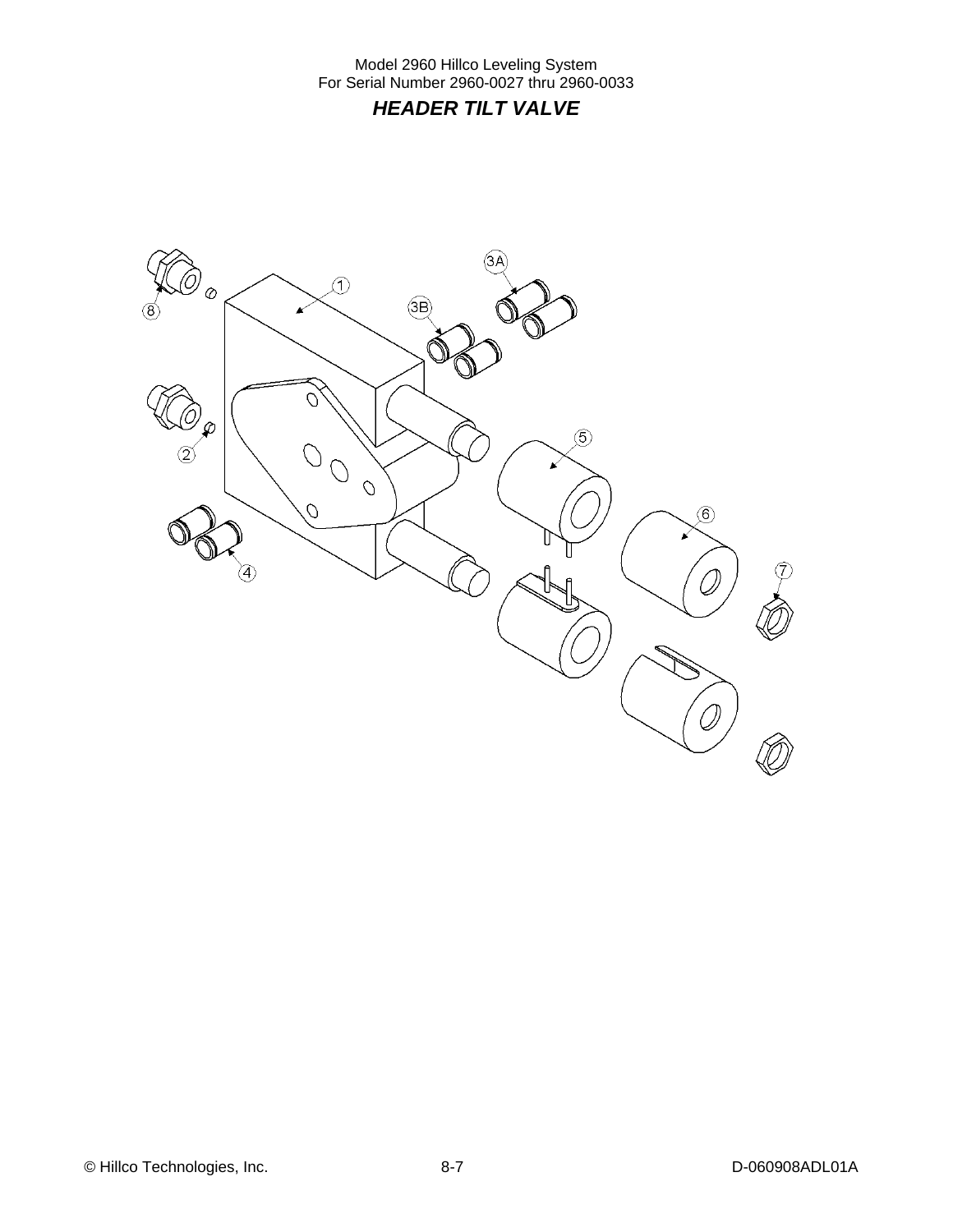|                | <b>HEADER TILT VALVE COMPONENTS</b>        |                |                                                    |                                                       |  |  |  |
|----------------|--------------------------------------------|----------------|----------------------------------------------------|-------------------------------------------------------|--|--|--|
| REF.           | <b>PART NO.</b>                            | QTY.           | <b>PART NAME</b>                                   | <b>NOTES</b>                                          |  |  |  |
|                | <b>FOR COMBINES WITHOUT CONTOUR MASTER</b> |                |                                                    |                                                       |  |  |  |
| <b>ASM</b>     | LA-256321                                  | 1              | HM VALVE ASM, LATERAL TILT 2960H                   |                                                       |  |  |  |
| 1              | HC-136511                                  | 1              | <b>LATERAL TILT VALVE</b>                          |                                                       |  |  |  |
| $\overline{2}$ | LM-254541                                  | $\mathfrak{p}$ | ORIFICE (DRILLED TO .040)                          |                                                       |  |  |  |
| 3A             | HC-136541                                  | 2              | <b>LONG THROUGH TUBES</b>                          | 9600 & 9610                                           |  |  |  |
| 3B             | HC-136551                                  | $\mathfrak{p}$ | <b>SHORT THROUGH TUBES</b>                         | 9650                                                  |  |  |  |
| 4              | HC-136551                                  | $\mathcal{P}$  | <b>SHORT THROUGH TUBES</b>                         |                                                       |  |  |  |
| 5              | HC-136561                                  | $\overline{2}$ | <b>COILS</b>                                       |                                                       |  |  |  |
| 6              | HC-136571                                  | 2              | COIL COVERS                                        |                                                       |  |  |  |
| $\overline{7}$ | HC-136581                                  | $\mathfrak{p}$ | COIL COVER NUTS                                    |                                                       |  |  |  |
| 8              | HA-S-8MO4MF                                | $\overline{2}$ | #8 MORB X #4 MORS STR                              |                                                       |  |  |  |
| <b>NS</b>      | HC-136591                                  | $\mathbf{1}$   | <b>COVER</b>                                       |                                                       |  |  |  |
| <b>NS</b>      | LA-130343                                  | $\mathbf{1}$   | 1/4 100R2 22" #4 FORS BOTH ENDS                    | CM VALVE REAR PORT TO<br><b>RELIEF VALVE PORT#1</b>   |  |  |  |
| <b>NS</b>      | LA-130343                                  | $\mathbf{1}$   | 1/4 100R2 22" #4 FORS BOTH ENDS                    | CM VALVE FRONT PORT TO<br><b>RELIEF VAVLE PORT #2</b> |  |  |  |
| <b>NS</b>      | LA-142351                                  | $\mathbf{1}$   | 1/4 100R2 160" #4 FORS BOTH ENDS                   | RELIEF VALVE PORT #1 TO<br><b>MASTER ROD</b>          |  |  |  |
| <b>NS</b>      | LA-142351                                  | $\mathbf{1}$   | 1/4 100R2 160" #4 FORS BOTH ENDS                   | RELIEF VALVE PORT #2 TO<br><b>MASTER BASE</b>         |  |  |  |
| <b>NS</b>      | LA-142361                                  | $\mathbf{1}$   | 1/4 100R2 321" #4 FORS 90° X #6 FORS<br><b>STR</b> | <b>RELIEF VALVE PORT #1 TO</b><br><b>SLAVE ROD</b>    |  |  |  |
| <b>NS</b>      | LA-142361                                  | $\mathbf{1}$   | 1/4 100R2 321" #4 FORS 90° X #6 FORS<br><b>STR</b> | <b>IRELIEF VALVE PORT #2 TO</b><br><b>SLAVE BASE</b>  |  |  |  |
| <b>NS</b>      | HA-S-4MF4MO                                | 2              | #4MORB X #4MORS STR                                | <b>LATERAL TILT RELIEF VALVE</b>                      |  |  |  |
| <b>NS</b>      | HA-T-4MF4MO                                | $\overline{2}$ | #4 MORB X #4 MORS STR THREAD RUN<br><b>TEE</b>     | LATERAL TILT RELIEF VALVE                             |  |  |  |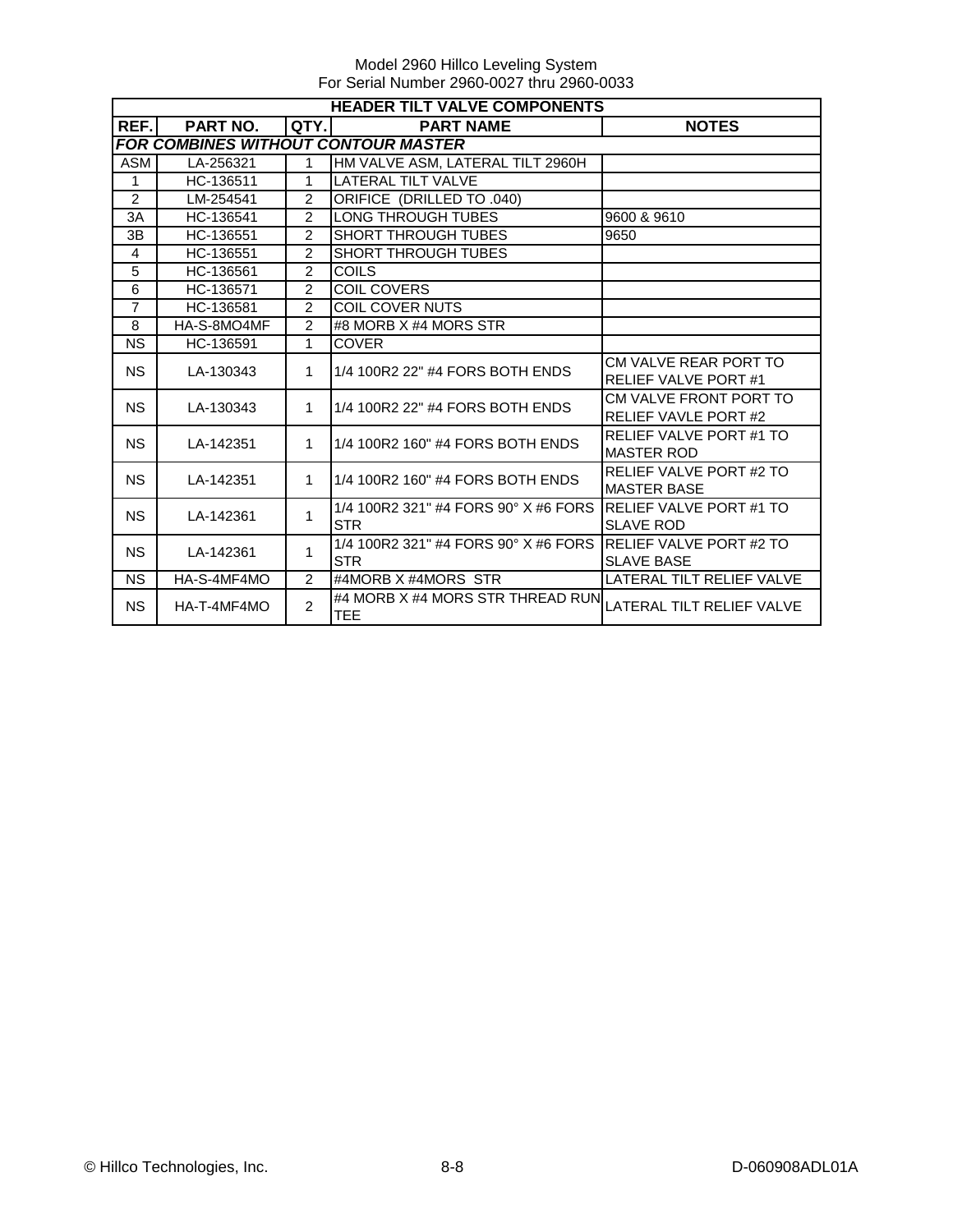#### Model 2960 Hillco Leveling System For Serial Number 2960-0027 thru 2960-0033 *HYDRAULIC HOSES*

| REF.         | <b>PART NO.</b>         | QTY.           | <b>PART NAME</b>                                                             | <b>DESCRIPTION</b>                                 |
|--------------|-------------------------|----------------|------------------------------------------------------------------------------|----------------------------------------------------|
|              |                         |                | <b>GREASE</b>                                                                |                                                    |
|              | <b>FOR ALL COMBINES</b> |                |                                                                              |                                                    |
| <b>NS</b>    | LA-133672               | $\mathbf{1}$   | 3/16 100R7 70" 1/8 MP X 1/8 MP                                               | LEFT LEV CYL BASE TO GREASE<br><b>BULKHEAD#1</b>   |
| NS.          | LA-133672               | 1              | 3/16 100R7 70" 1/8 MP X 1/8 MP                                               | <b>MASTER ROD TO GREASE</b><br><b>BULKHEAD #2</b>  |
| NS.          | LA-133692               | 1              | 3/16 100R7 29.25" 1/8 MP X 1/8 MP                                            | <b>MASTER BASE TO GREASE</b><br>BULKHEAD #3        |
| NS.          | LA-133692               | 1              | 3/16 100R7 29.25" 1/8 MP X 1/8 MP                                            | RIGHT LEV CYL BASE TO GREASE<br><b>BULKHEAD #4</b> |
| ΝS           | LA-135611               | 1              | 3/16 100R7 57" 1/8 MP X 1/8 MP                                               | MAIN PIVOT PIN TO BULKHEAD #5                      |
| <b>NS</b>    | HC-138011               | 5              | 1/4-28 STRAIGHT ZERK                                                         | <b>ALL GREASE LINES</b>                            |
| NS.          | HA-S-2MN2FP             | 5              | 1/8 NPSM X 1/8 FPT BULKHEAD<br><b>CONNECTOR</b>                              | <b>BULKHEAD CONNECTOR</b>                          |
| <b>NS</b>    | HA-NJ-2FN               | 5              | 1/8 NPSM BULKHEAD LOCKNUT                                                    | <b>BULKHEAD CONNECTOR</b>                          |
| ΝS           | HA-L-2FP2MP             | 1              | 1/8 MPT 90 STREET EL                                                         | MAIN PIVOT PIN                                     |
| NS.          | HC-135761               | $\overline{2}$ | 1/4-28 MALE X 1/8 FPT 45 $^{\circ}$                                          | LEFT MAIN AND MASTER CYLINDER<br>BASE              |
| NS.          | HC-135881               | $\overline{2}$ | 1/4-28 MALE X 1/8 FPT STR                                                    | RIGHT MAIN CYLINDER BASE AND<br><b>MASTER ROD</b>  |
|              |                         |                | <b>BRAKE</b>                                                                 |                                                    |
|              | <b>FOR ALL COMBINES</b> |                |                                                                              |                                                    |
| NS.          | LA-133131               | 2              | <b>TEFLON O-RING</b>                                                         | <b>BRAKE HOSES</b>                                 |
| NS.          | LA-130371               | $\mathbf{1}$   | #4 TITE FLEX 31" #4 FORS X #4 MORS BRAKE LINE LEFT                           |                                                    |
| NS.          | LA-130371               | $\mathbf{1}$   | #4 TITE FLEX 31" #4 FORS X #4 MORS BRAKE LINE RIGHT                          |                                                    |
|              |                         |                | FOR COMBINES WITH SERIAL NUMBERS: 9600 ( -640301)                            |                                                    |
| NS.          | LA-136191               | $\mathbf{1}$   | 1/4 100R2 135" #6 FORS X #6 FORS<br>$90^\circ$                               | PARK BRAKE LINE                                    |
|              |                         |                | <b>PUMP</b>                                                                  |                                                    |
|              | <b>FOR ALL COMBINES</b> |                |                                                                              |                                                    |
| NS.          | LA-133932               | 1              | 1/2 100R2 138" #10 FORS BOTH ENDS                                            | PRESSURE PUMP TO MANIFOLD "P"<br><b>PORT</b>       |
| NS.          | LA-133952               | $\mathbf{1}$   | 1/4 100R2 126" #4 FORS 90 X #6 FORS<br>STR                                   | LOAD SENSE PUMP TO MANIFOLD                        |
| NS.          | LA-133912               | $\mathbf 1$    | 1 100R1 96" #16 FORS X #16 FORS 90° SUCTION RESERVOIR TO PUMP                |                                                    |
| <b>NS</b>    | LA-133922               | 1              | 3/8 100R2 96" #6 FORS X #6 FORS 90° IRESERVOIR TO PUMP CASE DRAIN            |                                                    |
|              |                         |                | <b>HYDROSTAT</b>                                                             |                                                    |
|              | <b>FOR ALL COMBINES</b> |                |                                                                              |                                                    |
| <b>NS</b>    | LA-130762               | $\mathbf{1}$   | 3/4" 100R1 135" #12 FORS X #12<br>FORS 45°                                   | HYDROSTAT RETURN HOSE                              |
|              |                         |                | <b>FOR COMBINES WITH SERIAL NUMBERS: 9600 (</b>                              | -655300) STEEL LINES                               |
| <b>NS</b>    | LA-135011               | 1              | 1 100R15 119" CODE 62 SPLT FLNG<br>STR X CODE 62 SPLT FLNG 180°              | HYDROSTAT HIGH PRESSURE HOSE                       |
| <b>NS</b>    | LA-136181               | 1              | 1 100R15 114" CODE 62 SPLT FLNG<br>STR X CODE 62 SPLT FLNG 180°              | HYDROSTAT HIGH PRESSURE HOSE                       |
| <b>LINES</b> |                         |                | FOR COMBINES WITH SERIAL NUMBERS: 9600 (655301-                              | ); 9610 ALL COMBINES NO STEEL                      |
| <b>NS</b>    | LA-130771               | 1              | 1 100R15 49" CODE 62 SLT FLNG STR.<br>X CODE 62 SLT FLNG 90° (SHORT          | HYDROSTAT HIGH PRESSURE HOSE                       |
| <b>NS</b>    | LA-137881               | 1              | DROP)<br>1 100R15 78" CODE 62 SLT FLNG STR.<br>X CODE 62 SLT FLNG 90° (SHORT | HYDROSTAT HIGH PRESSURE HOSE                       |
|              |                         |                | DROP)                                                                        |                                                    |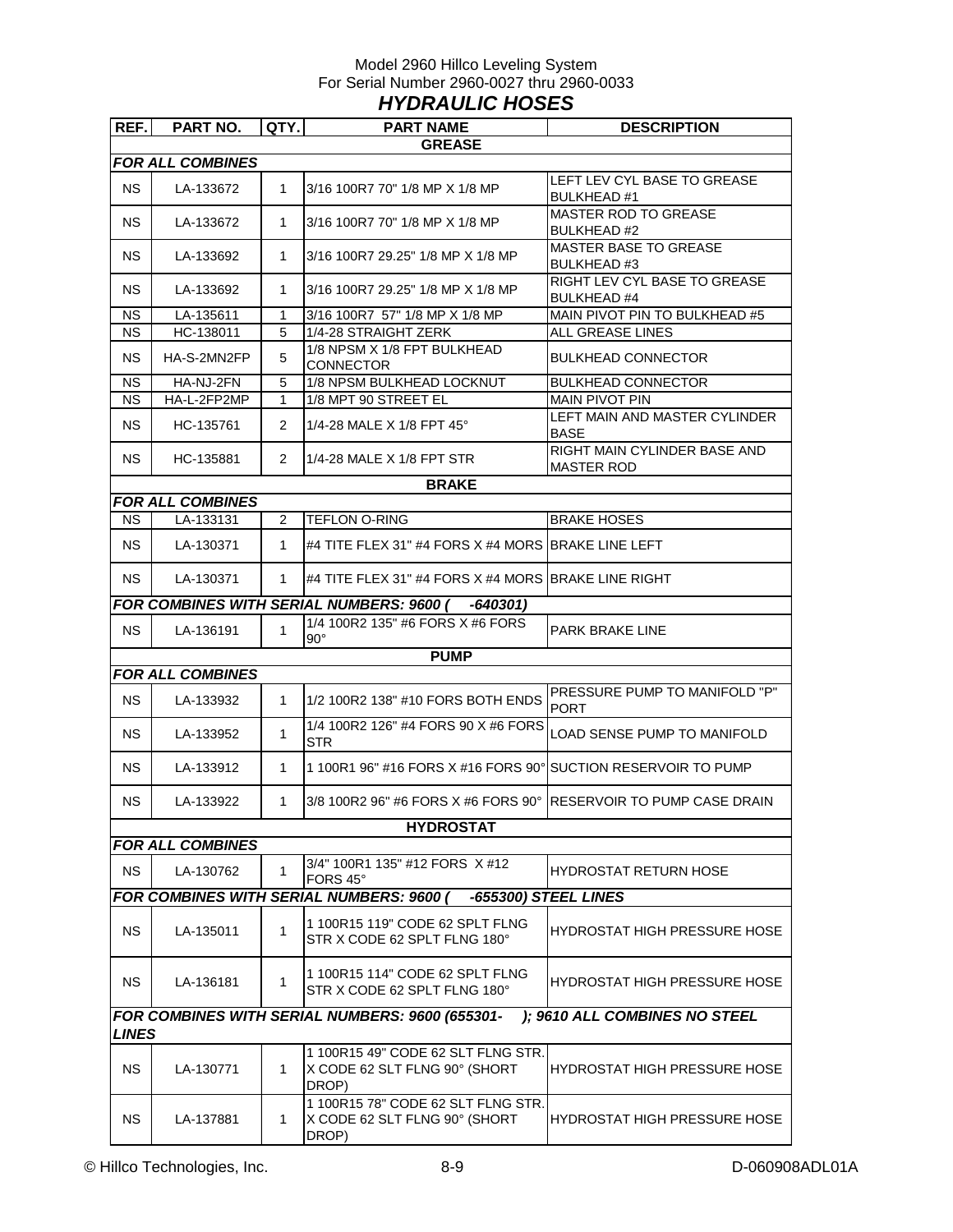#### Model 2960 Hillco Leveling System For Serial Number 2960-0027 thru 2960-0033 *HYDRAULIC HOSES (CONTINUED)*

|           | <b>LEVELING MANIFOLD</b> |                |                                                                              |                                                                        |  |  |
|-----------|--------------------------|----------------|------------------------------------------------------------------------------|------------------------------------------------------------------------|--|--|
|           | <b>FOR ALL COMBINES</b>  |                |                                                                              |                                                                        |  |  |
| NS.       | LA-130312                | $\mathbf 1$    | 3/4 100R1 50" #10 FORS X #12 FORS                                            | MANIFOLD "T" PORT TO RETURN<br><b>LINE</b>                             |  |  |
| <b>NS</b> | LA-142331                | $\mathbf{1}$   | 1/2 100R2 99" #8 FORS BOTH ENDS                                              | LEVELING VALVE "A" PORT TO ROD<br><b>END OF LEFT MAIN LEV CYLINDER</b> |  |  |
| <b>NS</b> | LA-142341                | $\mathbf{1}$   | 1/2 100R2 108" #8 FORS BOTH ENDS                                             | LEVELING VALVE "B" PORT TO BASE<br>END OF LEFT MAIN LEV CYLINDER       |  |  |
|           |                          |                | <b>FEEDER HOUSE</b>                                                          |                                                                        |  |  |
|           | <b>FOR ALL COMBINES</b>  |                |                                                                              |                                                                        |  |  |
| <b>NS</b> | LA-135051                | 1              | 1/2 100R2 30" #8 MORS X #8 FORS                                              | FEEDER HOUSE HOSE EXTENSIONS                                           |  |  |
| NS.       | LA-135061                | $\mathbf 1$    | 3/8 100R2 30" #6 MORS X #6 FORS                                              | FEEDER HOUSE HOSE EXTENSIONS                                           |  |  |
| NS.       | LA-135071                | $\mathbf 1$    | 1/2 100R2 136-3/4" #8 MORB X #8<br><b>FORS</b>                               | FEEDER HOUSE HOSE EXTENSIONS                                           |  |  |
| <b>NS</b> | LA-135081                | 1              | 1/2 100R2 139-3/4" #8 MORB X #10<br>FORS                                     | FEEDER HOUSE HOSE EXTENSIONS                                           |  |  |
| NS.       | LA-135091                | $\mathbf 1$    | 3/8 100R2 154" #6 FORS X #4 FORS                                             | <b>FEEDER HOUSE HOSE EXTENSIONS</b>                                    |  |  |
| (695301-  |                          |                | *NO FEEDERHOUSE HOSES ARE REQUIRED FOR 9650W COMBINES WITH SERIAL NUMBERS    |                                                                        |  |  |
|           |                          |                | <b>HEADER LIFT CYLINDER HOSES</b>                                            |                                                                        |  |  |
|           | <b>FOR ALL COMBINES</b>  |                |                                                                              |                                                                        |  |  |
| <b>NS</b> | LA-133631                | $\mathbf{1}$   | 1/2 100R2 82" #8 FORS BOTH ENDS                                              | RIGHT HDR LFT CYLINDER TO<br><b>BULKHEAD #1 RIGHT</b>                  |  |  |
| NS.       | LA-133631                | 1              | 1/2 100R2 82" #8 FORS BOTH ENDS                                              | LEFT HDR LFT CYLINDER TO<br><b>BULKHEAD #1 LEFT</b>                    |  |  |
| <b>NS</b> | LA-136071                | $\mathbf 1$    | 1/2 100 R2 105" #8 FORS BOTH ENDS                                            | TEE AT ACCUMULATOR VALVE TO<br><b>BULKHEAD #1</b>                      |  |  |
|           |                          |                | <b>MAIN CYLINDER</b>                                                         |                                                                        |  |  |
|           | <b>FOR ALL COMBINES</b>  |                |                                                                              |                                                                        |  |  |
| <b>NS</b> | LA-130383                | $\mathbf{1}$   | 1/2" 100R2 HOSE 57" #8 FORS X #8<br>FORS 90°                                 | LEFT MAIN ROD TO RIGHT POCV #2                                         |  |  |
| NS.       | LA-130383                | $\mathbf 1$    | 1/2" 100R2 HOSE 57" #8 FORS X #8<br>FORS 90°                                 | RIGHT MAIN ROD TO LEFT POCV #2                                         |  |  |
| <b>NS</b> | LA-130483                | 1              | 3/8" 100R2 HOSE 19-1/2" #6 FORS X<br>#8 FORS 90°                             | RIGHT POCV #3 TO RIGHT MAIN ROD                                        |  |  |
| <b>NS</b> | LA-130483                | 1              | 3/8" 100R2 HOSE 19-1/2" #6 FORS X<br>#8 FORS 90°                             | LEFT POCV #3 TO LEFT MAIN ROD                                          |  |  |
| <b>NS</b> | HC-142271                | $\overline{2}$ | ABRASION SLEEVE, NYLON -- 1.81" ID 1/2" HOSES BETWEEN LEVELING<br>X 8"       | <b>CYLINDERS</b>                                                       |  |  |
|           | <b>MISCELLANEOUS</b>     |                |                                                                              |                                                                        |  |  |
|           |                          |                | <b>FOR COMBINES WITH REAR WHEEL ASSIST AND A JOHN DEERE CHAFF SPREADER:</b>  |                                                                        |  |  |
| <b>NS</b> | LA-143651                | 1              | 3/4" 100R1 HOSE 44" #12 FORS X #12 REPLACES STEEL LINE AT BOTTOM<br>FORS 90° | OF UNION                                                               |  |  |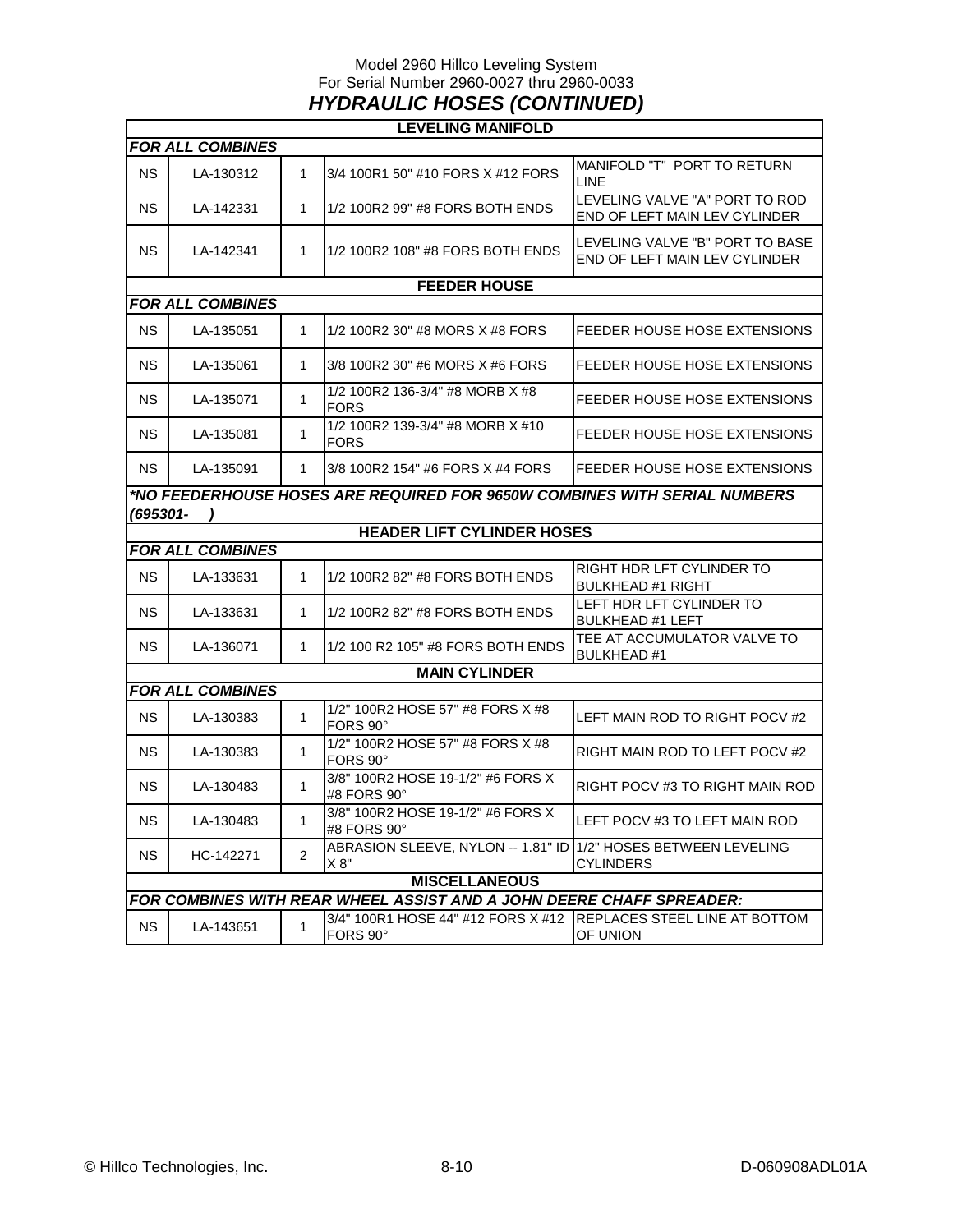#### Model 2960 Hillco Leveling System For Serial Number 2960-0027 thru 2960-0033 *HYDRAULIC ADAPTERS*

| REF.        | PART NO.                                | QTY.           | <b>PART NAME</b><br><b>DESCRIPTION</b>                                     |                               |  |  |  |
|-------------|-----------------------------------------|----------------|----------------------------------------------------------------------------|-------------------------------|--|--|--|
| <b>PUMP</b> |                                         |                |                                                                            |                               |  |  |  |
| <b>NS</b>   | HA-S-12MO16MF                           | 1              | 12 MORB X 16 MORS                                                          | <b>PUMP SUCTION</b>           |  |  |  |
| <b>NS</b>   | HA-S-10MF10MO                           | 1              | 10 MORB X 10 MORS                                                          | <b>PUMP PRESSURE</b>          |  |  |  |
| <b>NS</b>   | HA-L-6MF4MO                             | 1              | 4 MORB X 6 MORS 90°                                                        | PUMP LOAD SENSE               |  |  |  |
| <b>NS</b>   | HA-L-6MF6MO                             | 2              | #6 MORS X #6 MORB 90°                                                      | PUMP CASE DRAIN               |  |  |  |
|             |                                         |                | <b>HEADER LIFT CYLINDERS</b>                                               |                               |  |  |  |
| <b>NS</b>   | HA-L-8FF8MF                             | $\overline{2}$ | #8 FORS X #8 MORS 90                                                       | <b>HEADER LIFT CYLINDERS</b>  |  |  |  |
|             |                                         |                | <b>MAIN CYLINDERS</b>                                                      |                               |  |  |  |
| <b>NS</b>   | HA-L-8MO8MO                             | $\overline{2}$ | 8 MORB X 8 MORB 90°                                                        | LEFT AND RIGHT POCV #1        |  |  |  |
|             |                                         |                | #8 MORB X #8 MORS STR THREAD                                               |                               |  |  |  |
| <b>NS</b>   | HA-T-8MF8MO                             | $\mathbf{1}$   | <b>RUN TEE</b>                                                             | LEFT POCV #2                  |  |  |  |
|             |                                         |                | #8 MORB X #8 MORS STR THREAD                                               |                               |  |  |  |
| <b>NS</b>   | HA-Q-8MF8MO                             | $\overline{2}$ | <b>BRANCH TEE</b>                                                          | LEFT AND RIGHT MAIN ROD       |  |  |  |
| <b>NS</b>   | HA-M-8F                                 | 1              | #8 ORS SWIVEL NUT RUN TEE                                                  | LEFT MAIN ROD                 |  |  |  |
| <b>NS</b>   | HA-L-6MF6MO                             | $\overline{2}$ | #6 MORS X #6 MORB 90°                                                      | LEFT AND RIGHT POCV #3        |  |  |  |
| <b>NS</b>   | HA-L-8MF8MO                             | 1              | #8 MORS X #8 MORB 90°                                                      | RIGHT POCV #2                 |  |  |  |
|             |                                         |                | <b>MASTER CYLINDER</b>                                                     |                               |  |  |  |
| <b>NS</b>   | HA-L-4MF6MO                             | 1              | #4 MORS X #6 MORB 90°                                                      | <b>MASTER ROD</b>             |  |  |  |
| <b>NS</b>   | HA-L-4MF6MO                             | 1              | #4 MORS X #6 MORB 90°                                                      | <b>MASTER BASE</b>            |  |  |  |
|             |                                         |                | <b>BULKHEAD MOUNT</b>                                                      |                               |  |  |  |
|             |                                         |                | #8MORS X #8MORS X #8 MORS                                                  |                               |  |  |  |
| <b>NS</b>   | HA-J-8MF8MF                             | 1              | <b>BULKHEAD RUN TEE</b>                                                    | BULKHEAD #1 POINTED UP        |  |  |  |
|             |                                         |                | #8 ORS STR THREAD BULKHEAD                                                 |                               |  |  |  |
| <b>NS</b>   | HA-NB-8FF                               | $\mathbf 1$    | <b>LOCKNUT</b>                                                             | <b>BULKHEAD #1</b>            |  |  |  |
|             |                                         |                | <b>RESERVOIR</b>                                                           |                               |  |  |  |
|             |                                         |                | #6 MORB X #6 MORS STR THREAD                                               |                               |  |  |  |
| <b>NS</b>   | HA-T-6MF6MO                             | $\mathbf{1}$   | <b>RUN TEE</b>                                                             | CASE DRAIN AT RESERVOIR       |  |  |  |
| NS.         | HA-C-6F                                 | 1              | #6 FORS CAP                                                                | CASE DRAIN AT RESERVOIR       |  |  |  |
| <b>NS</b>   | <b>HA-M-16F</b>                         | 1              | #16 ORS SWIVEL NUT RUN TEE                                                 | SUCTION BY JD FILTER          |  |  |  |
|             |                                         |                | <b>MANIFOLD</b>                                                            |                               |  |  |  |
| <b>NS</b>   | HA-A-10MO                               | 1              | #10 MORB ALLEN HEAD PLUG                                                   | "T" PORT                      |  |  |  |
| <b>NS</b>   | HA-S-4FP10MO                            | $\mathbf{1}$   | #10 MORB X #4 FNPT STR                                                     | "P" PORT FOR PRESSURE GUAGE   |  |  |  |
| <b>NS</b>   | HA-S-10MF10MO                           | 2              | 10 MORB X 10 MORS STR                                                      | "P" & "T" PORTS               |  |  |  |
| <b>NS</b>   | HA-L-10FF10MF                           | $\overline{c}$ | 10 FORS X 10 MORS 90°                                                      | "P" & "T" PORTS               |  |  |  |
| <b>NS</b>   | HA-L-8MF8MO                             | $\overline{2}$ | #8 MORB X #8 MORS 90°                                                      | "A" & "B" PORTS               |  |  |  |
| <b>NS</b>   | HA-L-4MF4M0                             | 1              | #4 MORS X #4 MORB 90°                                                      | <b>LOAD SENSE SHUTTLE</b>     |  |  |  |
| <b>NS</b>   | HA-S-10MF10MO                           | 1              | 10 MORB X 10 MORS STR                                                      | PRESSURE IN                   |  |  |  |
| <b>NS</b>   | HA-L-10FF10MF                           | $\mathbf{1}$   | 10 FORS X 10 MORS 90°                                                      | PRESSURE IN                   |  |  |  |
| NS          | HA-L-4MF4MO                             | $\mathbf{1}$   | #4 MORS X #4 MORB 90°                                                      | <b>LOAD SENSE SHUTTLE</b>     |  |  |  |
| <b>NS</b>   | HA-A-10MO                               | 1              | #10 MORB ALLEN HEAD PLUG                                                   | "T" PORT                      |  |  |  |
| NS.         | HA-S-10MF10MO                           | 1              | 10 MORB X 10 MORS STR                                                      | <b>TANK OUT</b>               |  |  |  |
| <b>NS</b>   | HA-L-10FF10MF                           | 1              | 10 FORS X 10 MORS 90°                                                      | <b>TANK OUT</b>               |  |  |  |
| <b>NS</b>   | HA-S-4FP10MO                            | 1              | #10 MORB X #4 FNPT STR                                                     | PRESSURE GUAGE                |  |  |  |
| <b>NS</b>   | HA-L-8MF8MO                             | 2              | 8 MORB X 8 MORS 90°                                                        | LEV A&B                       |  |  |  |
|             |                                         |                | <b>MISCELLANEOUS</b>                                                       |                               |  |  |  |
|             |                                         |                | <b>FOR COMBINES WITH REAR WHEEL ASSIST AND A JOHN DEERE CHAFF SPREADER</b> |                               |  |  |  |
| <b>NS</b>   | HA-M-12MF12MF                           | $\mathbf 1$    | #12 ORS SWIVEL NUT RUN TEE                                                 | AT TEE UNION BY RETURN FILTER |  |  |  |
|             | <b>FOR COMBINES WITH CONTOUR MASTER</b> |                |                                                                            |                               |  |  |  |
| <b>NS</b>   | HA-S-4MF8MO                             | 2              | #8 MORB X #4 MORS STR                                                      |                               |  |  |  |
| <b>NS</b>   | HA-E-4MF                                | $\overline{2}$ | #4 MORS PLUG                                                               |                               |  |  |  |
| <b>NS</b>   | HA-E-6MF                                | $\overline{2}$ | #6 MORS PLUG                                                               |                               |  |  |  |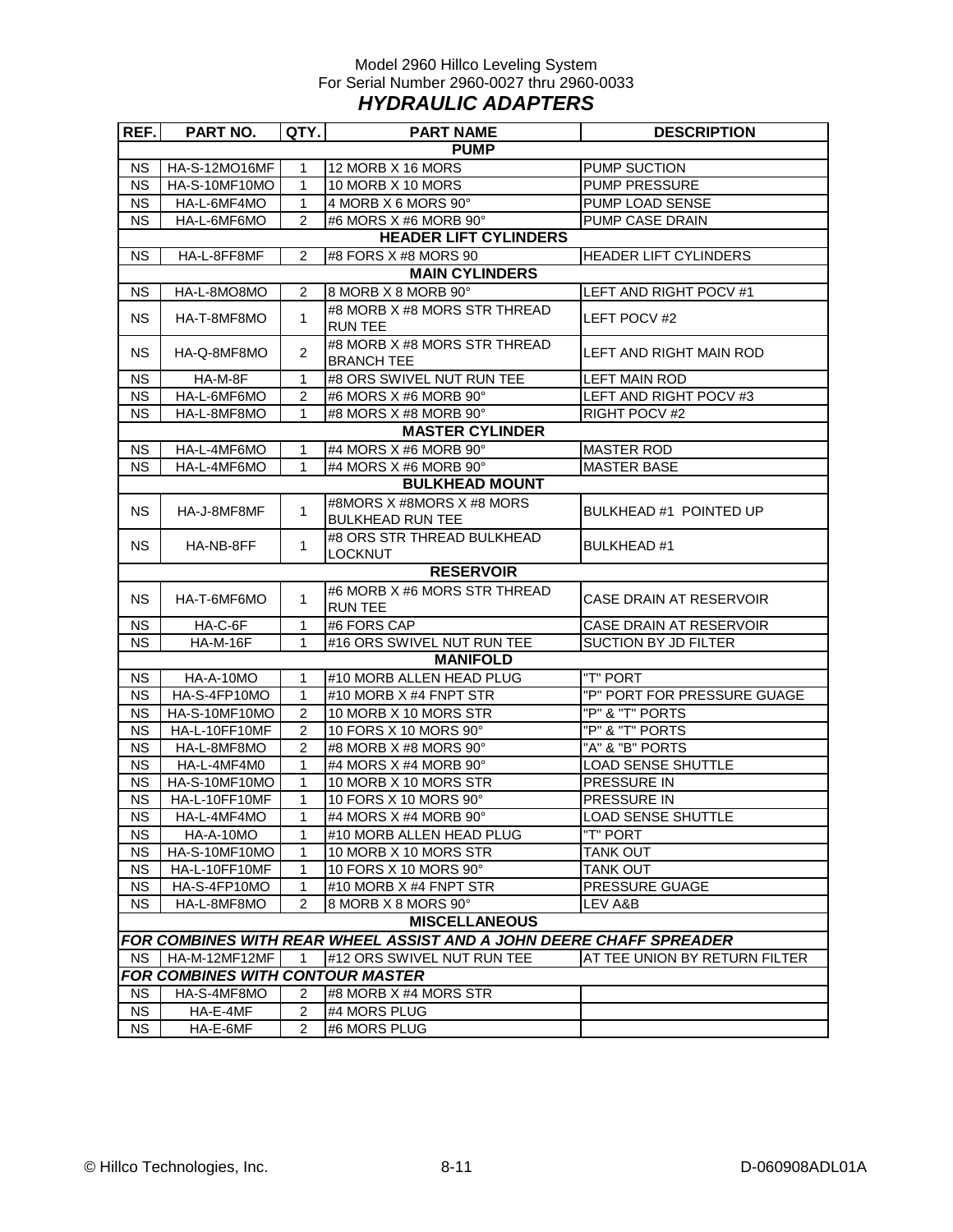### **9** *MISCELLANEOUS*

|                        | <b>DOCUMENTS AND LABELS</b> |                |                                                              |                                                    |  |  |  |
|------------------------|-----------------------------|----------------|--------------------------------------------------------------|----------------------------------------------------|--|--|--|
| REF.                   | PART NO.<br>QTY.I           |                | <b>PART NAME</b>                                             | <b>DESCRIPTION</b>                                 |  |  |  |
| <b>NS</b>              | LL-142091                   | 2              | DECAL, JD HILLSIDE LEVELING<br><b>SYSTEM</b>                 |                                                    |  |  |  |
| NS.                    | LL-133731                   | 5              | LABEL, GREASE 10 HR                                          |                                                    |  |  |  |
| <b>NS</b>              | LL-138441                   | 1              | DECAL, CAB CONTROL BOX                                       |                                                    |  |  |  |
| <b>NS</b>              | LL20-100786                 | $\mathbf 1$    | LABEL, SAFETY                                                | WARNING, ELECTRONIC CRUSHING<br><b>HAZARD</b>      |  |  |  |
| <b>NS</b>              | LL20-100785                 | $\mathbf 1$    | LABEL, SAFETY                                                | CAUTION, MOVING STEP                               |  |  |  |
| <b>NS</b>              | LL20-100782                 | 1              | LABEL, SAFETY                                                | CAUTION, LEVELING SYSTEM CAB                       |  |  |  |
| <b>NS</b>              | LL20-100784                 | $\overline{c}$ | LABEL, SAFETY                                                | DANGER, PINCH POINT                                |  |  |  |
| <b>NS</b>              | LL20-100787                 | 2              | LABEL, SAFETY                                                | CAUTION, LEVELING SYSTEM<br><b>HAZARD</b>          |  |  |  |
| <b>NS</b>              | LL20-100788                 | 3              | LABEL, SAFETY                                                | DANGER, HYDRAULIC HAZARD                           |  |  |  |
| $\overline{\text{NS}}$ | LL20-100783                 | 6              | LABEL, SAFETY                                                | DANGER, CRUSHING HAZARD                            |  |  |  |
| <b>NS</b>              | LL20-100790                 | 1              | SERIAL NUMBER PLATE                                          | REAR OF UNDERCARRIAGE                              |  |  |  |
| <b>NS</b>              | D-020830DJC01               | 1              | JD 2950/2960 INSTALLATION<br><b>MANUAL</b>                   |                                                    |  |  |  |
| <b>NS</b>              | D-020903CLA01               | 1              | JD 2950/2960 OPERATOR'S<br><b>MANUAL</b>                     |                                                    |  |  |  |
| <b>NS</b>              | D-060908ADL01               | 1              | <b>MANUAL, PARTS</b>                                         |                                                    |  |  |  |
|                        |                             |                | <b>HOSE CLAMPS AND FASTENERS</b>                             |                                                    |  |  |  |
| REF.                   | PART NO.                    | QTY.           | <b>PART NAME</b>                                             | <b>WHERE USED</b>                                  |  |  |  |
| <b>NS</b>              | F-HC-08M120F                | 1              | HC-8.8 M8 X 1.25 X 120                                       | TRIM RELIEF VALVE TO<br><b>BEHRINGER CLAMP</b>     |  |  |  |
| <b>NS</b>              | F-HNN-08MF                  | $\mathbf{1}$   | HN-8.8 M08 X 1.25 NYLOCK                                     | TRIM RELIEF VALVE TO<br><b>BEHRINGER CLAMP</b>     |  |  |  |
| <b>NS</b>              | MC-137521                   | $\overline{2}$ | BEHRINGER TWIN CLAMP (1.500<br>DIAMETER)                     | <b>HYDROSTAT HOSES</b>                             |  |  |  |
| <b>NS</b>              | MC-137531                   | $\overline{2}$ | BEHRINGER TWIN COVER PLATE<br>(FOR 1.500)                    | <b>HYDROSTAT HOSES</b>                             |  |  |  |
| <b>NS</b>              | HC-140461                   | $\mathbf{1}$   | <b>BEHRINGER TWIN CLAMP .875"</b><br><b>DIAMETER</b>         | ON OC HOSES BETWEEN<br><b>CYLINDERS</b>            |  |  |  |
| <b>NS</b>              | HC-142281                   | $\mathbf{1}$   | BEHRINGER STACK BOLT (FOR<br>.875)                           | ON OC HOSES BETWEEN<br><b>CYLINDERS</b>            |  |  |  |
| <b>NS</b>              | HC-139501                   | $\mathbf{1}$   | BEHRINGER TWIN COVER PLATE ON OC HOSES BETWEEN<br>(FOR .620) | <b>CYLINDERS</b>                                   |  |  |  |
| <b>NS</b>              | HC-139511                   | 1              | BEHRINGER TWIN BOLT (FOR<br>.620)                            | ON OC HOSES BETWEEN<br><b>CYLINDERS</b>            |  |  |  |
| <b>NS</b>              | HC-139481                   | 1              | <b>BEHRINGER TWIN CLAMP .620"</b><br><b>DIAMETER</b>         | ON OC HOSES BETWEEN CYL FOR<br><b>MASTER HOSES</b> |  |  |  |
| NS.                    | MC-135781                   | 2              | 2" R/C HOSE CLAMP 3/8" HOLE                                  | <b>HEADER LIFT CYLINDER HOSES</b>                  |  |  |  |
| <b>NS</b>              | MC-135791                   | 5              | 7/8" R/C HOSE CLAMP 3/8" HOLE                                | <b>HEADER LIFT CYLINDER HOSES</b>                  |  |  |  |
| <b>NS</b>              | MC-135231                   | 3              | 1/2" R/C HOSE CLAMP 3/8" HOLE                                | <b>GREASE HOSE MNTS</b>                            |  |  |  |
| <b>NS</b>              | MC-135631                   | 1              | 1-1/2" R/C HOSE CLAMP 3/8"<br><b>HOLE</b>                    | <b>GREASE HOSE MNTS</b>                            |  |  |  |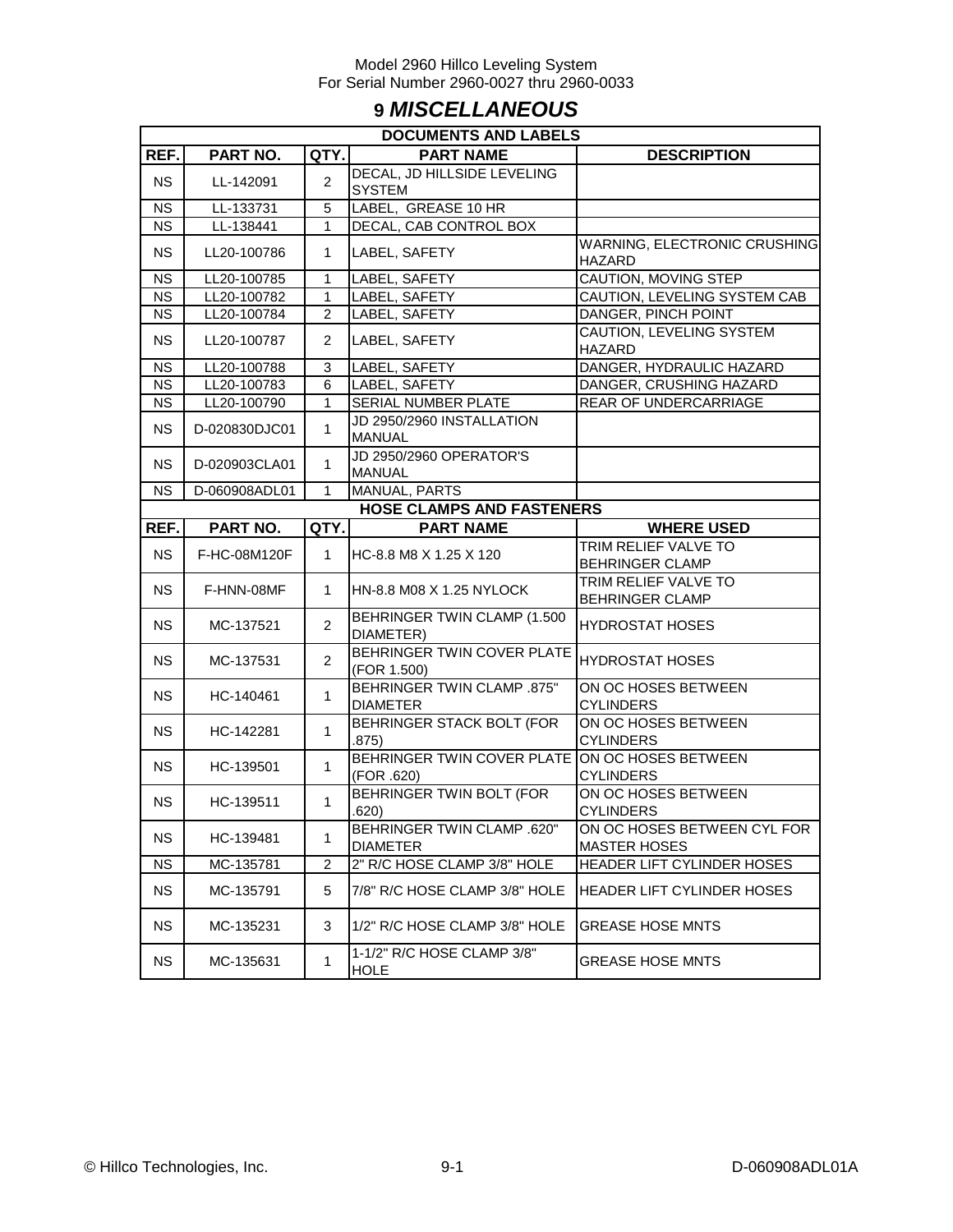### **10** *PART NUMBER INDEX*

| <b>IBER</b>   | ≃<br>19EI<br>ш<br>তৃ<br>হ |  |
|---------------|---------------------------|--|
| D-020830DJC01 | 9-1                       |  |
| D-020903CLA01 | $9 - 1$                   |  |
| D-060908ADL01 | 9-1                       |  |
| EC-100557     | $7 - 2$                   |  |
| EC-100692     | 7-2                       |  |
| EC-133281     | $7 - 4$                   |  |
| EC-136211     | $7 - 2$                   |  |
| EC-136221     | $7 - 2$                   |  |
| EC-136621     | 7-4                       |  |
| EC-136631     | $7 - 4$                   |  |
| EC-136651     | 7-4                       |  |
| EC-136661     | $7 - 4$                   |  |
| EC-136681     | 7-4                       |  |
| EC-136711     | $7 - 4$                   |  |
| EC-136731     | $7 - 4$                   |  |
| EC-136741     | $7 - 4$                   |  |
| EC-138781     | $7-2$                     |  |
| EC-138791     | 7-2                       |  |
| EC-138801     | $7-2$                     |  |
| EC-139631     | $7 - 4$                   |  |
| EC-139641     | $\overline{7-4}$          |  |
| EC-140751     | $7-2$                     |  |
| EC-140761     | $7-2$                     |  |
| EC-140771     | $7-2$                     |  |
| EC-140871     | 7-2                       |  |
| EC-140891     | $7 - 4$                   |  |
| EC-141741     | 7-4                       |  |
| EC-141751     | $7 - 4$                   |  |
| EC-141761     | 7-4                       |  |
| EC-141771     | $7 - \overline{4}$        |  |
| EC-141781     | 7-4                       |  |
| EC-141791     | 7-4                       |  |
| EC-141801     | $7 - 4$                   |  |
| EC-141811     | 7-4                       |  |
| EC-141821     | $7 - 4$                   |  |
| EC-141831     | 7-2                       |  |
| EC-142121     | $7-2$                     |  |
| ET-ST-20#10   | $7 - 4$                   |  |
| ET-ST-2004    | 7-4                       |  |
| ET-ST-2005    | $7 - 4$                   |  |
| F-CB-10M030F  | $2 - 4$                   |  |
| F-CB-12M040F  | $2 - 4$                   |  |
| F-EB-04C20    | 2-4                       |  |
| F-EYB-12M100F | 8-6                       |  |
| F-FHS-8M015E  | 2-4                       |  |
| F-FWF-06020   | 3-4                       |  |
| F-FWH-08      | 2-4, 8-6                  |  |
| F-FWH-10      | 3-4, 4-2                  |  |
| F-HC-08M020F  | 8-4                       |  |
| F-HC-08M025F  | 6-2                       |  |
| F-HC-08M035F  | 6-2                       |  |
| F-HC-08M090F  | 3-4                       |  |
| F-HC-08M120F  | 9-1                       |  |
| F-HC-10M025F  | $3-4, 7-2$                |  |
| F-HC-10M040F  | $3 - 4$                   |  |
| F-HC-10M110E  | $8-6$                     |  |
| F-HC-10M200E  | $8 - 6$                   |  |
| F-HC-12M030F  | 6-2                       |  |
| F-HC-12M040E  | 8-6                       |  |
| F-HC-12M050E  | 2-4, 6-2                  |  |
| F-HC-12M060F  | 8-6                       |  |
| F-HC-12M065F  | $6 - 2$                   |  |
| F-HC-12M080E  | 4-2                       |  |
| F-HC-16M050E  | $2 - 4$                   |  |
| F-HC-16M060E  | 3-4                       |  |
|               |                           |  |

| <b>PART<br/>NUMBER</b>         | <b>NUMBER</b><br>PAGE | PART<br>NUMBER               | <b>NUMBER</b><br>PAGE         | <b>NUMBER</b><br>PART      | <b>PAGE<br/>NUMBER</b> |
|--------------------------------|-----------------------|------------------------------|-------------------------------|----------------------------|------------------------|
| D-020830DJC01                  | $9 - 1$               | F-HC-16M120E                 | $2 - 4$                       | HA-C-6F                    | $8 - 11$               |
|                                | $9 - 1$               |                              | $4 - 2$                       | HA-E-4MF                   | $8 - 11$               |
| D-020903CLA01<br>D-060908ADL01 | $9 - 1$               | F-HC-16M140E<br>F-HC-16M180E | $3 - 4$                       |                            |                        |
|                                | $7 - 2$               |                              | $5 - 2$                       | HA-E-6MF                   | $8 - 11$<br>$8 - 11$   |
| EC-100557                      | $7 - 2$               | F-HC-20M160E                 | $5 - 2$                       | HA-J-8MF8MF                | $8 - 11$               |
| EC-100692                      | $7 - 4$               | F-HC-20M210E                 | $4 - 2$                       | HA-L-10FF10MF              | $8 - 9$                |
| EC-133281<br>EC-136211         | $7 - 2$               | F-HC-24M070E<br>F-HC-24M110E | $4 - 2$                       | HA-L-2FP2MP<br>HA-L-4MF4MO | $8 - 11$               |
| EC-136221                      | $7-2$                 | F-HC5-04C12                  | $7-2$                         | HA-L-4MF6MO                | $8 - 11$               |
| EC-136621                      | $7 - 4$               | F-HC8-06C20                  | $8 - 6$                       | HA-L-6MF4MO                | $8 - 11$               |
| EC-136631                      | $7 - 4$               | F-HC8-07C44                  | $8 - 2$                       | HA-L-6MF6MO                | $8 - 11$               |
| EC-136651                      | $7 - 4$               | F-HC8-08F20                  | $2 - 6$                       | HA-L-8FF8MF                | $8 - 11$               |
| EC-136661                      | $7 - 4$               | F-HC8-12C240                 | $3 - 4$                       | HA-L-8MF8MO                | $8 - 11$               |
| EC-136681                      | $7 - 4$               | F-HCF-05C08                  | $8 - 4$                       | HA-L-8MO8MO                | $8 - 11$               |
| EC-136711                      | $7 - 4$               | F-HCF-06M045F                | $5 - 2$                       | HA-M-12MF12MF              | $8 - 11$               |
| EC-136731                      | $7 - 4$               | F-HCF-10M020E                | $2-4, 3-4$                    | <b>HA-M-16F</b>            | $8 - 11$               |
| EC-136741                      | $7 - 4$               | F-HCF-10M020F                | $2 - 4$                       | HA-M-8F                    | $8 - 11$               |
| EC-138781                      | $7 - 2$               | F-HCF-10M025F                | $6 - 2$                       | HA-NB-8FF                  | $8 - 11$               |
| EC-138791                      | $7 - 2$               | F-HCF-10M040E                | $8 - 6$                       | HA-NJ-2FN                  | $8 - 9$                |
| EC-138801                      | $7 - 2$               | F-HCF-12M025F                | $3 - 4$                       | HA-Q-8MF8MO                | $8 - 11$               |
| EC-139631                      | $7 - 4$               | F-HCF-12M040E                | $2 - 4$                       | HA-S-10MF10MO              | $8 - 11$               |
| EC-139641                      | $7 - 4$               | F-HCF-12M080E                | $2 - 4$                       | HA-S-12MO16MF              | $8 - 11$               |
| EC-140751                      | $7 - 2$               | F-HCF-16M040E                | $2 - 4$                       | HA-S-2MN2FP                | $8 - 9$                |
| EC-140761                      | $7 - 2$               | F-HCF-16M080E                | $3 - 4$                       | HA-S-4FP10MO               | $8 - 11$               |
| EC-140771                      | $7 - 2$               | F-HN-#10C                    | $7 - 2$                       | HA-S-4MF4MO                | $8 - 8$                |
| EC-140871                      | $7 - 2$               | F-HN8-07C                    | $8 - 2$                       | HA-S-4MF8MO                | $8-8, 8-11$            |
| EC-140891                      | $7 - 4$               | F-HNF-#10C                   | $7 - 2$<br>$7 - 2$            | HA-T-4MF4MO                | $8 - 8$                |
| EC-141741                      | $7 - 4$<br>$7 - 4$    | F-HNF-#6C                    |                               | HA-T-6MF6MO                | $8 - 11$               |
| EC-141751<br>EC-141761         | $7 - 4$               | F-HNF-04C<br>F-HNF-08MF      | $2-4, 7-2$<br>$3-4, 6-2, 8-4$ | HA-T-8MF8MO<br>HC-100706   | $8 - 11$<br>$2-2, 8-2$ |
| EC-141771                      | $7 - 4$               | F-HNF-10ME                   | $3-4, 8-6$                    | HC-101019                  | $8 - 4$                |
| EC-141781                      | $7 - 4$               | F-HNF-10MF                   | 2-4, 3-4, 6-2, 7-2            | HC-101021                  | $8 - 4$                |
| EC-141791                      | $7 - 4$               | F-HNF-12MF                   | $2 - 4$                       | HC-101022                  | $8 - 4$                |
| EC-141801                      | $7 - 4$               | F-HNJ-05C                    | $6 - 2$                       | HC-101264                  | 8-4                    |
| EC-141811                      | $7 - 4$               | F-HNJ-12MF                   | $2 - 4$                       | HC-101842                  | $3-2, 8-2$             |
| EC-141821                      | $7 - 4$               | F-HNN-08MF                   | $9 - 1$                       | HC-101843                  | $8 - 2$                |
| EC-141831                      | $7 - 2$               | F-HNN-10MF                   | $8 - 6$                       | HC-102082                  | $8 - 4$                |
| EC-142121                      | $7 - 2$               | F-HNN-12MF                   | $8 - 6$                       | HC-103099                  | $8-6$                  |
| ET-ST-20#10                    | $7 - 4$               | F-HNS-12C                    | $3 - 4$                       | HC-103228                  | $3-2, 8-2$             |
| ET-ST-2004                     | $7 - 4$               | F-HNS-12ME                   | 2-4, 4-2, 6-2, 8-6            | HC-133151                  | 8-6                    |
| ET-ST-2005                     | $7 - 4$               | F-HNS-16ME                   | $2-4, 3-4, 4-2$               | HC-134191                  | $2-2, 8-2$             |
| F-CB-10M030F                   | $2 - 4$<br>2-4        | F-HNS-20ME<br>F-HNS-24ME     | $5 - 2$<br>$4 - 2$            | HC-134201<br>HC-134251     | $8 - 2$<br>$8 - 2$     |
| F-CB-12M040F<br>F-EB-04C20     | $2 - 4$               | F-HNSF-12MF                  | $2 - 4$                       | HC-134911                  | $8-2$                  |
| F-EYB-12M100F                  | 8-6                   | F-LW-#10                     | 8-4                           | HC-135231                  | 8-6                    |
| F-FHS-8M015E                   | $2 - 4$               | F-LW-04                      | 7-2                           | HC-135241                  | 8-6                    |
| F-FWF-06020                    | $3 - 4$               | F-LW-05                      | $6-2$                         | HC-135251                  | 8-6                    |
| F-FWH-08                       | $2-4, 8-6$            | <b>F-LW-06A</b>              | 8-6                           | HC-135761                  | 8-9                    |
| F-FWH-10                       | $3-4.4-2$             | <b>F-LW-08A</b>              | 2-6                           | HC-135881                  | 8-9                    |
| F-HC-08M020F                   | 8-4                   | F-MB-10NR20                  | 3-4                           | HC-136511                  | 8-8                    |
| F-HC-08M025F                   | $6 - 2$               | F-MB-14NR40                  | 2-4                           | HC-136541                  | 8-8                    |
| F-HC-08M035F                   | $6 - 2$               | F-MB-18NR24                  | 4-2                           | HC-136551                  | 8-8                    |
| F-HC-08M090F                   | 3-4                   | F-PCT-05X48                  | $3 - 4$                       | HC-136561                  | 8-8                    |
| F-HC-08M120F                   | 9-1                   | F-PHM-#10C16                 | 7-2                           | HC-136571                  | 8-8                    |
| F-HC-10M025F                   | $3-4, 7-2$            | F-PHM-#10C28                 | $7 - 2$                       | HC-136581                  | 8-8                    |
| F-HC-10M040F<br>F-HC-10M110E   | $3 - 4$<br>$8-6$      | F-PHM-#6C06<br>F-PHM-#6C12   | $7 - 2$<br>$7-2$              | HC-136591<br>HC-137061     | 8-8<br>8-6             |
| F-HC-10M200E                   | 8-6                   | F-PHM-04C24                  | 7-2                           | HC-137891                  | 8-2                    |
| F-HC-12M030F                   | $6 - 2$               | F-PHM-04C36                  | 7-2                           | HC-137901                  | 8-2                    |
| F-HC-12M040E                   | 8-6                   | F-PSL-04X48                  | $3 - 4$                       | HC-138011                  | $8-9$                  |
| F-HC-12M050E                   | $2-4, 6-2$            | F-SHC-#10C52                 | 8-4                           | HC-138691                  | $8 - 2$                |
| F-HC-12M060F                   | 8-6                   | F-SHC-10M070F                | 2-4                           | HC-138861                  | 8-4                    |
| F-HC-12M065F                   | $6 - 2$               | F-SSS-04F04                  | 8-2                           | HC-139151                  | $3-2, 8-2$             |
| F-HC-12M080E                   | $4 - 2$               | F-SSS-06C08                  | $2 - 6$                       | HC-139161                  | $8 - 2$                |
| F-HC-16M050E                   | $2 - 4$               | F-UDS-#7X06                  | $3 - 4$                       | HC-139181                  | $8-2$                  |
| F-HC-16M060E                   | 3-4                   | HA-A-10MO                    | $8 - 11$                      | HC-139481                  | $9 - 1$                |

| ≃<br>ш                 | ≃<br>ш<br>ш<br>ত<br>∢ |
|------------------------|-----------------------|
| HA-C-6F                | $8 - 11$              |
| HA-E-4MF               | 8-11                  |
| HA-E-6MF               | 8-11                  |
| HA-J-8MF8MF            | $8 - 11$              |
| HA-L-10FF10MF          | $8 - 11$              |
| HA-L-2FP2MP            | $8-9$                 |
| HA-L-4MF4MO            | 8-11                  |
| HA-L-4MF6MO            | $8 - 11$              |
| HA-L-6MF4MO            | $8 - 11$              |
| HA-L-6MF6MO            | 8-11                  |
| HA-L-8FF8MF            | $8 - 11$              |
| HA-L-8MF8MO            | $8 - 11$              |
| HA-L-8MO8MO            | $8 - 11$              |
| HA-M-12MF12MF          | 8-11                  |
| <b>HA-M-16F</b>        | $8 - 11$              |
| HA-M-8F                | $8 - 11$              |
| HA-NB-8FF              | $8 - 11$              |
| HA-NJ-2FN              | 8-9                   |
| HA-Q-8MF8MO            | $8 - 11$              |
| HA-S-10MF10MO          | $8 - 11$              |
| HA-S-12MO16MF          | $8 - 11$              |
| HA-S-2MN2FP            | $8 - 9$               |
| HA-S-4FP10MO           | $8 - 11$              |
| HA-S-4MF4MO            | $8 - 8$               |
| HA-S-4MF8MO            | $8-8, 8-11$           |
| HA-T-4MF4MO            | $8 - 8$               |
| HA-T-6MF6MO            | 8-11                  |
| HA-T-8MF8MO            | 8-11                  |
| HC-100706              | $2-2, 8-2$            |
| HC-101019              | $8 - 4$               |
| HC-101021              | $8 - 4$               |
| HC-101022              | $8 - 4$               |
| HC-101264              | $8 - 4$               |
| HC-101842              | $3-2, 8-2$            |
| HC-101843              | 8-2                   |
| HC-102082              | $8 - 4$               |
| HC-103099              | 8-6                   |
| HC-103228              | $3-2, 8-2$            |
| HC-133151              | 8-6                   |
| HC-134191              | 2-2, 8-2              |
| HC-134201              | $8 - 2$               |
| HC-134251              | $8-2$                 |
| HC-134911              | $\overline{2}$<br>8-  |
| HC-135231              | 8-6                   |
| HC-135241              | 8-6                   |
| HC-135251              | 8-6                   |
| HC-135761              | 8-9                   |
| HC-135881              | 8-9                   |
| HC-136511              | $8 - 8$<br>$8 - 8$    |
| HC-136541              | 8-8                   |
| HC-136551<br>HC-136561 | 8-8                   |
|                        | 8-8                   |
| HC-136571<br>HC-136581 | 8-8                   |
| HC-136591              | 8-8                   |
| HC-137061              | 8-6                   |
| HC-137891              | $8-2$                 |
| HC-137901              | $8-2$                 |
| HC-138011              | $8-9$                 |
| HC-138691              | $8-2$                 |
| HC-138861              | $8 - 4$               |
| HC-139151              | $3-2, 8-2$            |
| HC-139161              | $8 - 2$               |
| HC-139181              | 8-2                   |
| HC-139481              | $9 - 1$               |
|                        |                       |

© Hillco Technologies, Inc. 10-1 10-1 D-060908ADL01A